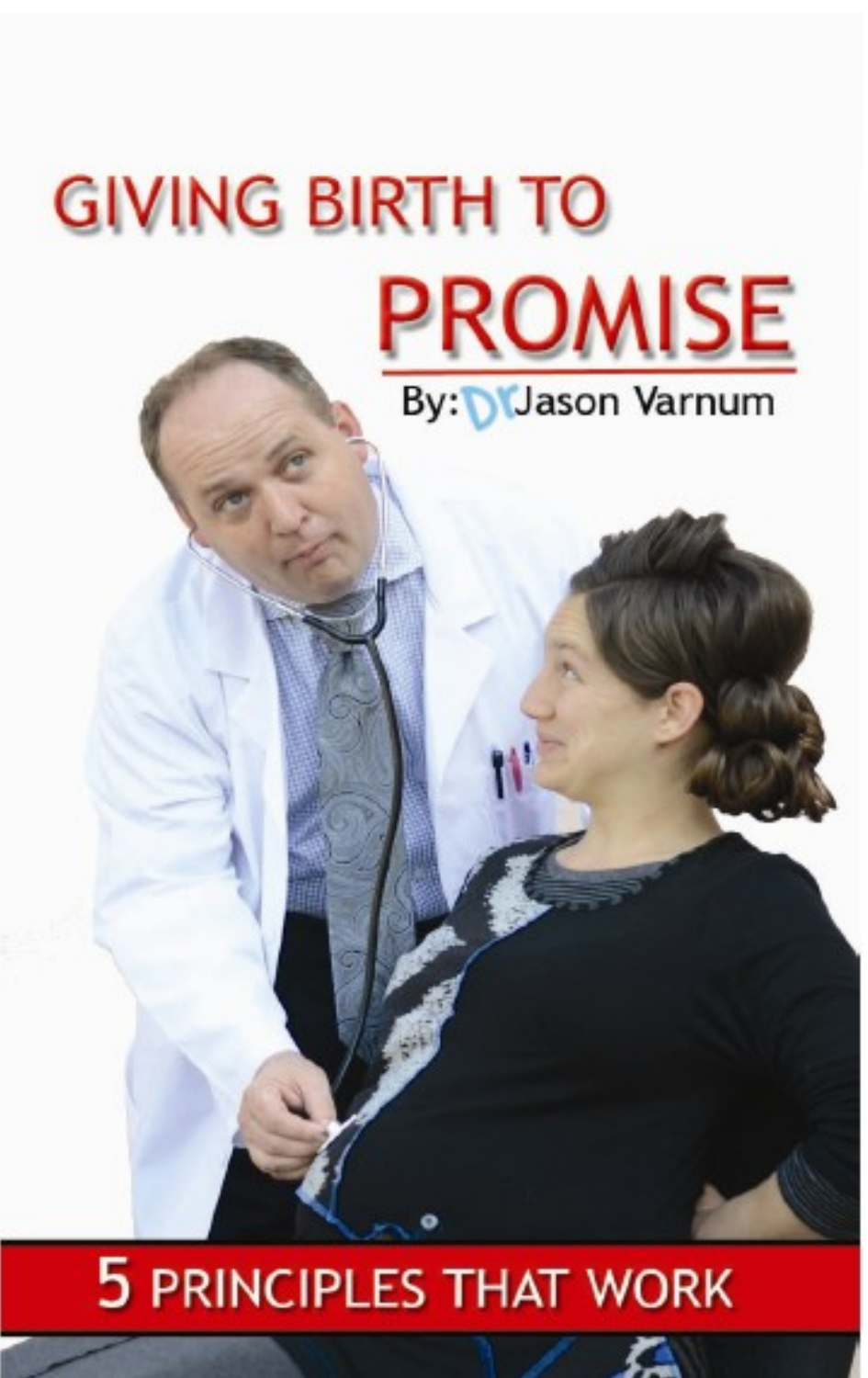# GIVING BIRTH TO PROMISE

Jason Varnum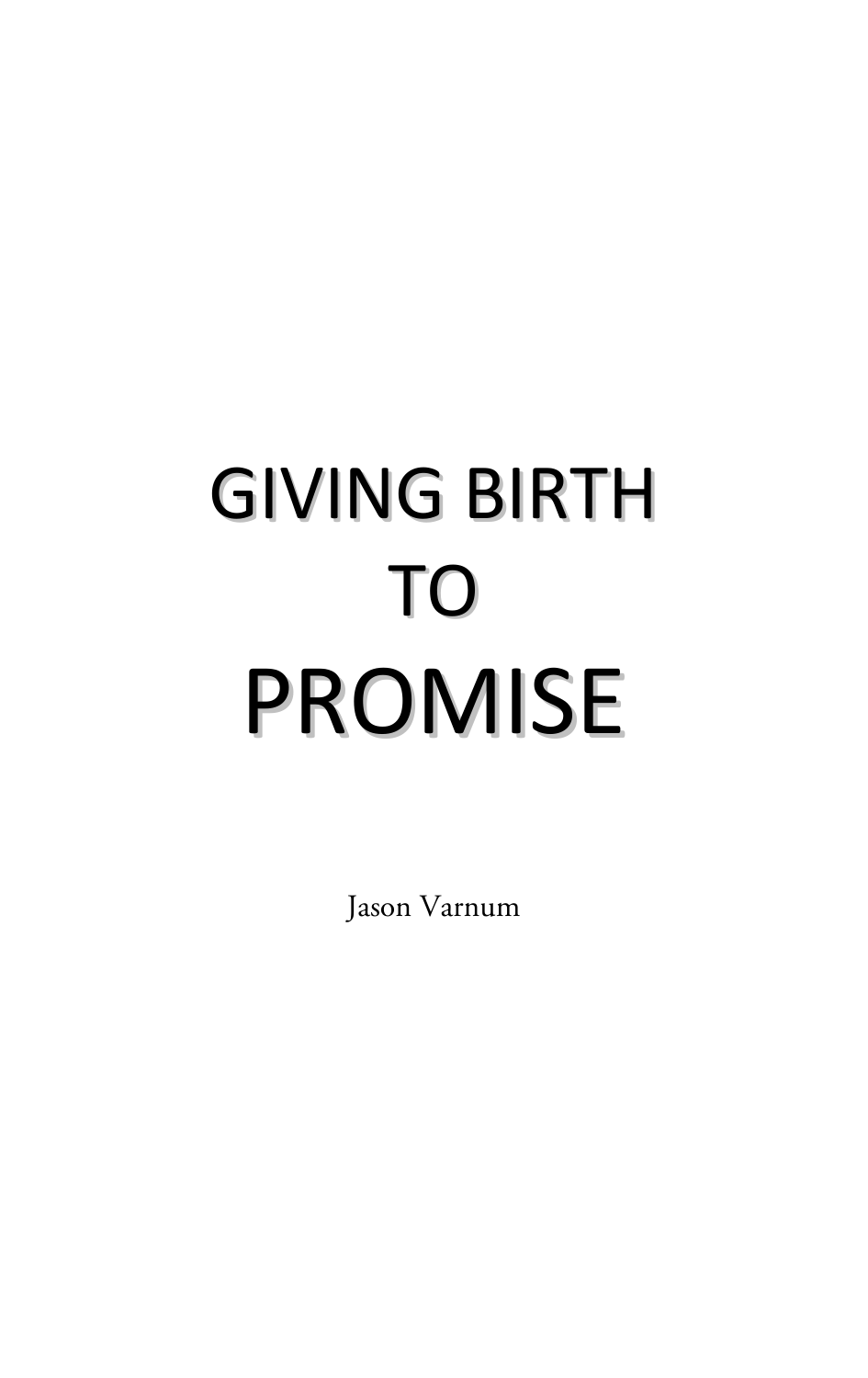Copyright © 2013 by Jason Varnum Giving Birth to Promise

All rights reserved. No portion of this book may be reproduced without written permission from the author or the publisher.

All Scripture quotations are from the KING JAMES VERSION, © 1972, 1976, 1979, 1983, 1984, 1985 Thomas Nelson Inc.

Cover photo by Kayla's Artistic Photography

*Printed in the United States of America* 

10 9 8 7 6 5 4 3 2 1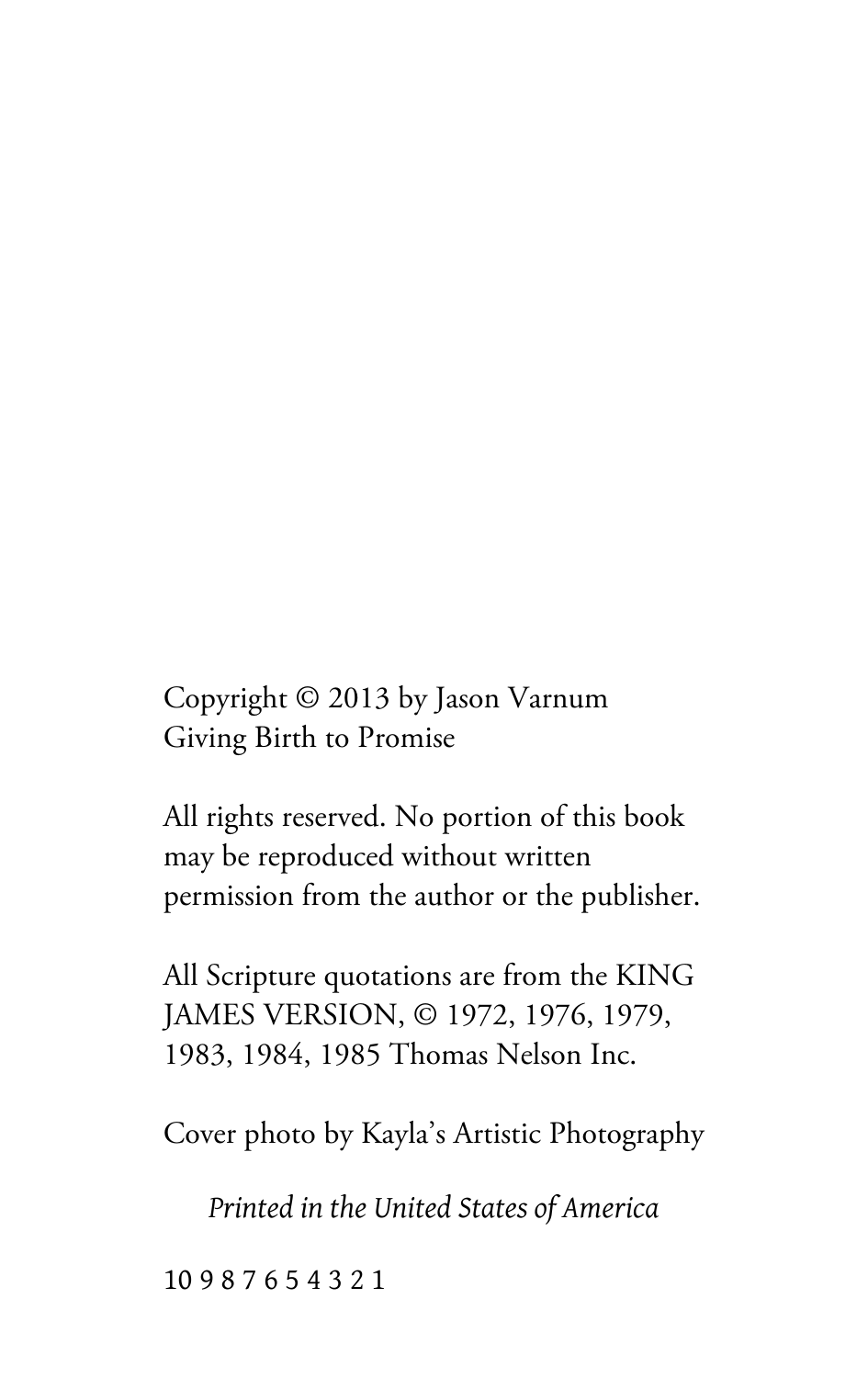# Table of Contents

| <i>Introduction</i> – Never Give In  9 |  |
|----------------------------------------|--|

| $\mathbf{1}$ | The Story of Lydia's Birth 15  |
|--------------|--------------------------------|
|              | Breakfast at Cracker Barrel 16 |
|              |                                |
|              |                                |
|              |                                |

| Never Stop Praying 30 |
|-----------------------|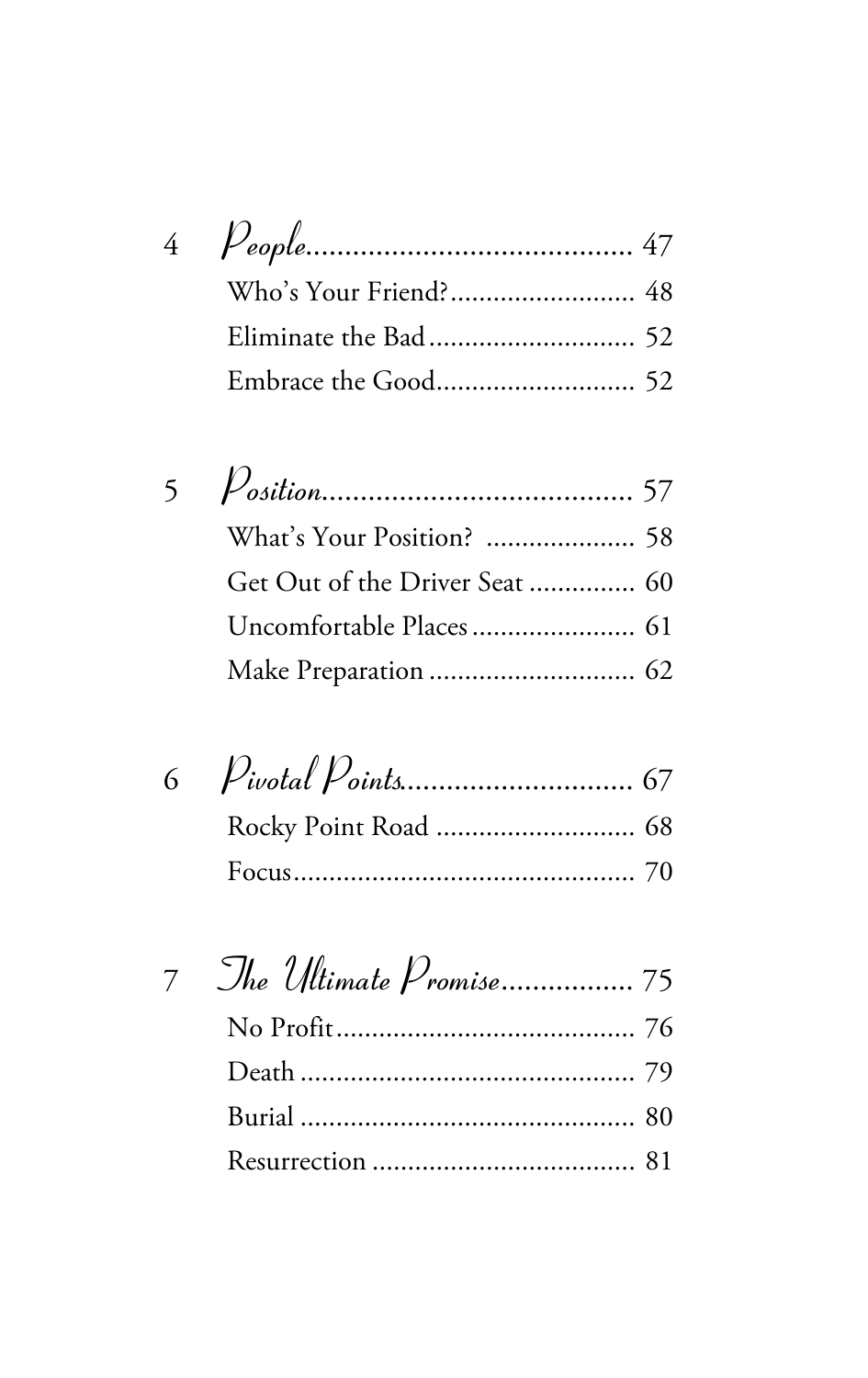Foreword

As you read, you will soon discover that my son, Jason, is a preacher. I'm his father, and I am a preacher too. In fact, Jason is a fourth generation "Varnum" preacher.

The book that you hold in your hand is the embodiment of the principles found herein. James Jason 'The Promise" Varnum is a promise fulfilled.

My wife, Naomi, and I welcomed our first child, a daughter, Denee', "The Wonder" Varnum, nine months and twenty-two days after we were married. We welcomed our second daughter, Gina, two years and thirty-nine days later. Spinal meningitis cut her earthly bonds just seven months after her birth. We missed her so much; at times, we could hardly breathe. As days turned into months, we trusted God.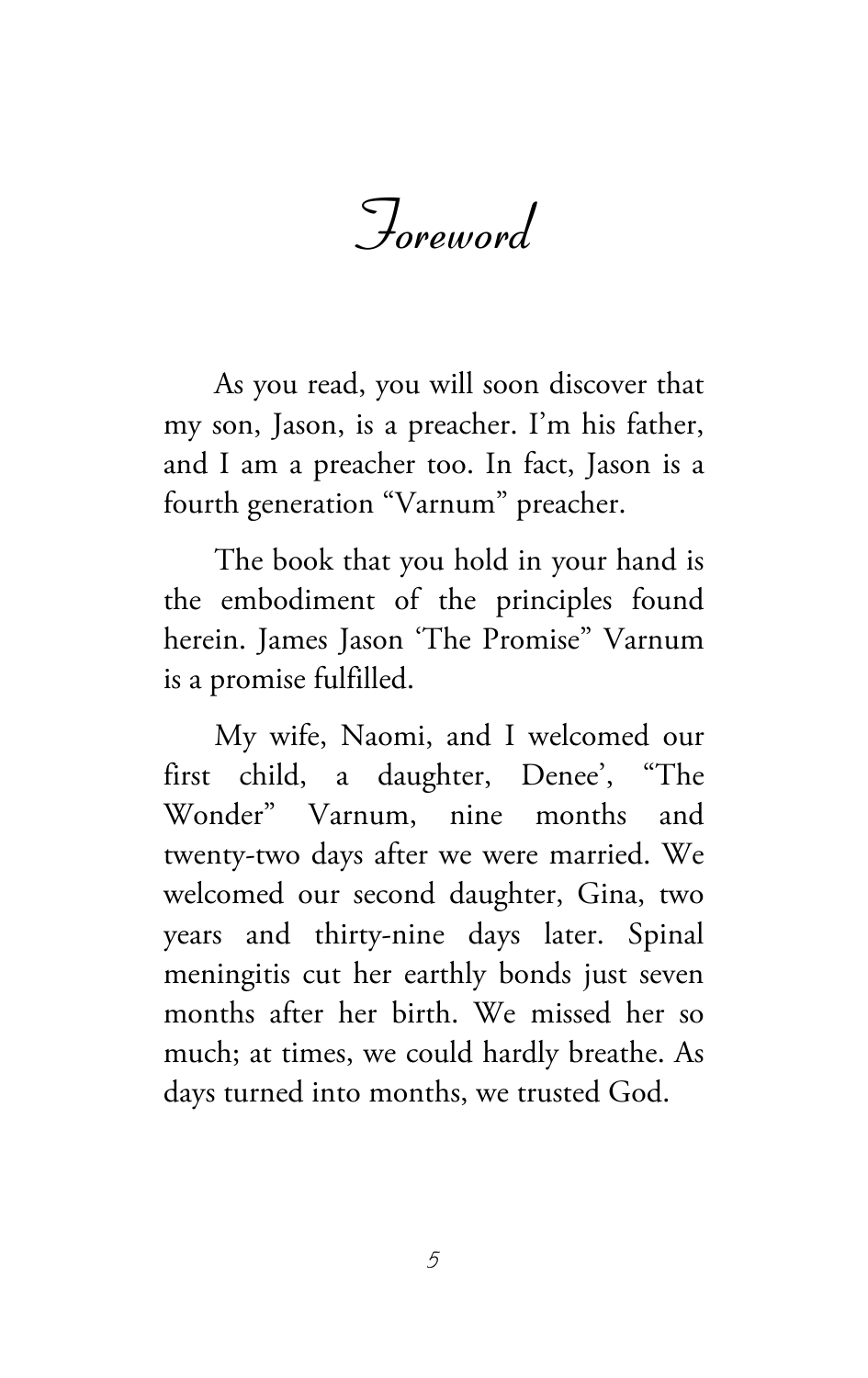### Foreword

We were ministering at a large gathering of ministers several months later, when a preacher, I vaguely knew, came and stood by me at the altar at the end of the service. He spoke a prophetic word to me saying, "I am your Lord. The grievous thing you are going through is not my displeasure toward you. I am very pleased with you. I promise to restore to you seven fold what was taken away."

My heart flooded with many emotions, from comfort to anger. My mind filled with many thoughts. I shared this promise with my wife and we did what we always do; we prayed and trusted God.

Nearly two years later, our only son was born, James Jason "The Promise" Varnum.

The first of a seven-fold promise was fulfilled at his birth. My wife had no birth pains. That's right; his mother did not even have one hard contraction. Our son would have been born with his mother in a comfortable chair, playing games, if the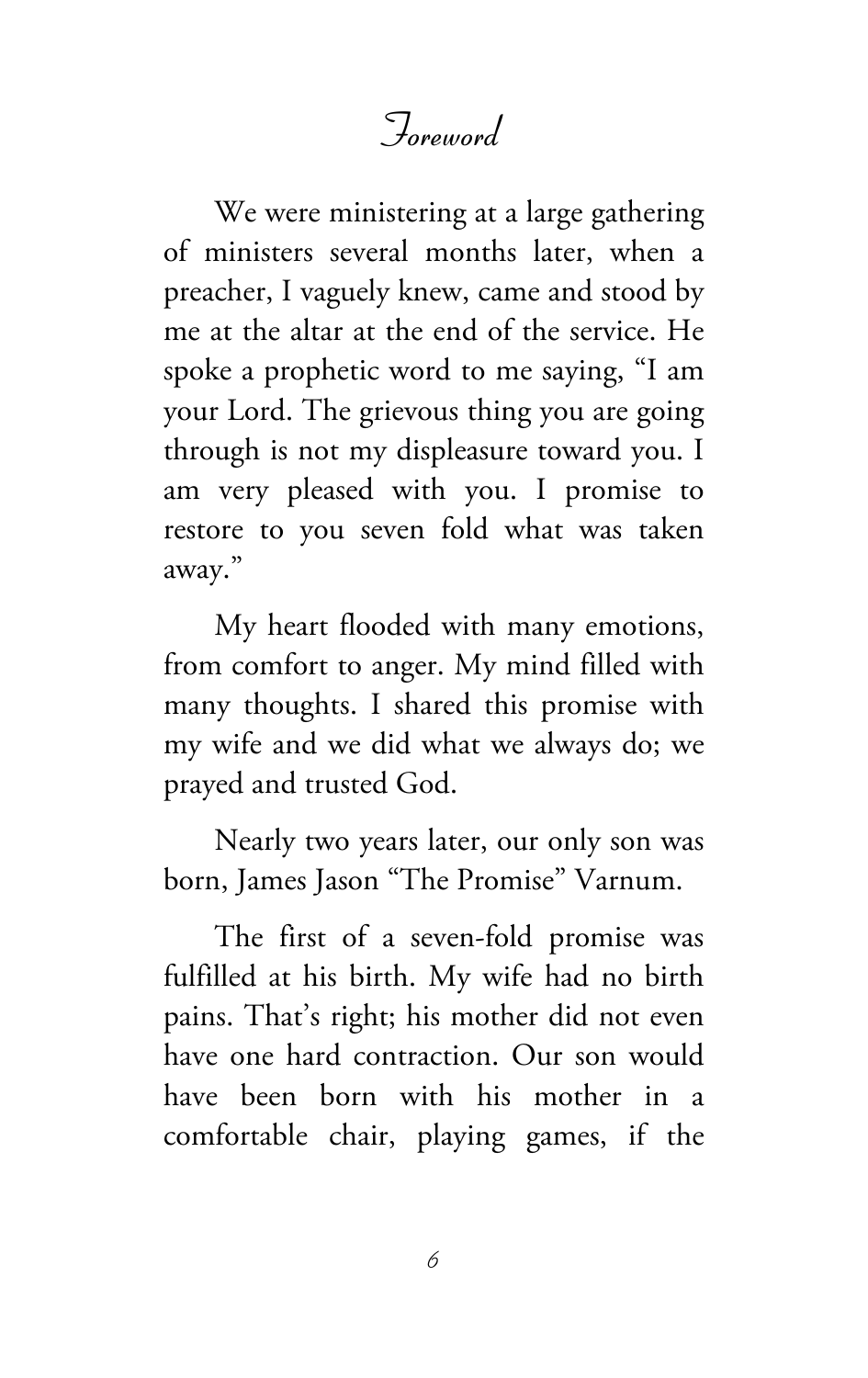mid-wife had not forcibly instructed her to the birthing bed. You could never convince his mother this was not the beginning of a seven fold miraculous promise.

Every principle in this book came to pass the day Jason was born.

Well, since that time I am certain that "seven fold" (for us) means "unending." Seven years later, Lacey Mae "Delight" Varnum was born.

Everything the author conveys in this book, he certainly ought to know. Not only is it embodied in him, but also, it exudes from him. Apply these principles. They work!

James E. Varnum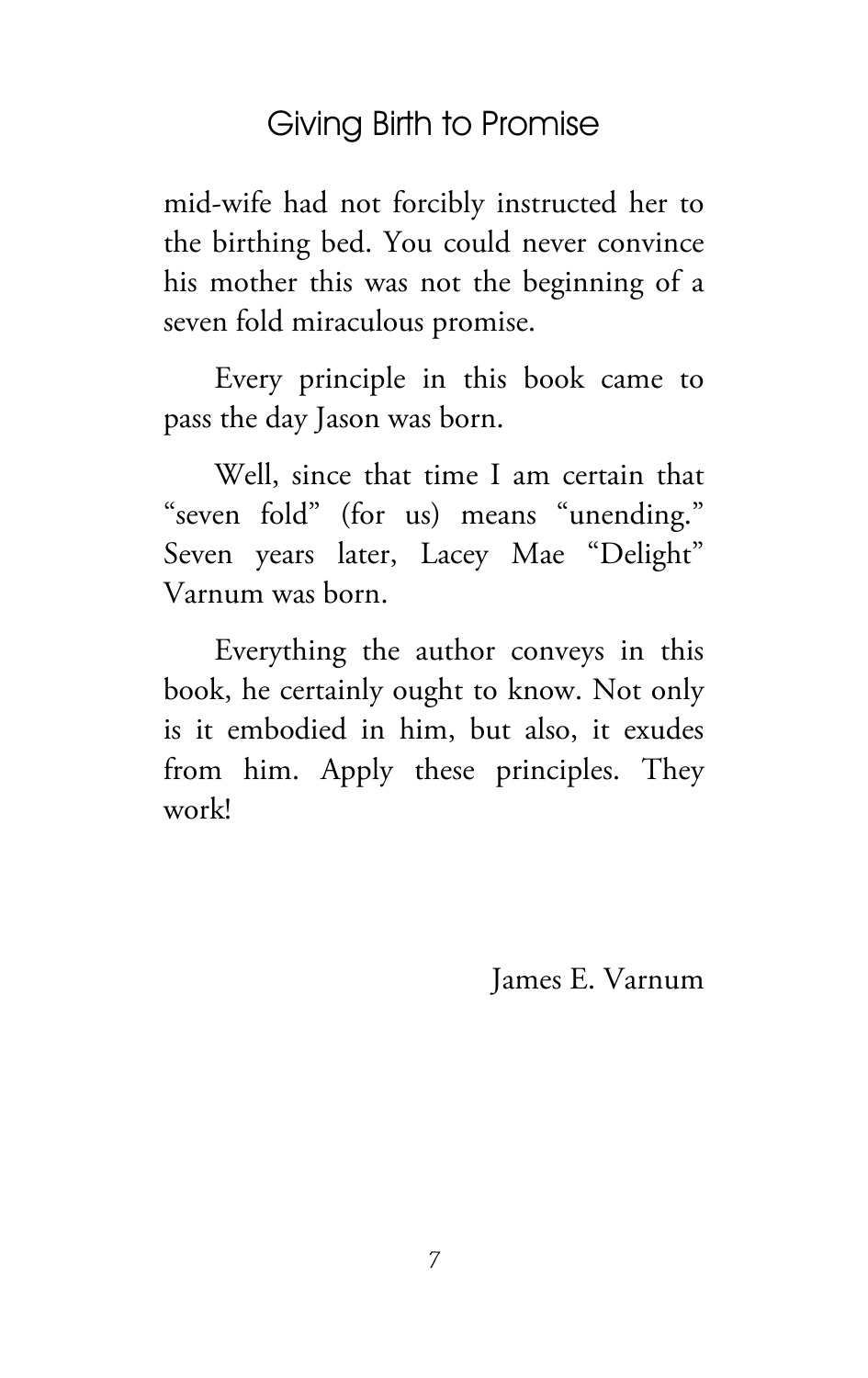# The Varnum Family



### Jason, Lydia, Andrew, Hollina and baby Joshua on the way!

To contact or get further information: Pastor JasonVarnum@gmail.com Hollina Varnum@yahoo.com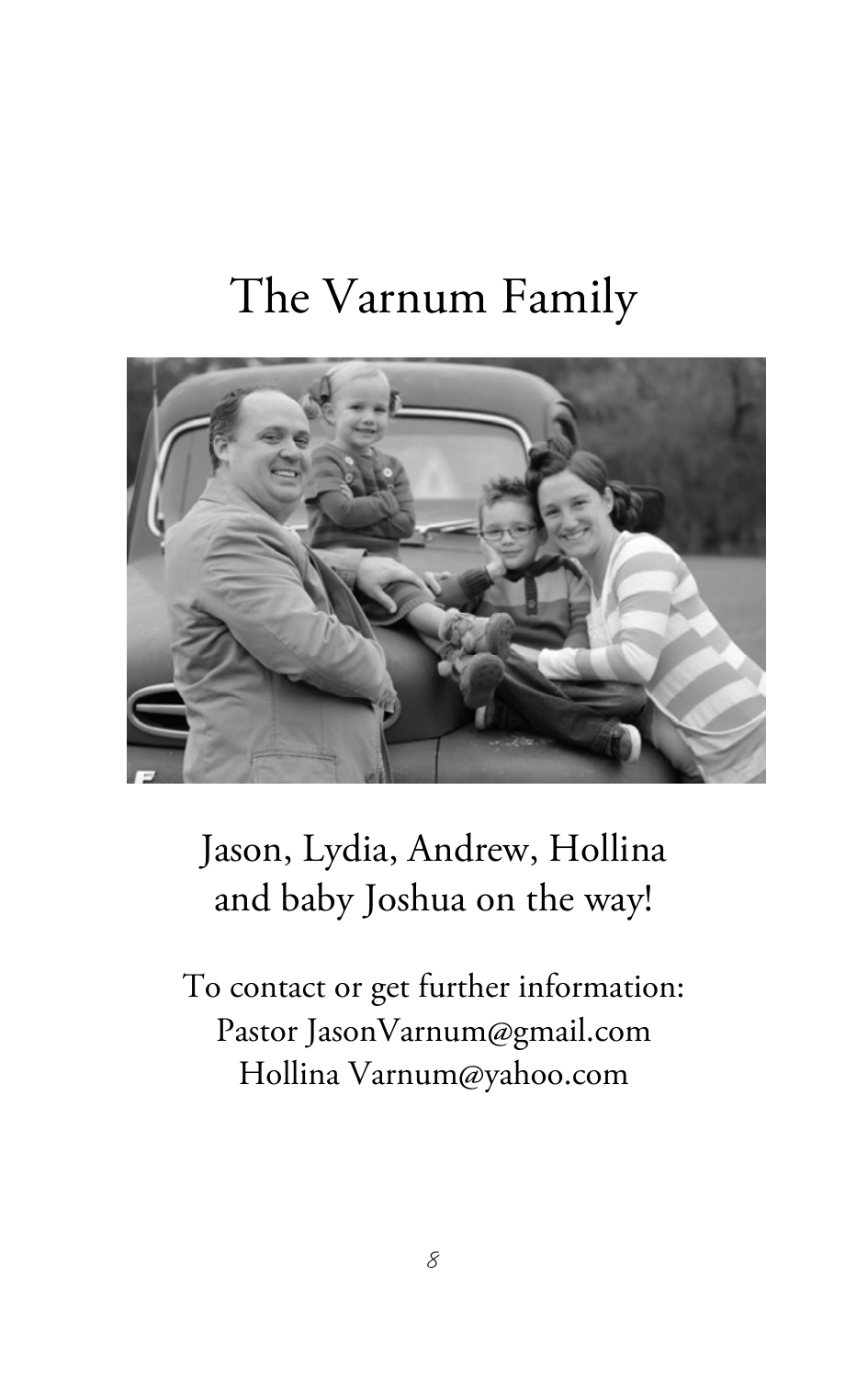Introduction

Never Give In

ever give in, never, never, never, in nothing great or small, large or petty, never give in. . ." These words, spoken by Winston Churchill, are from one of the most famous speeches of all time. Since 1941, many have quoted it and talked about it. Even though it has been talked about many times, I believe it's a speech that needs to be given time and time again to each and every one of us. We need to say it at the foot of our bed when we go to sleep or wake up in the morning. Why? Because there are promises from God that we have in our lives that we truly believed in—yet over time, it seems like the promise drains right out of us like water from a tub and we simply give in, and except less than our promise. N<br>words sr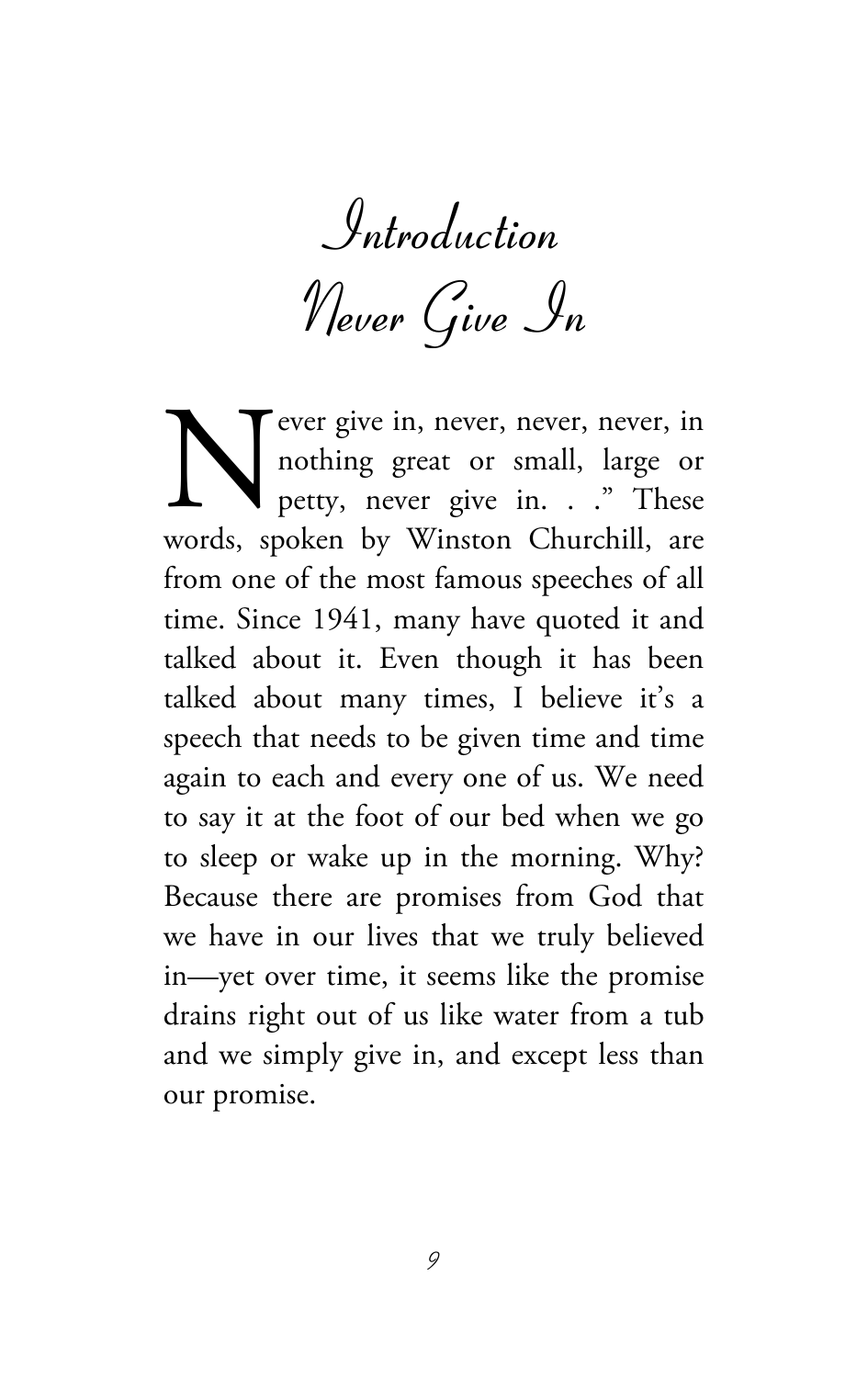Introduction – Never Give In

This book is written for and to those that have a desire to see the promises of God fulfilled in their life. You have dreams and visions that you want to see come into reality. It could be a higher education, that dream job or perhaps stepping into the ministry God has called you to. Whatever it is that you're reaching for, this book can help you obtain those promises.

This book is also written to those that have faced some type of hardship and through their struggle allowed promises to slip through their fingers and fall by the wayside. There is a variety of reasons for this, too many to count; nevertheless, the hope and the promises of God too quickly diminish in our life.

There are strong families, who feel like life has jerked the promise right out from under them and they have lost all hope. When hope is gone, dreams diminish and visions vanish, however, we can regain lost promises if we will stay focused on God.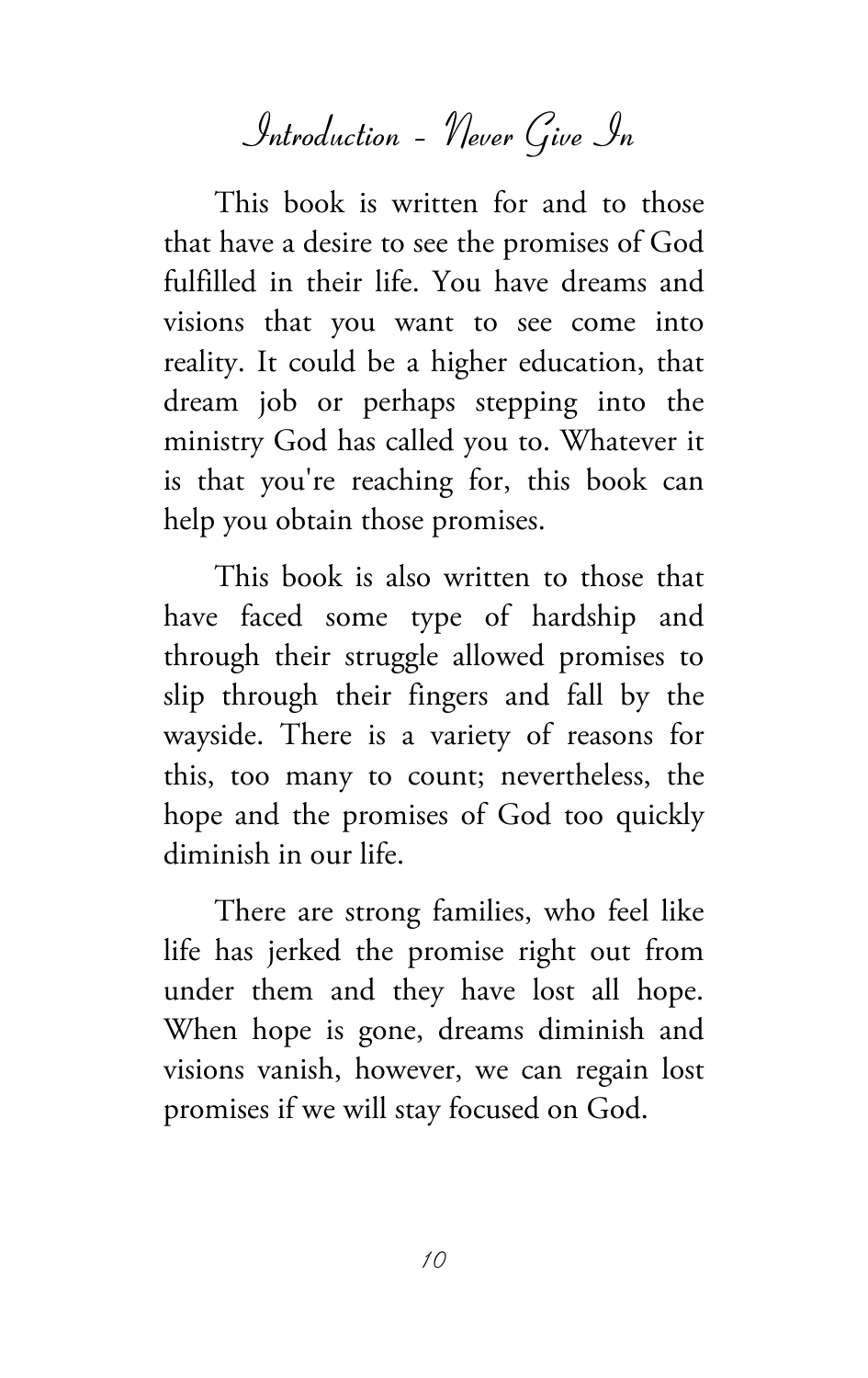I believe the promises of God can be fulfilled, no matter what comes against us no matter what is going on.

Abraham had a promise. God spoke to him and said, I want you to leave your father's house, your kindred. I want you to go to a land that I will show you. I'm going to make a great nation of you. (Gen. 12:1,2).

God said, I'm going to make your seed, (your children) like the sands of the sea, like the stars of the heavens. I'm going to make all this happen. It's going to be great. It's going to be wonderful.(Gen. 12:3).

Although Abraham had a promise from God, he began to doubt the promise. Why? Because there was a lot of time between the promise given, and the promise received. He was now 86 years old and his wife Sarah was 76. He began to think, "Well, maybe it's not going to happen. Maybe I'm just holding on to false hope and false promises."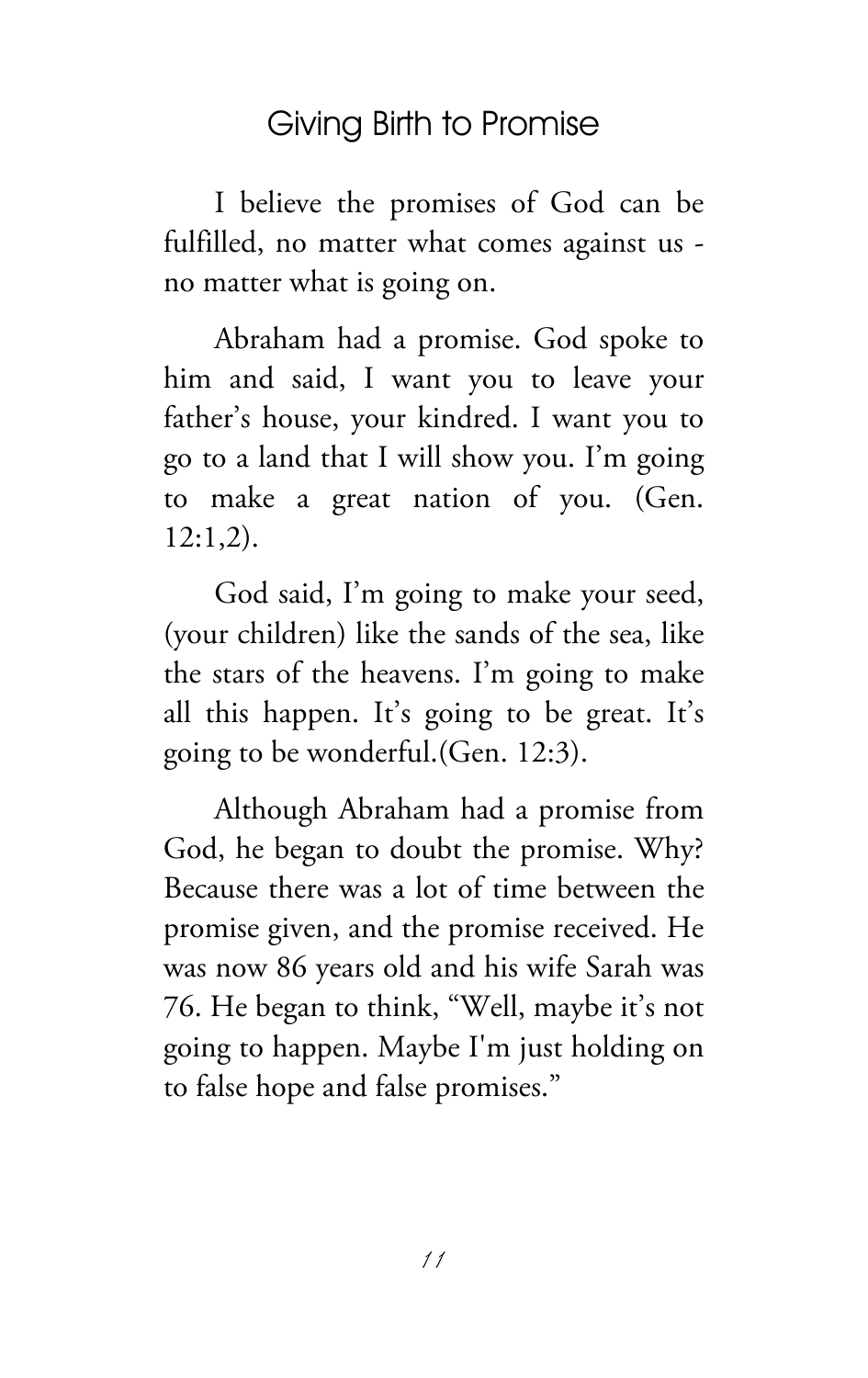Introduction – Never Give In

So he and his wife decided to take matters in their own hands. Sarah brought her handmaiden, Hagar, to Abraham and Abraham, by Sarah's request, had a child with Hagar. This of course created huge problems. The result of which is a boy named Ishmael who later became the father of the Arab nation. Fourteen years later, when they got back on track, God's promise child was finally born to Abraham and Sarah. They named him Isaac and he became the father of the Jewish nation. As we all know, the Arab nation has been a thorn in the side of Israel to this day.

We must exercise our faith so that the promises of God are fulfilled. What happens when our faith begins to diminish? We allow our fleshly desires to take over. When faith fails, flesh fabricates, and what we fabricate turns out nothing like the promises of God.

Don't settle for less than God has put in your heart. I believe that this book can give you the necessary principles to see the promises of God manifest in your life.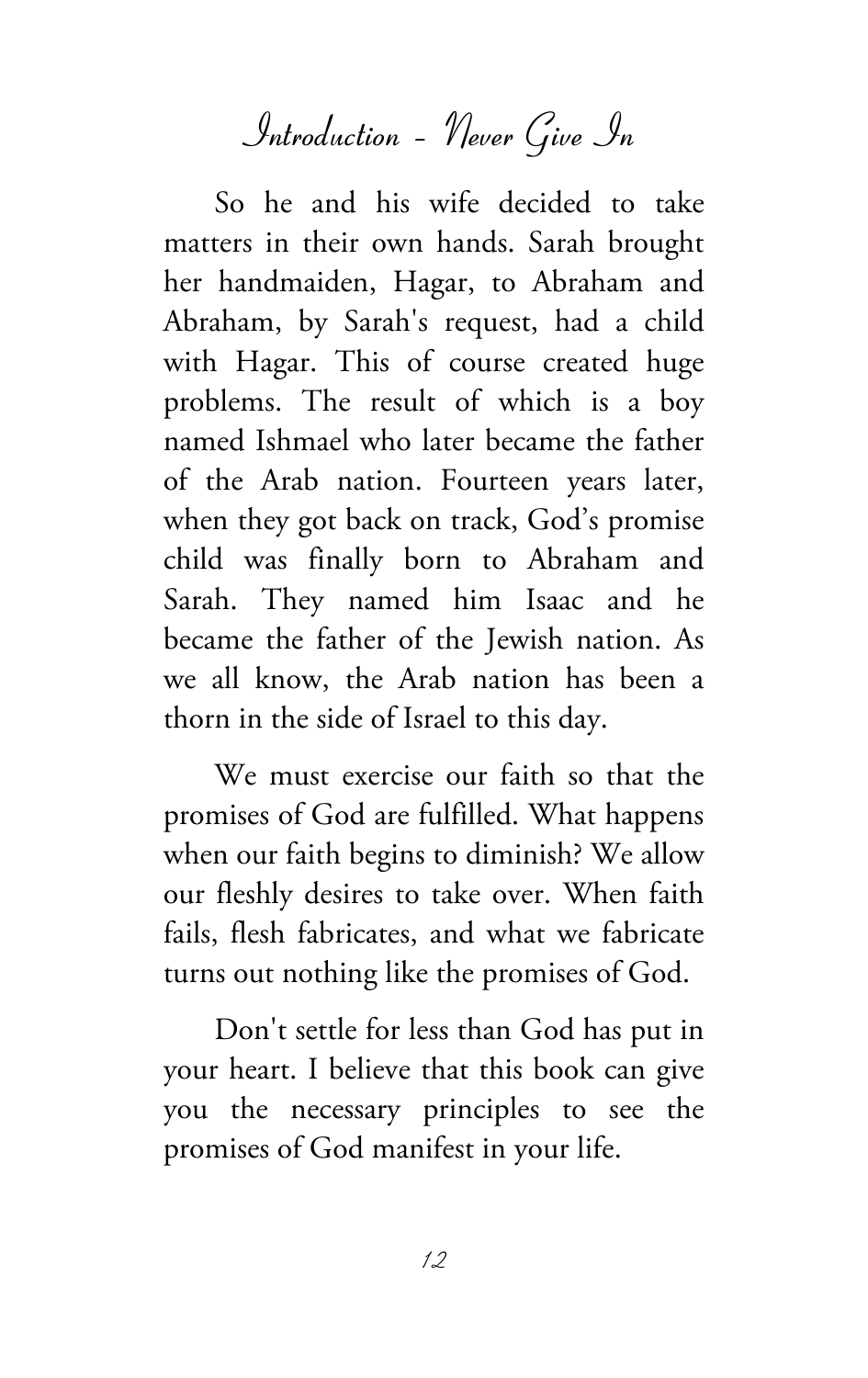In this book, I will share five practical principles to giving birth to promise in your life.

1. The first principle is *prayer*. People that give birth to their promises put prayer before, during, and after, everything they do. – Don't let your promises sit on the shelf. Unlock them through prayer.

2. The second principle is *perspective*. If you are going to give birth to the promises of God in your life, you must be willing to change your perspective. His ways are not our ways.

3. The third principle is *people*. It is imperative to have the right people in your life if you're going to be effective and see the desired results. My grandpa used to say, "If you hang with dogs you'll get fleas."

4. The fourth principle is *position*. You must get in the right position to give birth to the promises of God in your life.

5. The final and fifth principle is *pivotal points*. There are certain pivotal points in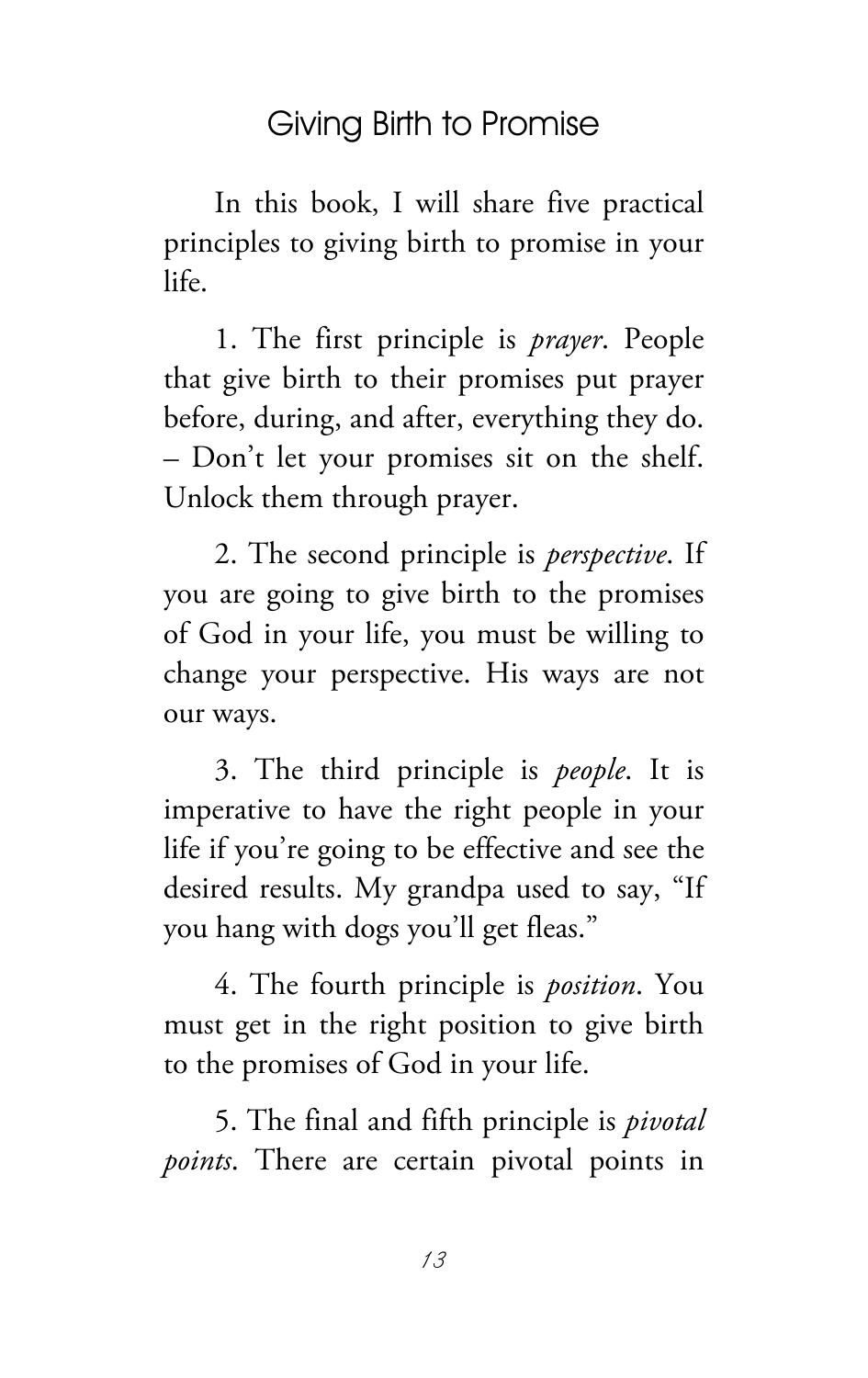Introduction – Never Give In

your life that will transpire and you have to act upon them in order to realize the promises. Pivotal points are the catalysts that cause the promises of God to become a reality in your life.

Get ready to revive your dreams, restore your vision and reclaim the lost promises that are stored up in heaven, and are waiting on you. Follow these five principals in order to give birth to your promises and live the life God wants you to experience!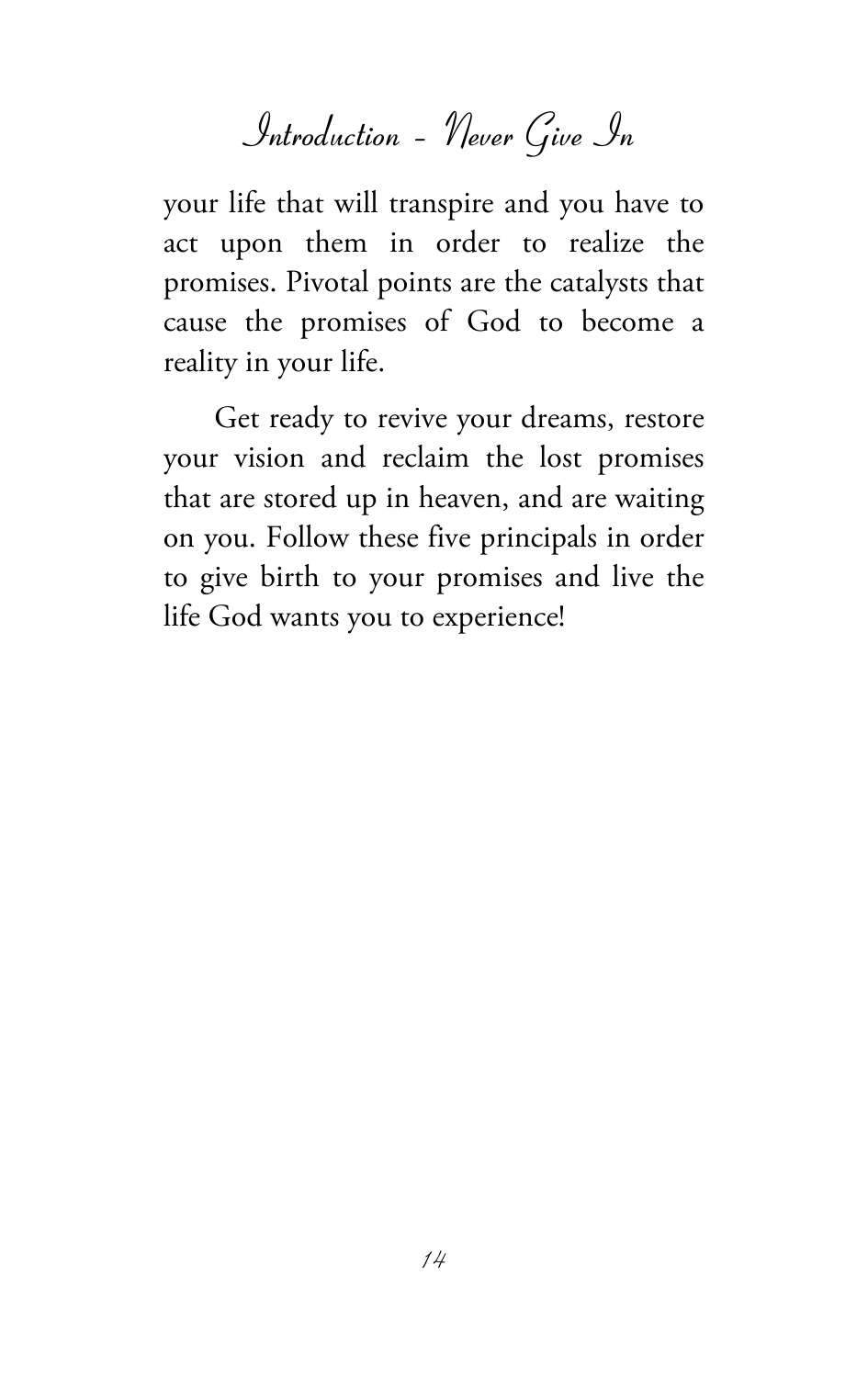$\overline{1}$ 

The Story of Lydia's Birth

he story that I'm about to tell you, still freaks me out a little every time I think about it or talk about it. If The story that I'm about to tell you,<br>still freaks me out a little every time<br>I think about it or talk about it. If<br>you are a guy, you would have freaked out too and I'm warning you, you're probably going to get a little squeamish as you read our story. If you are a woman, when you read it, you will probably feel all warm and fuzzy.

Now, for me, it was an experience that I would never want to live without, but also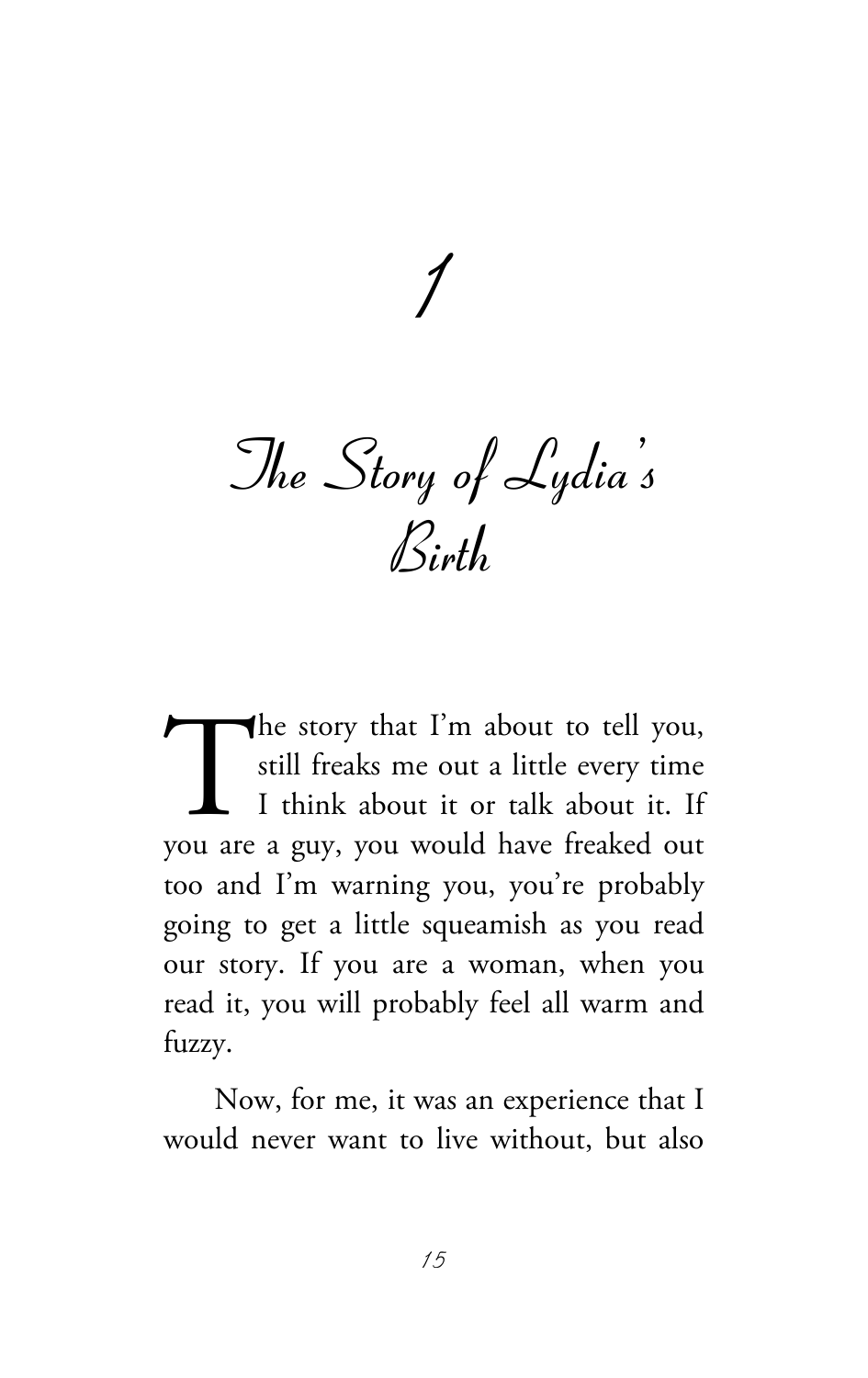The Story of Lydia's Birth

one that, I never intend to repeat. My wife, on the other hand, wouldn't mind doing it again, simply because it was an amazing experience and everything went so smooth. After you read the story, you will discover that God was with us in an amazing way. Even though all went well, my prayer remains, "Lord, let's not do that again, once is enough!"

#### Breakfast at Cracker Barrel

It started on Wednesday about 8:00 in the morning, and it was a beautiful day. We had no idea all that was about to transpire that day, but in God's eyes, it was a good day for our promise to be born.

As the morning began, Holly was experiencing minor labor pains, but as time passed, they grew stronger. Holly called the birthing center in Gainesville, Florida, where previously our son, Andrew, was born, and where we were planning to have our second child, Lydia, delivered. They told her to wait until the contractions were about four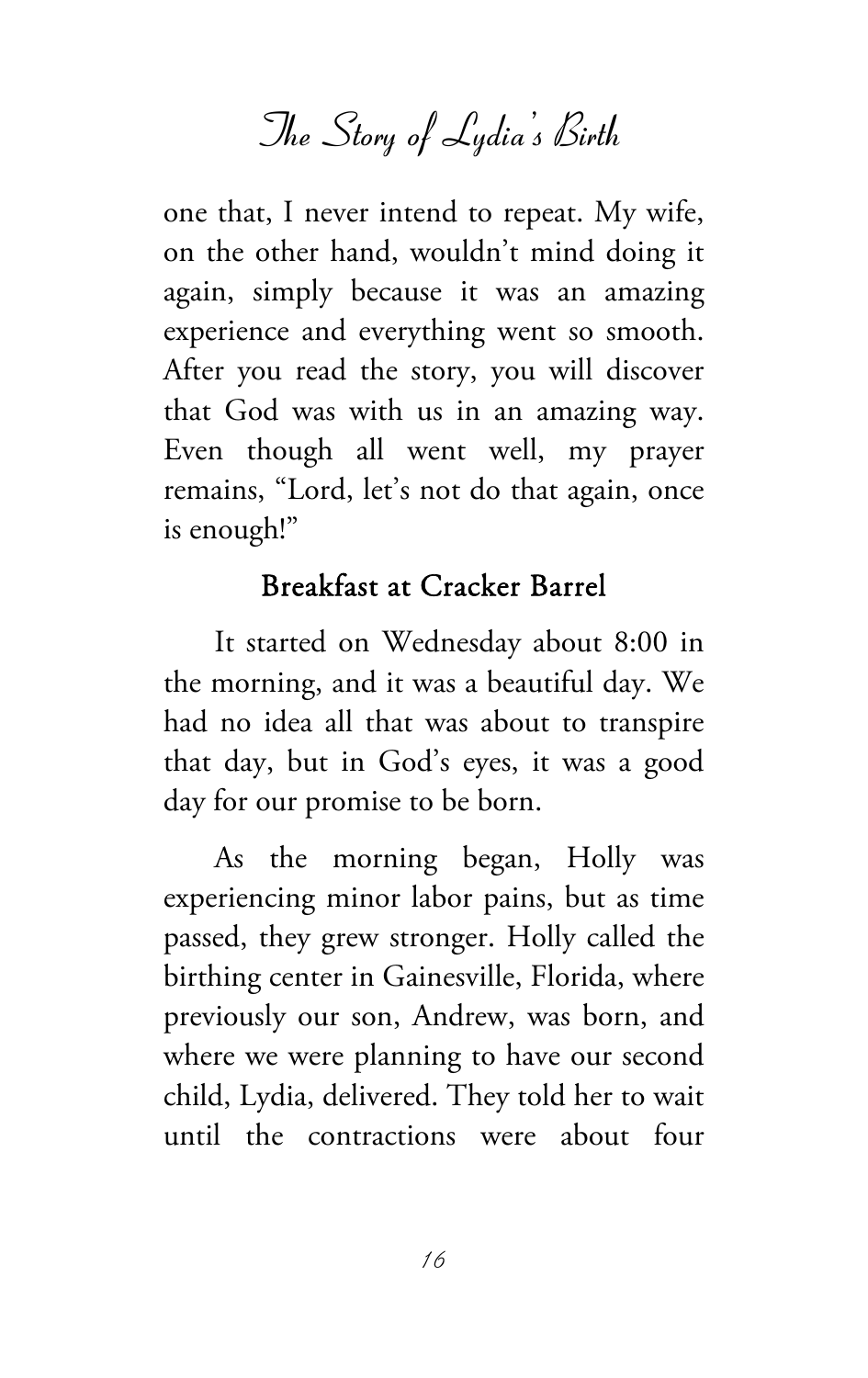minutes apart before going to the birthing center. My wife decided she wanted something to eat before we left for Gainesville, so we went to Cracker Barrel to eat breakfast.

Can you believe this? This woman is about to give birth, and she wants to go to Cracker Barrel to get something to eat. (Most women, reading this right now, are probably thinking, of course, she wanted something to eat, she's about to give birth and needs the energy. Most men are thinking, right now - get me to the hospital as quick as you possibly can.)

#### Gotta Get Going

Before we even ordered our food, the contractions got to where they were only five minutes apart. It did not take long to realize we needed to pay the bill and get going!

We drove to my mother's house and dropped off our son Andrew. As we got to our house to take care of a few things before we headed to the birth center, the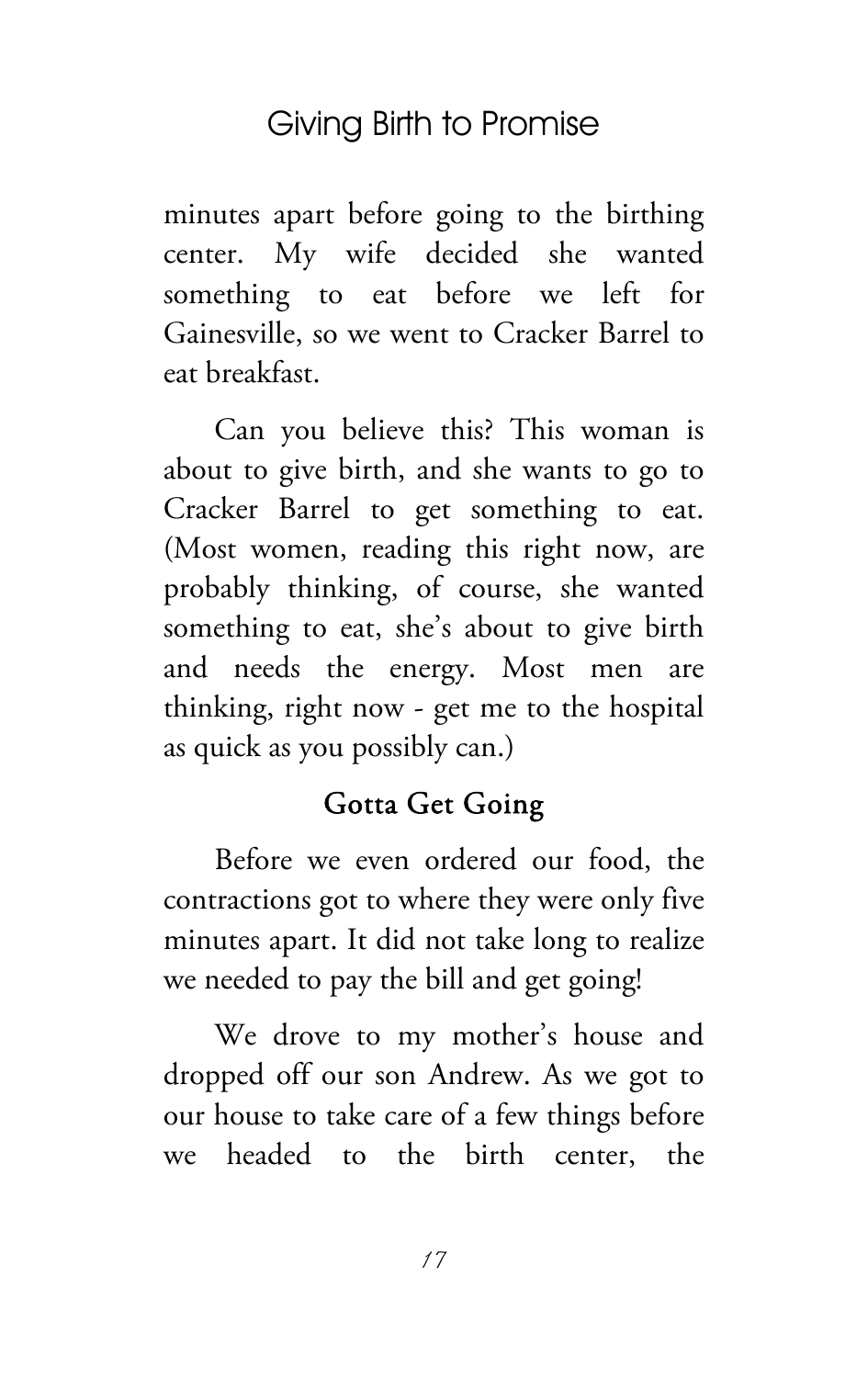The Story of Lydia's Birth

contractions began to intensify quickly. We then drove to my mother-in-law's to pick her up and leave. We headed for the Gainesville-Williston exit, at this point the contractions were only about a minute apart. Lord, help us all!

We were cruising down the road, I won't say how fast I was going, but I was doing everything I could to get there as fast as I could. Holly was in the passenger seat and my mother-in-law was in the back seat. The contractions started coming quick and were getting stronger. My mother-in-law and I were praying up a storm, just trying to get to the birth center before this baby was born. I was just thinking, *hold on honey, we're almost there.*

We were about two miles from the Gainesville-Williston exit when my wife's water broke. When Holly's water broke, I knew we were in trouble, because with my son, right after the water broke, he was born. So, when her water broke, I thought, *Oh, no, we're about to have this baby!* I had no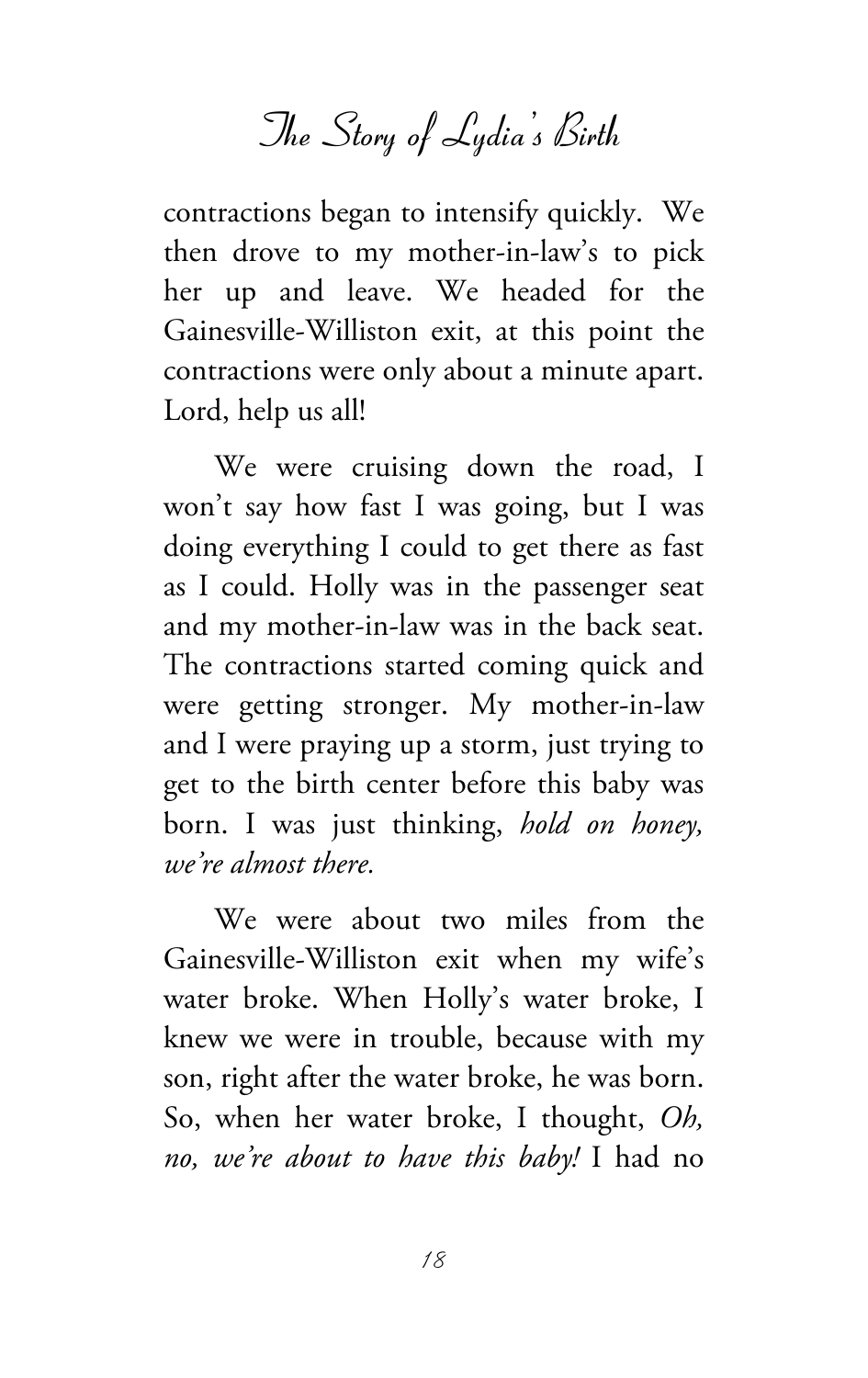choice but to pull over on the side of the road.

#### Chinese Fire Drill

We were on I-75, when I pulled over. My mother-in-law jumped in the driver's seat as I rushed around the front of the car, and somehow I positioned myself in the passenger's floorboard. Now, that was a miracle all in itself.

As I was sandwiched between the dash and the passenger's seat in the floorboard, I told my mother-in-law, "Go . . . drive! We need to get as close as we possibly can to the birth center." Believe it or not, we were all very calm at this moment. But the race was on to get to the birth center before it was too late.

Cruising down the road, about a mile from the exit, I was telling my wife not to push. She reassured me she wasn't trying to push. When it comes to giving birth, some things are out of your control.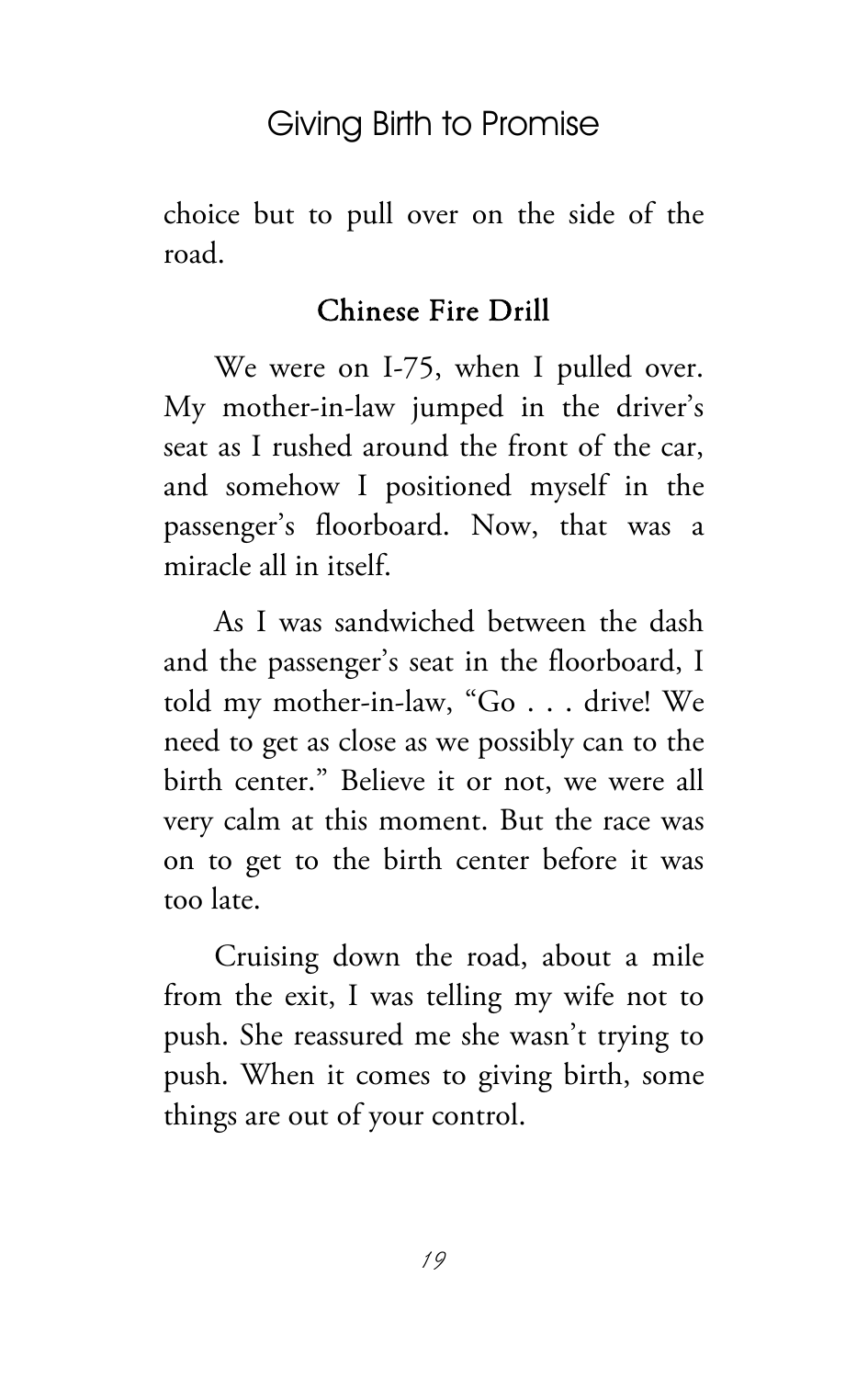# The Story of Lydia's Birth

All of a sudden, Lydia's head crowned. (For all the men that means I saw the top of my babies head). When we got off the exit, the traffic lights were red. Under the circumstances, we carefully ran two red lights and were back up to 70 MPH, flying down the road.

While we were driving, my mother-inlaw was on the phone with the midwives, giving them a play-by-play, telling them, "It's happening now  $\ldots$  this is happening!"

While she was giving the play-by-play, we were flying down the road as if we were in a NASCAR race. Right there in the car, traveling at high speed, our promise was born.

Theresa, my mother-in-law was telling them on the phone, "She's here, the baby is here!" The midwife was telling us to rub the baby's back and make sure she was breathing. The baby started crying and then, we all started crying right along with her.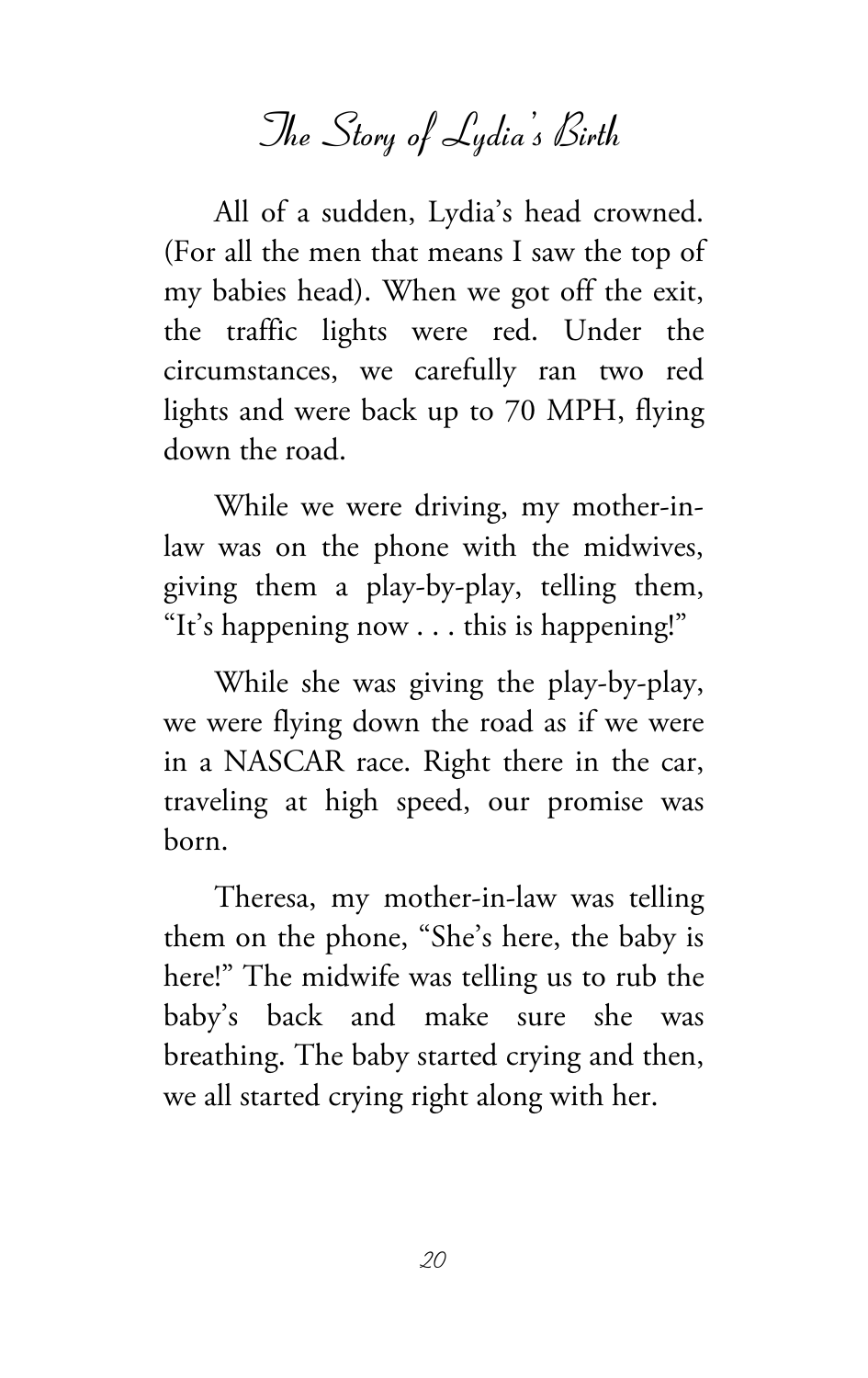We drove another two or three miles, and the midwives asked, "Okay, where are you at now? We need to get to you."

My mother-in-law told them where we were. They said, "Okay, we're coming to where you are right now, stay calm." (Yeah, right, that was easy for them to say.) They also ran a red light, which drew the attention of a police officer. The cop was chasing them with sirens blaring and lights flashing. But they didn't stop, because they were desperately trying to get to us.

#### Just Like in the Movies

When they pulled over, it was just like in a movie. They quickly jumped out, with stethoscopes bouncing around their necks, as they were running to the car. The police officer got out of the car, trying to figure out what was going on as he watched everyone run over to our car.

The cop walked up, took one look into the car, saw my wife and the baby, and said, "Okay." He then turned, walked back to his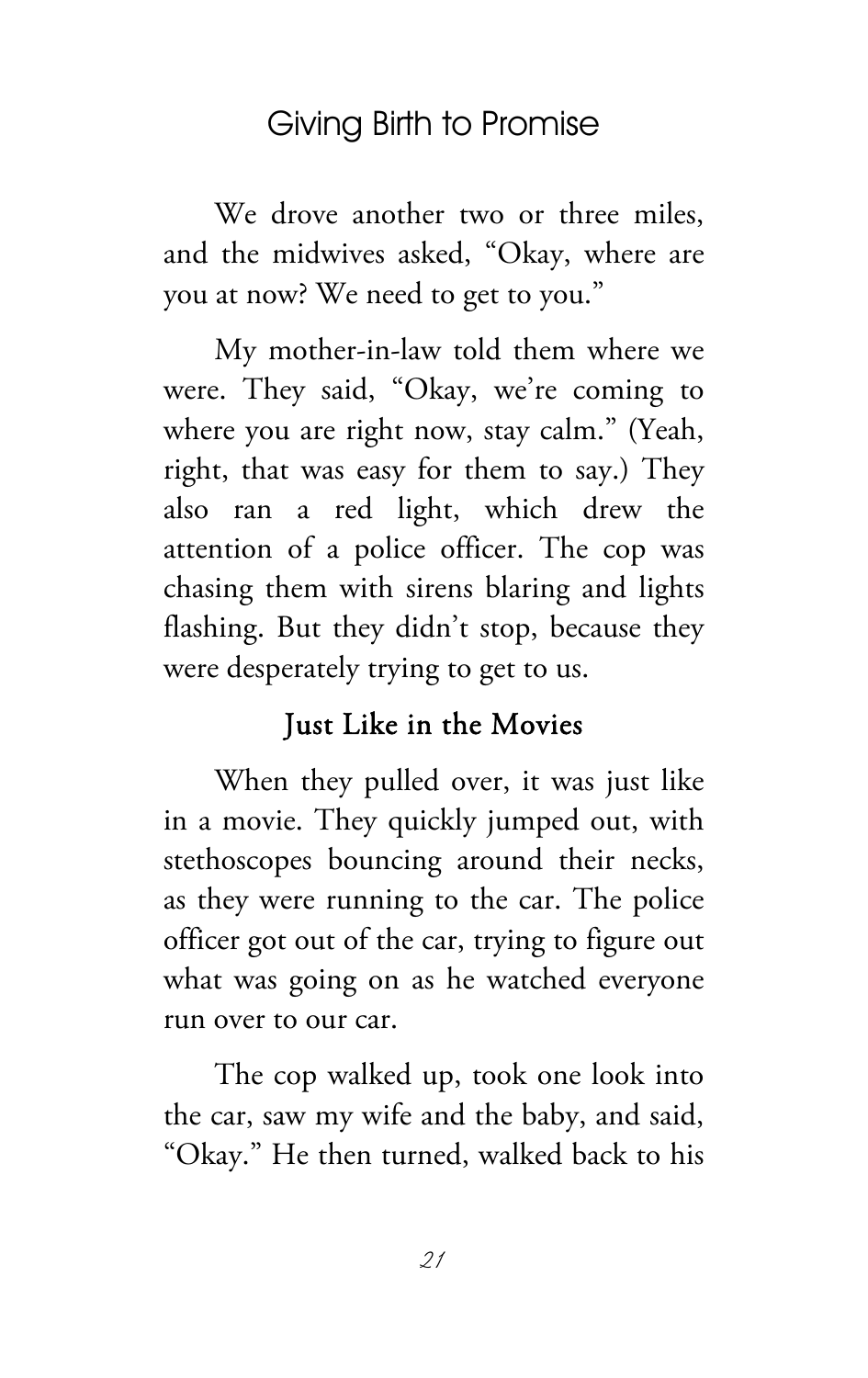The Story of Lydia's Birth

car and left. He saw the midwives and figured they had it under control. After all, delivering babies on the side of the road probably wasn't his thing.

The midwives immediately assessed the situation and got right to work. I had wrapped Lydia up in my shirt. They cut the cord and cleaned Lydia up the best they could. They made sure Holly was all right, and then, we drove to the birth center.

Everything happened so quickly! I noticed a couple things right after all the action calmed down a bit. First, Holly's hair wasn't messed up at all. Her hair had been in a nice up do the night before, because we have mid-week church services on Tuesdays. Second, the baby came so fast Holly wasn't able to put the passenger seat all the way back. After all, when it's time to give birth it's time!

Holly walked in the birth center carrying our baby as if nothing had happened. No one could believe that she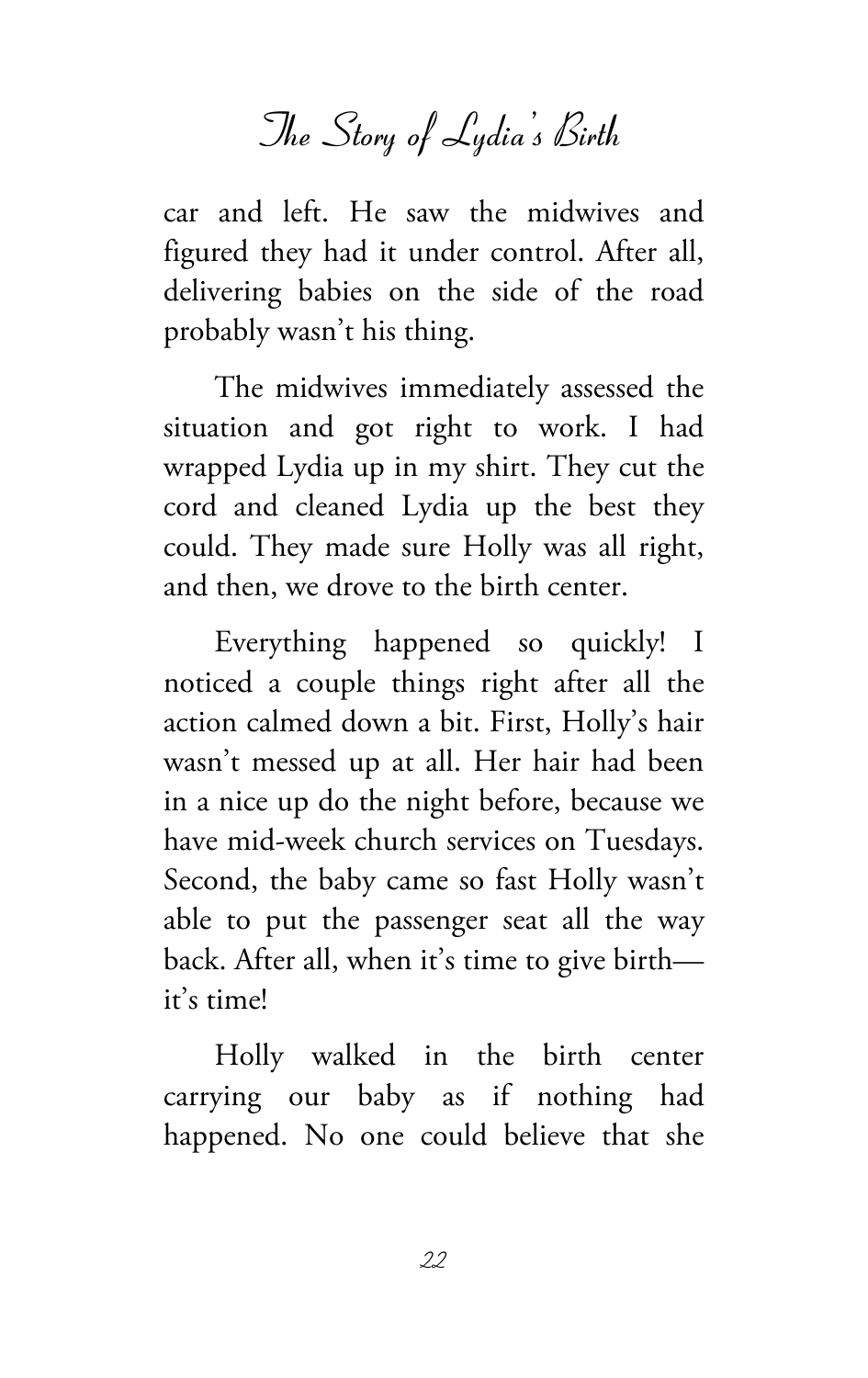had just had a baby. They examined her and our daughter, and both of them were doing just fine. After a couple of hours at the birth center, we went to the pediatrician and they checked the baby as well. Our pediatrician was just a few miles away. Again, while at the doctor's office, people could not believe she just had a baby.

That evening, we were at my dad's house eating a steak dinner. Now, if that doesn't describe a tough girl, I don't know what does. She went into labor that morning, gave birth IN A CAR, at 1:55pm, a few hours later she was checked out and released from the pediatrician and by 8:00 that evening, she was sitting upright, eating a steak dinner. Wow! She was amazing.

If it were me, I would have been admitted to the hospital, moaning and groaning like a child, asking someone to give me painkillers, lying in a hospital bed and probably eating Jell-O afterwards, and not a steak dinner.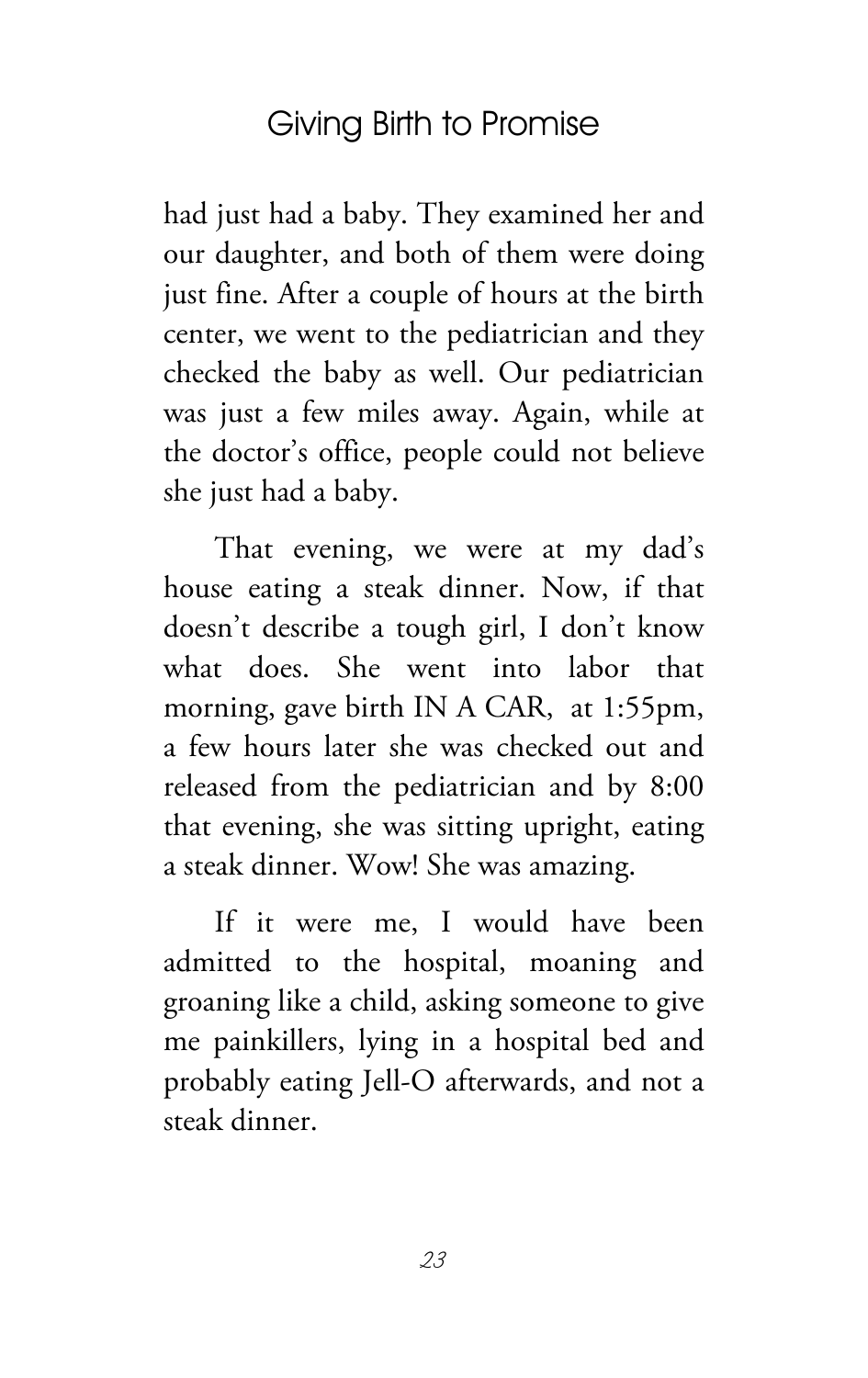# The Story of Lydia's Birth

The birth of Lydia was such an amazing moment and an amazing story. Although nothing can take the place of our first-born child, Andrew, in our mind and heart, this event, however, was so exciting that the story made our local newspaper. I will never forget it. Like I stated earlier, as great as it was, I would not want to do it again—not like that—but I definitely would not trade the experience for anything in the world.

Without a doubt, God was in control of the entire process. And when Lydia was born, another one of God's promises was delivered into our family.

Using this story, I would like to introduce the principles of giving birth to your promise. These five principles can change your life and get you closer to your promise.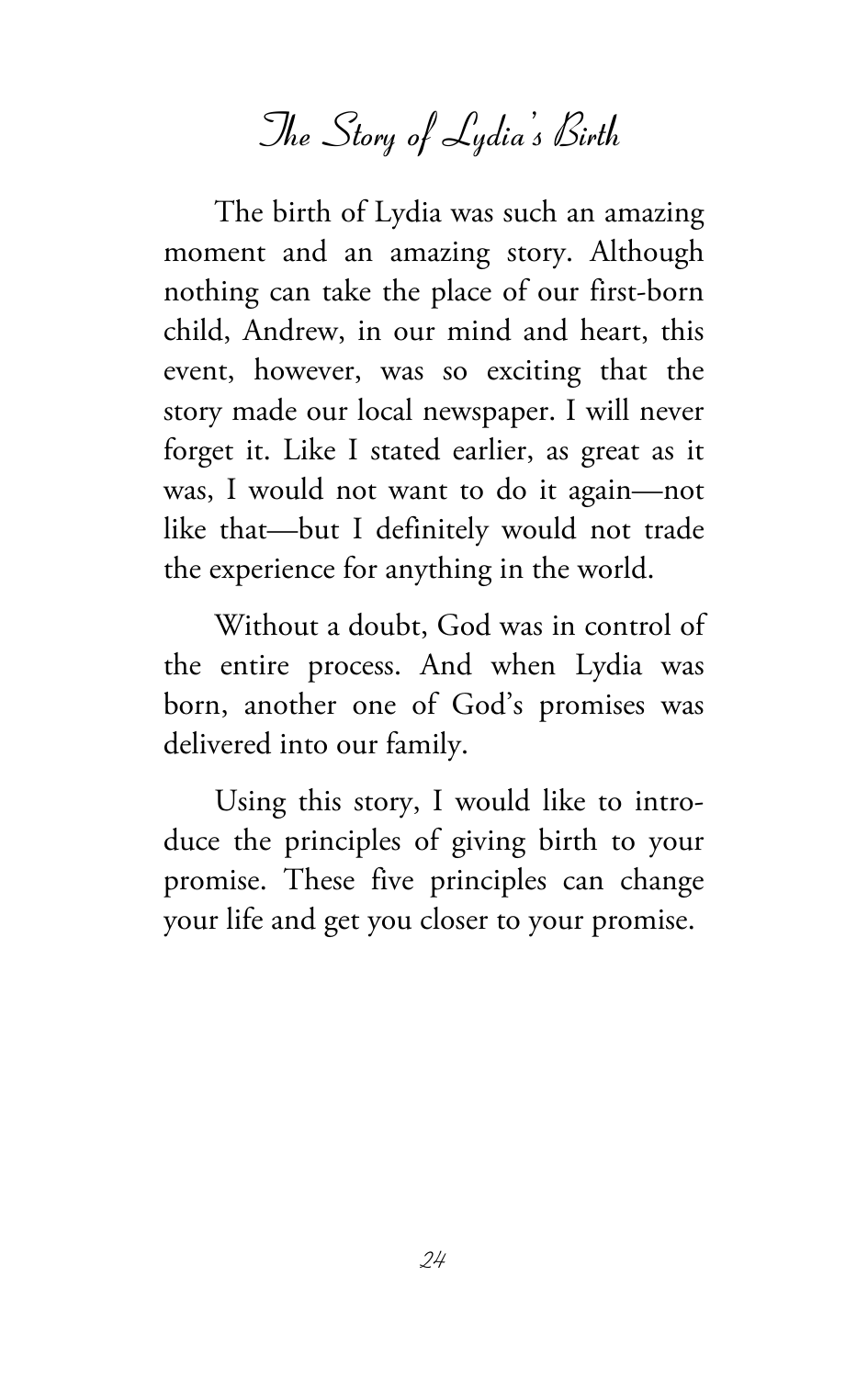2

Prayer

ow, as we were flying down the road on I-75, I realized that my plans for a perfect delivery at the birth center were quickly fading. As I started to realize that odds were likely that we were not going to get there in time, I knew exactly what to do first—pray! Now, I am a Pentecostal preacher, and I can pray loud. N<br>birth cent

In my crisis, I was calling on the Lord. How typical—when something doesn't go the way we think it should, we start to pray. Even non-Christians call on the Lord when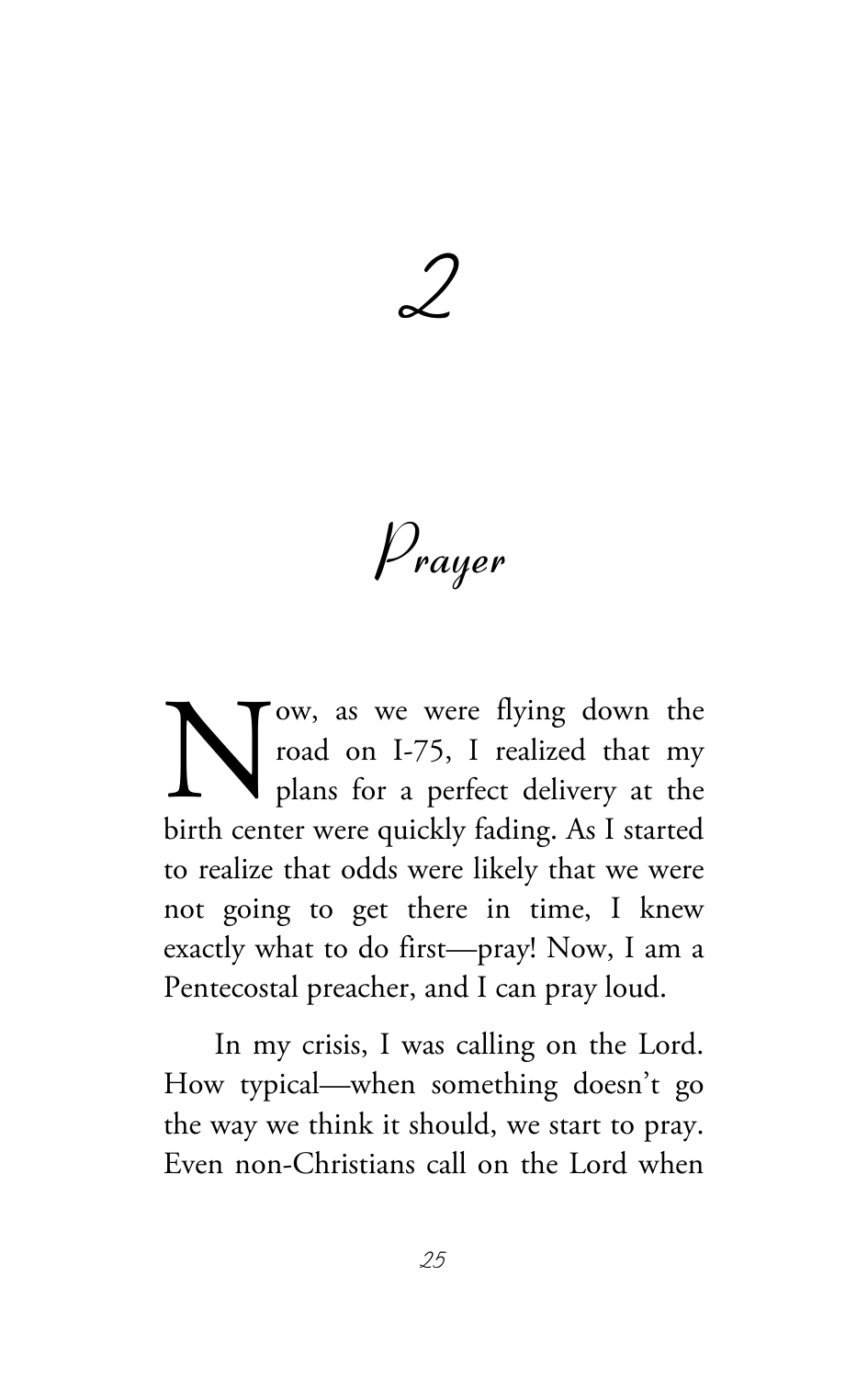## Prayer

faced with a crisis. Have you ever been on a plane, and hit turbulence? In that moment, it is common to hear people start calling on Jesus. When things start happening and things get out of control, you start praying. And like in my case, you start praying good and hard.

As I stated already, I am a Pentecostal preacher, and accustomed to raising my voice when I pray. As we were racing down the highway, naturally, I went to praying. Now, my wife is a person of prayer too, but at that moment, she was trying to focus and my loud prayers weren't helping her concentrate.

In my defense, I wasn't the only one praying. My mother-in-law was in the back seat and she was praying right along with me. After a few minutes of intense intercession, beseeching the One true and living God to intervene, Holly reached over, grabbed my arm and said to me, "Baby, I need you to pray quietly right now. I'm trying to focus."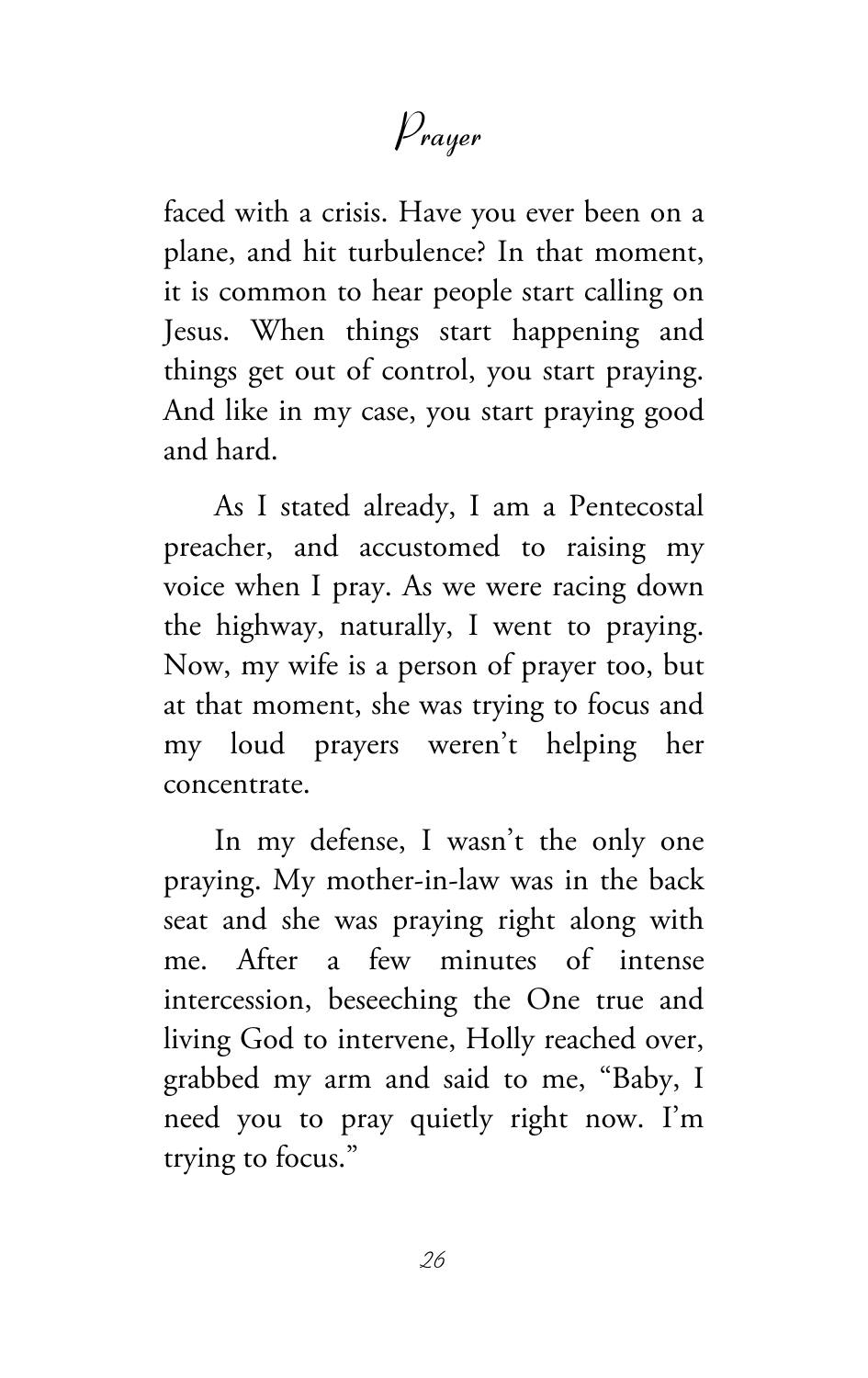I was so focused on getting to the birth center, I only had one thing on my mind pray, church, pray, saying, "God, I don't want this baby to come just yet, help us get there right now!" Now, Holly wasn't asking me to stop praying, just not out loud. Immediately, for the sake of my wife, I started praying under my breath.

With this in mind, let me share three prayer principles that will help you in your time of need.

1. Pray First. Giving birth to a promise begins with prayer. When things are going according to plan or when things aren't going in the direction that you intended either way, the first thing we need to do is pray. That's the first step.

 The Bible says that we should first offer up to God prayers, supplications and give thanks. So, our first response should always be prayer. Prayer is not a last ditch effort to make something happen, it should be the first thing we turn to every day. One old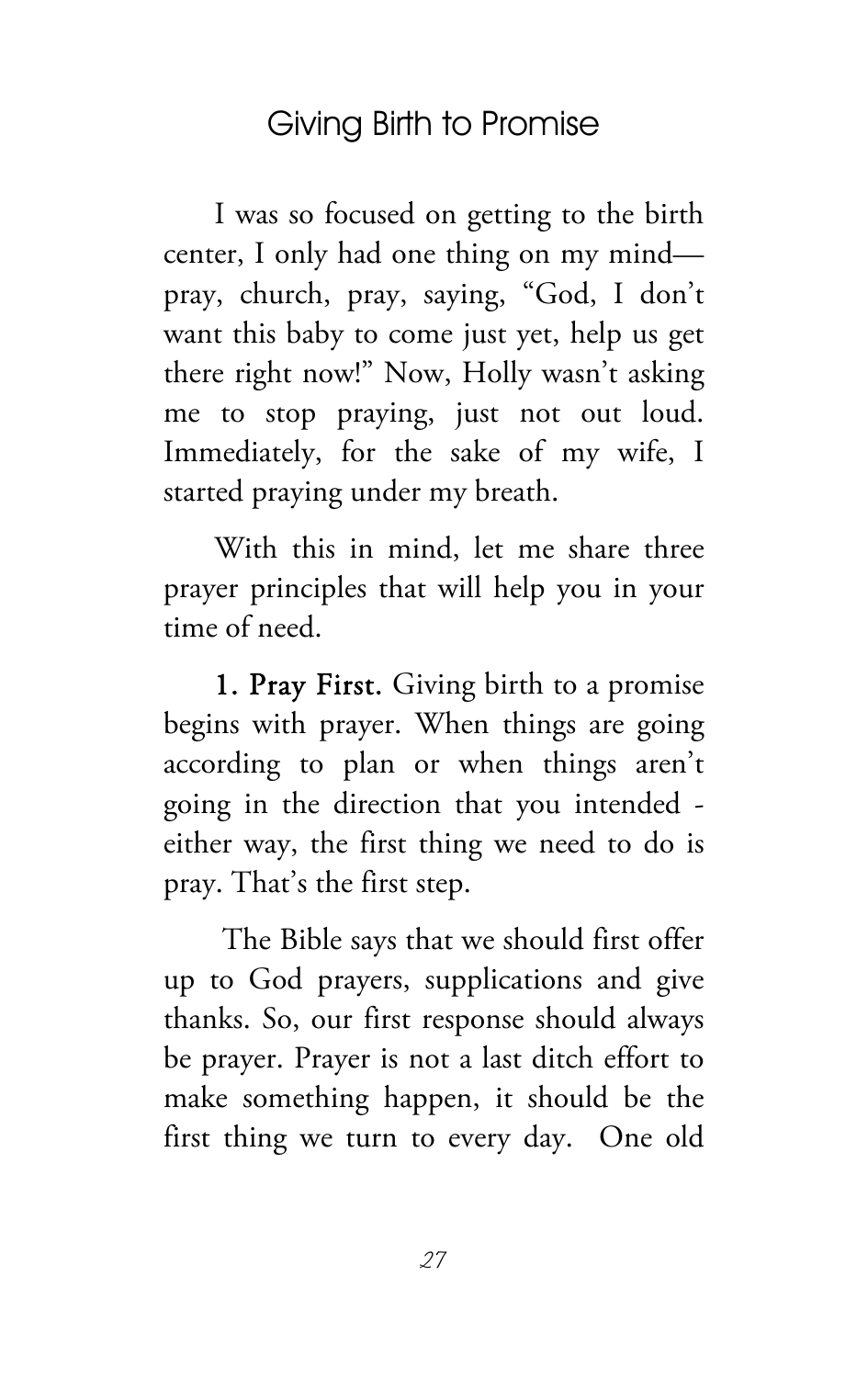Prayer

preacher asked, "When is the best time to tune your violin, before the concert or after?" Every day would be a better day if it started with prayer.

If you want to see the promises of God birthed in your life, get a consistent prayer life. Let prayer be the first thing that you turn to.

2. Pray Specifically. When we pray, we need to be very specific. From the day we found out Holly was pregnant, nearly every night when we prayed, my prayer was the same thing and it was, "Lord, let my wife have a great pregnancy." Then I prayed this, "Lord, let the labor, and delivery be as quick and as painless as possible." I prayed that every night.

However, one thing I forgot to pray about was the location. I should have said, "At the right place," or "at the birth center." I just prayed for it to be as quick and as painless as possible, and God answered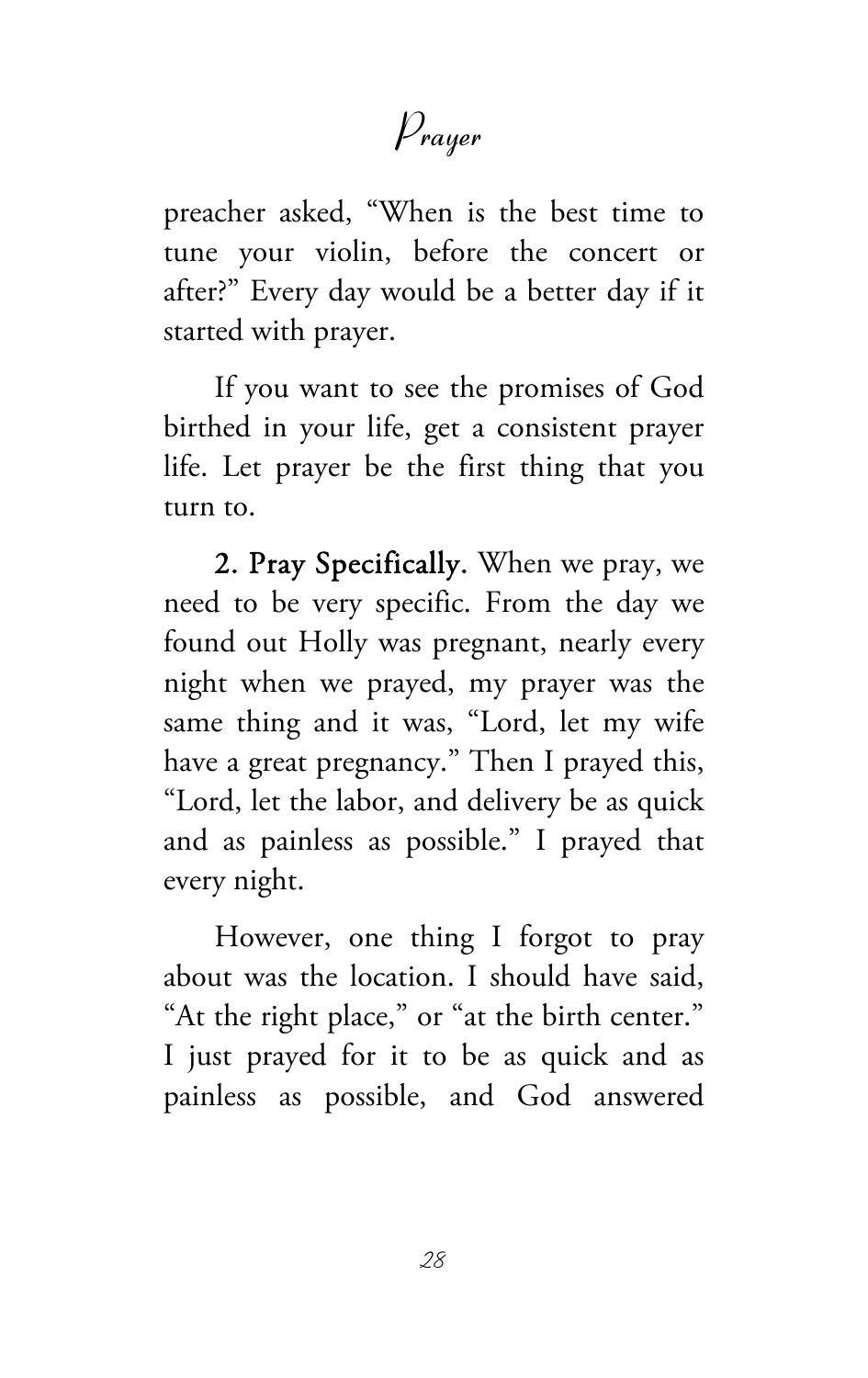prayer. So, you need to be very specific whenever you are praying about things.

A friend of mine was praying for a car, and he just prayed, "God, I want a car," and he got this jalopy. He got what he prayed for—a car. Sometime later, while he was driving it, he said, "Lord, this is a horrible car." He told me the Lord said to him, "You didn't ask me for any particular car. You just said a car, so you got a car." After that, he learned to pray prayers that were more specific.

In the Word of God, you'll find men and women praying very specific prayers. For instance, Hannah who could not have children, prayed for a "man child." At the appointed time what did God give her? Not just any child, but a man child. The Bible says, "ask and ye shall receive." Receive what? What you asked for. Don't be afraid to speak exactly the things that are needed in your life.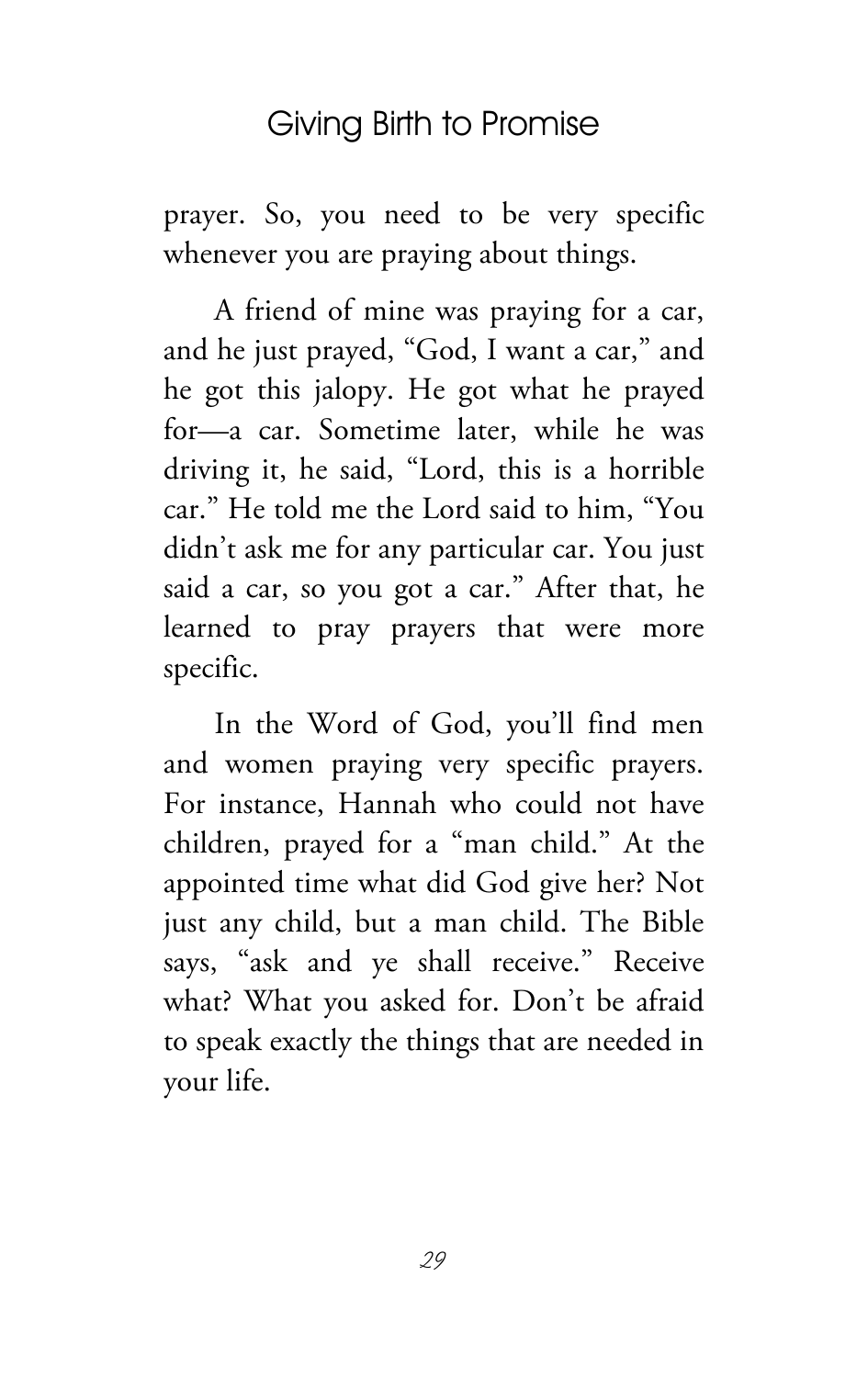Prayer

One of the most powerful things you can do is to read the Scriptures and begin to pray the promises that you see written in the Word of God. There, you can find a promise for every situation in life. So, pray those promises very specifically and watch what God will do.

3. Never Stop Praying. My wife was not asking me to stop praying, she was asking me to pray quietly so she could focus. Whenever you're giving birth to a promise, pray first, pray specifically, but don't stop praying. Whatever you do, don't quit. It is the lifeline to your promise.

You may not always be able to pray exactly the way you want to pray. Sometimes you can't get in your closet, there are times when you are sick in bed, or some other circumstance that prevents you. Regardless, whether your prayer is verbal or silent, don't push prayer to the back burner.

The Bible says to "pray without ceasing" (1 Thess. 5:17). It also says to "pray always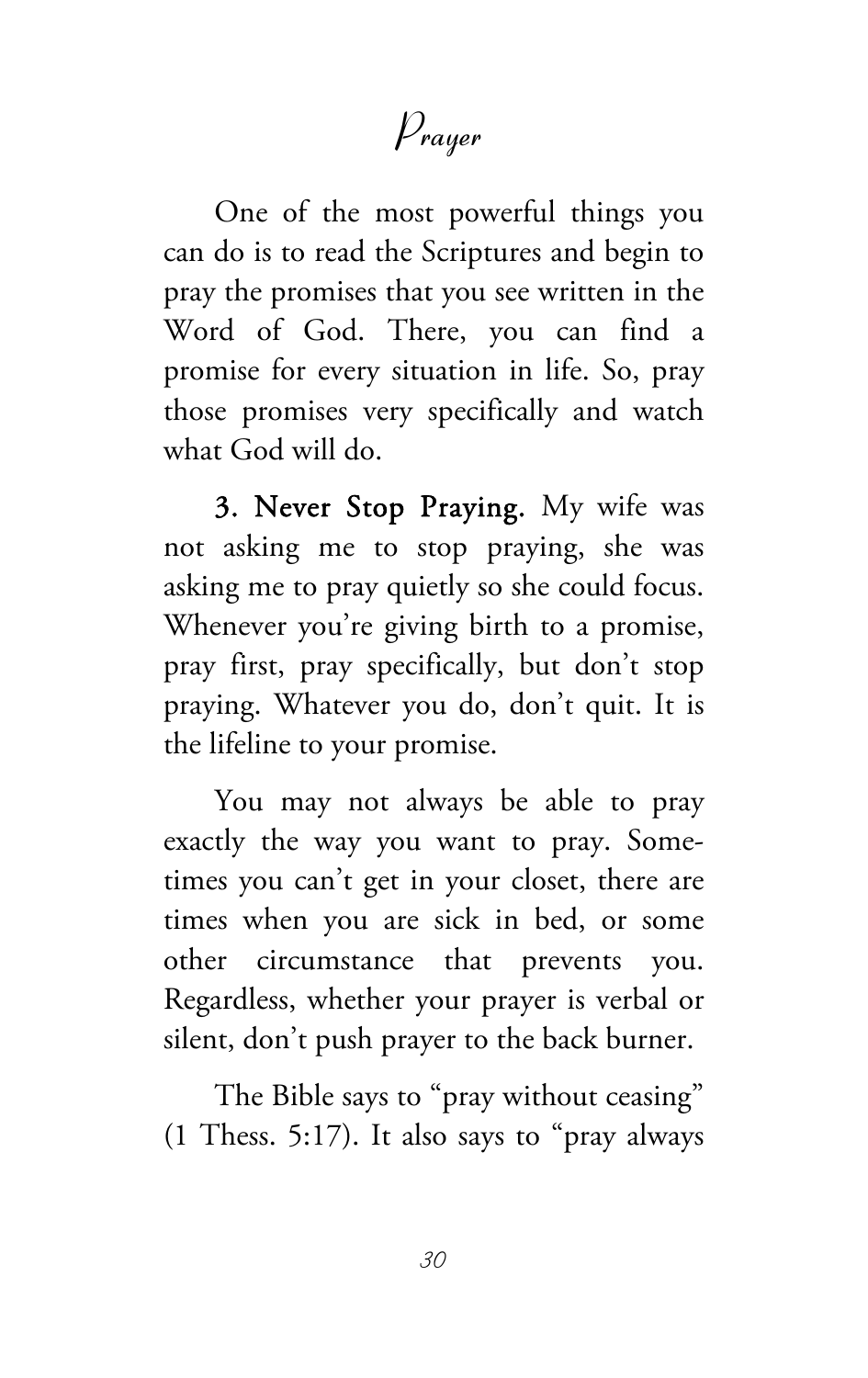with all prayer and supplication" (Phil. 4:6). Prayer should not just be first on the agenda - it should be with every item on the agenda.

In the introduction, we read about Winston Churchill's famous speech when he stated, "Never give in." A short time before that speech, the Nazis trapped British troops and there was no way out. Winston Churchill, along with the king of England, called the nation of England to a national Day of Prayer. As they prayed, God began to work.

Miraculously, the Nazi army was stopped in their tracks, which gave Britain an opportunity to escape and eventually help win the war. So when he said, "Never give in," he could've also said, "Never give up on prayer." He could've said, "When your back is against the wall and there is no way out, never give in and never stop praying."

There are prayers we have prayed that we have forgotten about, but God has never forgotten them. An angel appeared unto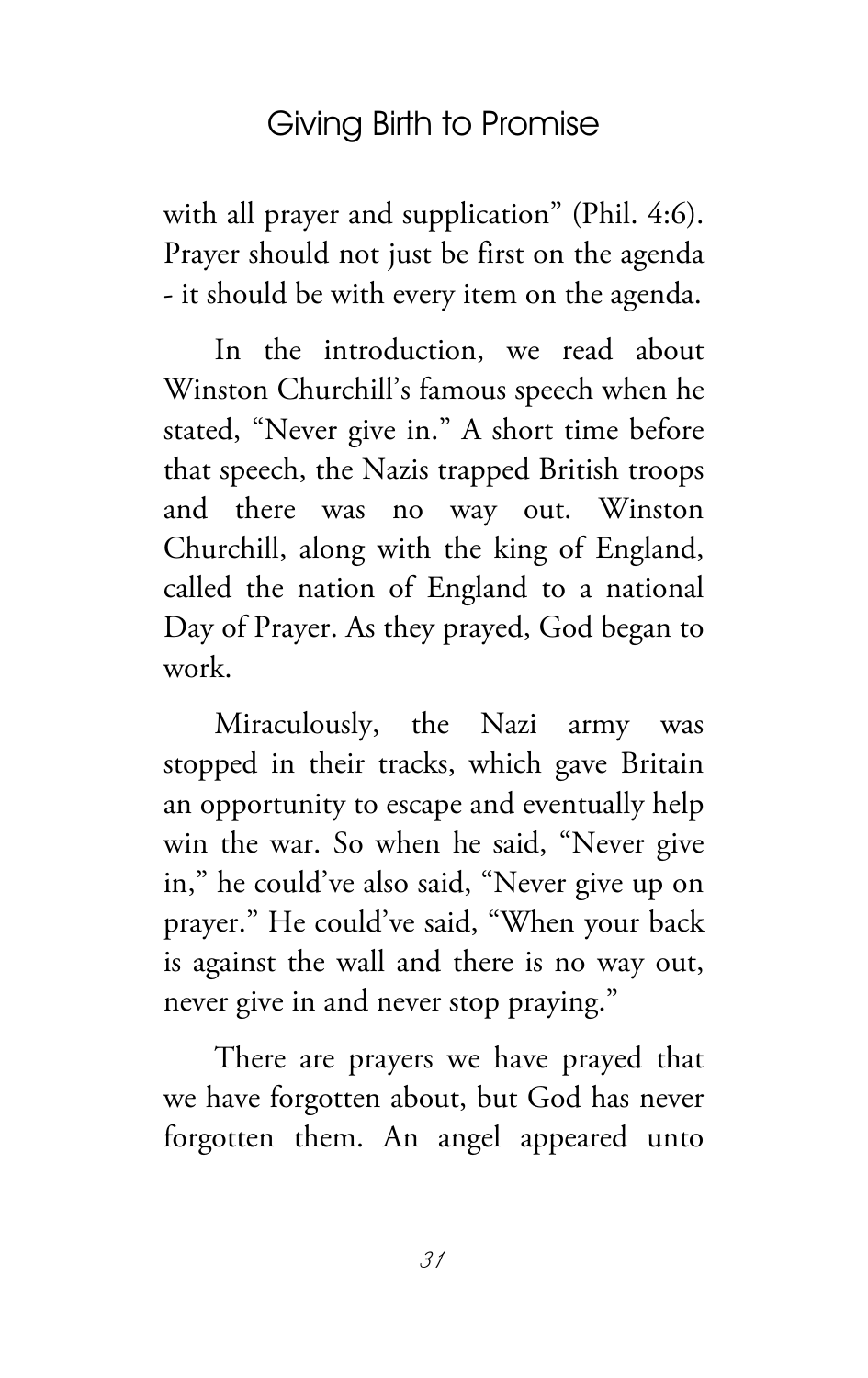## Prayer

Zachariah, John the Baptist's father, and said, "Your prayers have been heard."

He responded with surprise, seeming to say, "What prayers?" The angel said, "Your wife, Elisabeth, she's going to conceive and bear a child." His response was odd—total disbelief, even though he had prayed the prayer. It had been so long, he did not even know which prayer he was talking about and did not believe it was possible any longer. But God did not forget. God never laid it down. Elisabeth was old and so much time had passed, but at the right time, God came in and answered that forgotten prayer.

The Bible says that Daniel prayed, and prayed, and prayed . . . for 21 days. When the angel finally showed up, he said, "Your prayer was heard the first time. The very first time you prayed, the answer was on its way, but there were things happening in the spirit realm that had to be dealt with first."

What would have happened if Daniel had given up on prayer? Would the angel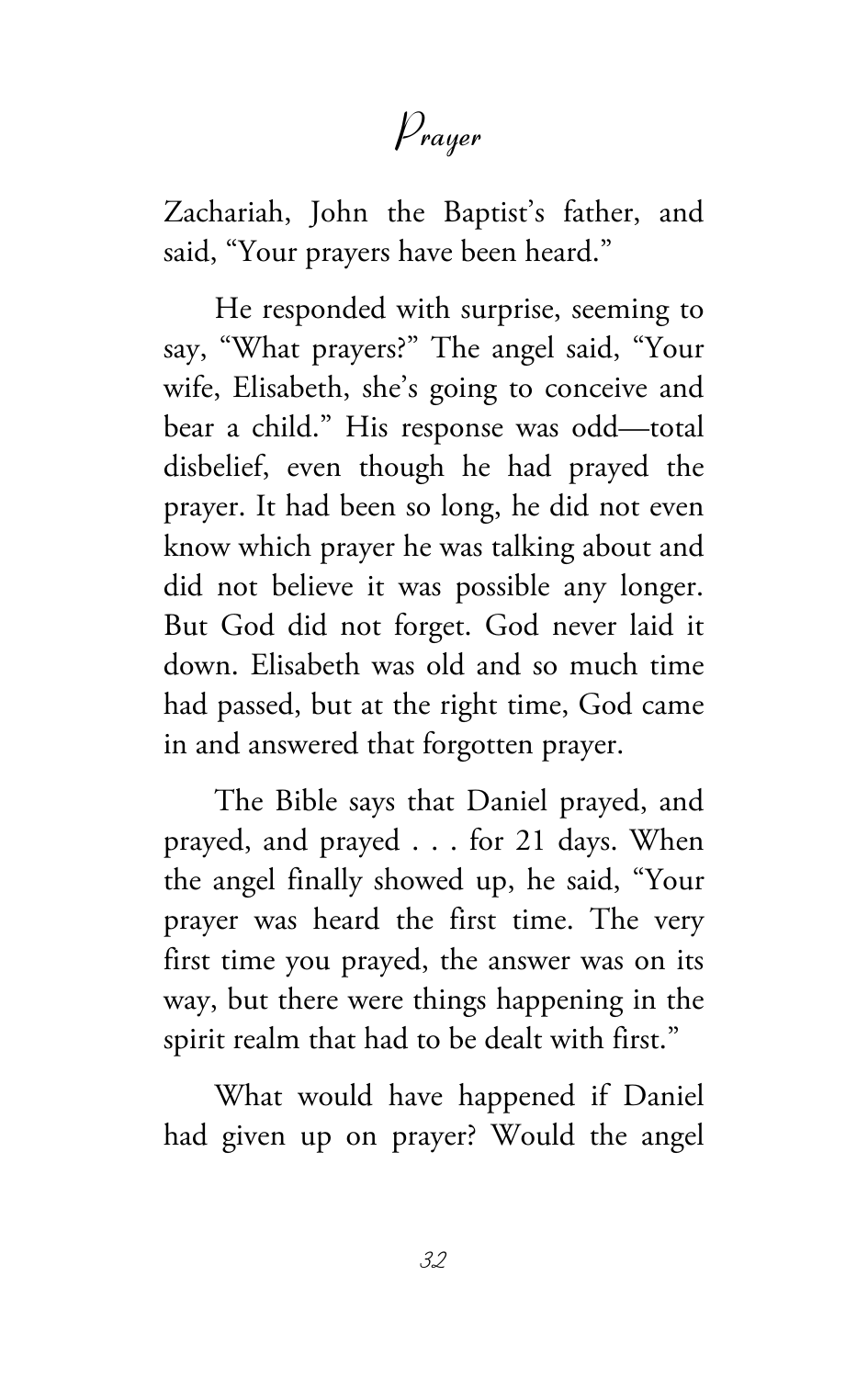have responded at all or if he did, what would've happened if Daniel was not in a spiritual mindset to hear the answer? Because Daniel persisted, he received an answer and a word of revelation. But, had he given up on prayer, he would have missed out.

Prayers don't die. God must think a lot of them because he keeps our prayers in golden vials. (Rev. 5:8). Don't give up on prayer. Don't give in and think, "Well, I tried prayer, but nothing's happened." Prayer is not something you try. Prayer is something you do, and God will answer prayer.

So pray first, pray specifically, but whatever you do never, never, never, stop praying. It is a promise from God. If you pray, God is going to answer and you will give birth to God's promises.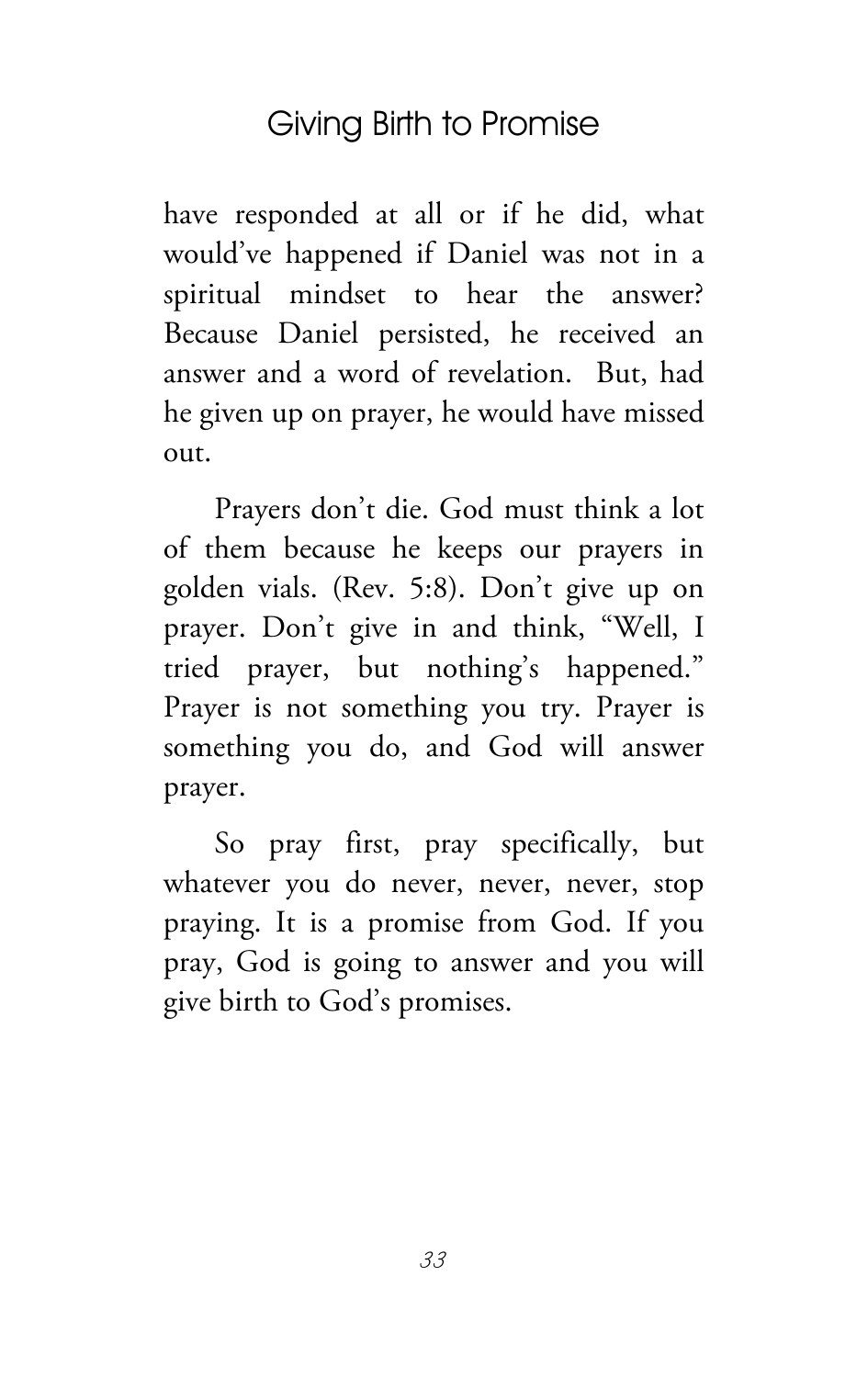#### ACTION POINTS

PRAYER:

1. Set a certain time and place.

2. Have your Bible and something to write with when you start praying.

3. Start small and build up.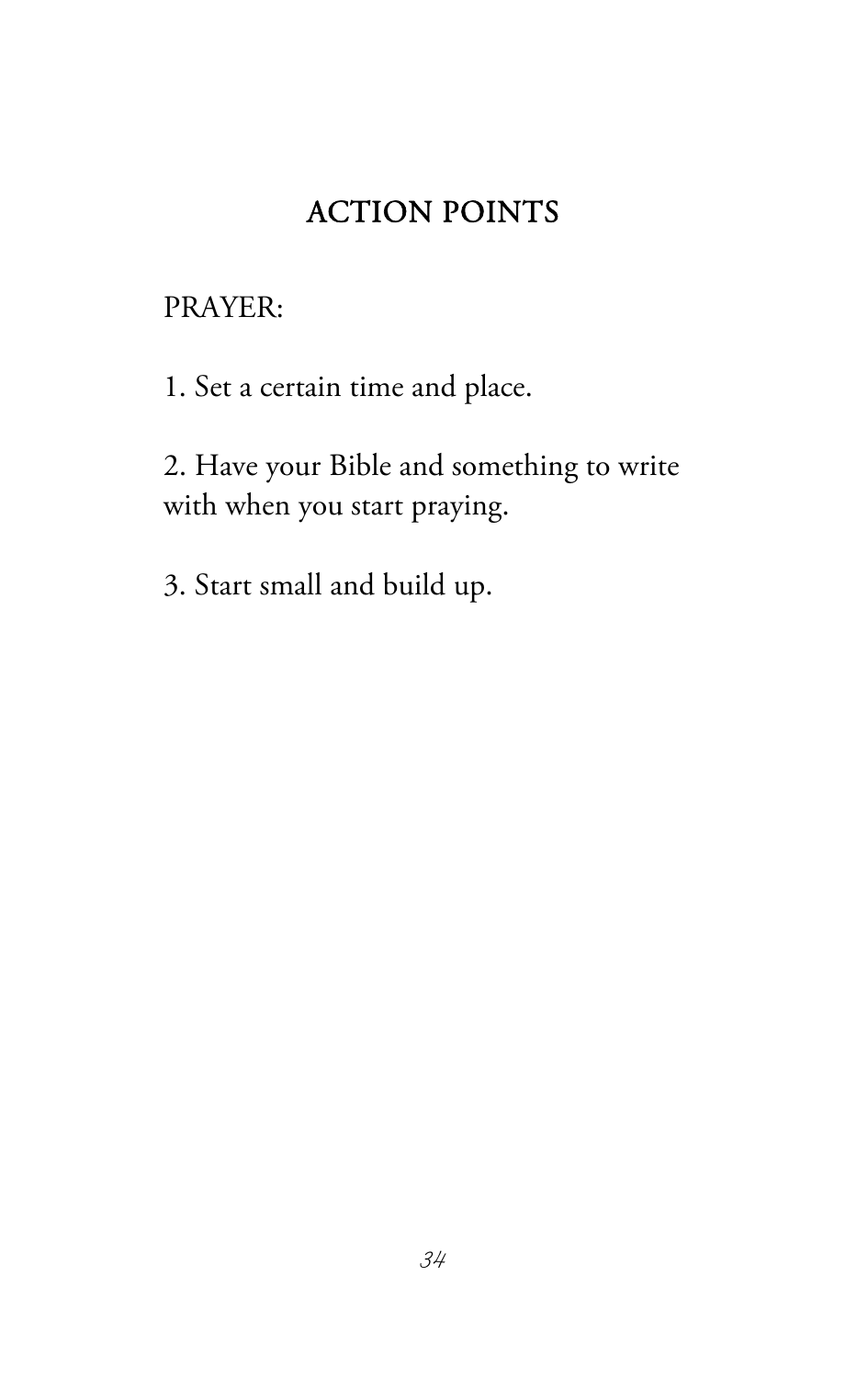3

Perspective

iving birth to a promise entails several factors. The story of Lydia's birth serves as an illustration to how you can receive your promise and realize that in the midst of unpredictable circumstances, God is still in control. The next thing you need to know about the promises of God is you might need to change your *perspective*. G<br>how you

My perspective as to *how* Lydia was to be born and where we would be when it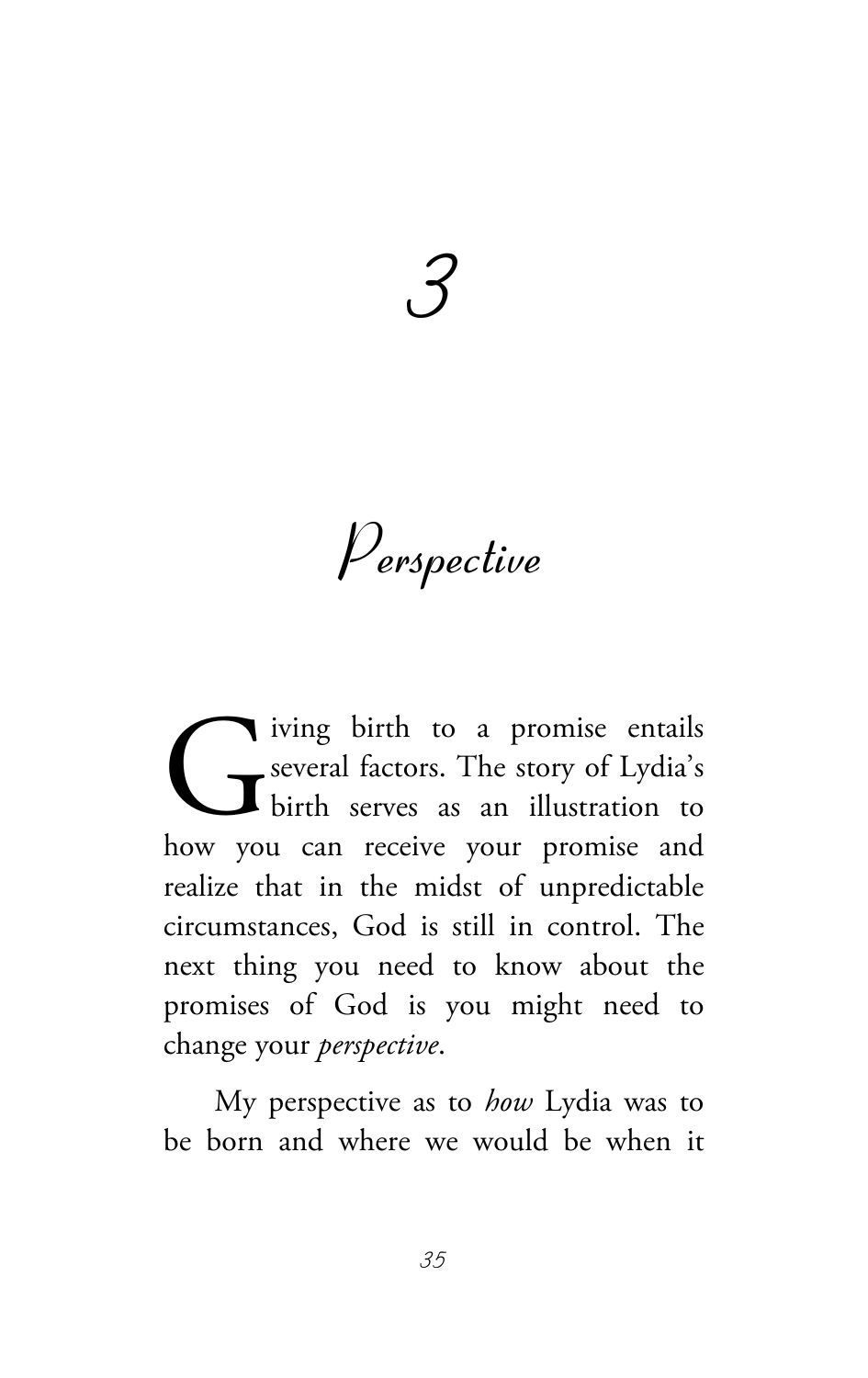# Perspective

happened was completely different from how it turned out. I anticipated it to be a nice, clean, sterile place with sanitary sheets, a clean bed and a germ-free building. From my perspective, I did not foresee the birthing room as the front seat of a vehicle, driving down the road at 70 MPH. I saw a prepared room, with midwives, wearing rubber gloves and a mask, everything neatly placed on a white linen cloth.

#### What a Mess

But perspective, is just that—your perspective—it is how you see things. We all have our own colored lens in which we see life. However, in order to give birth to the promises of God, we will probably have to change our perspective. How we look at it, and how we expect it to happen can really mess us up, because it does not always come the way we think it will.

So often, we focus so much on the idea of the promise, we fail to see that God is the One who orchestrates its delivery place.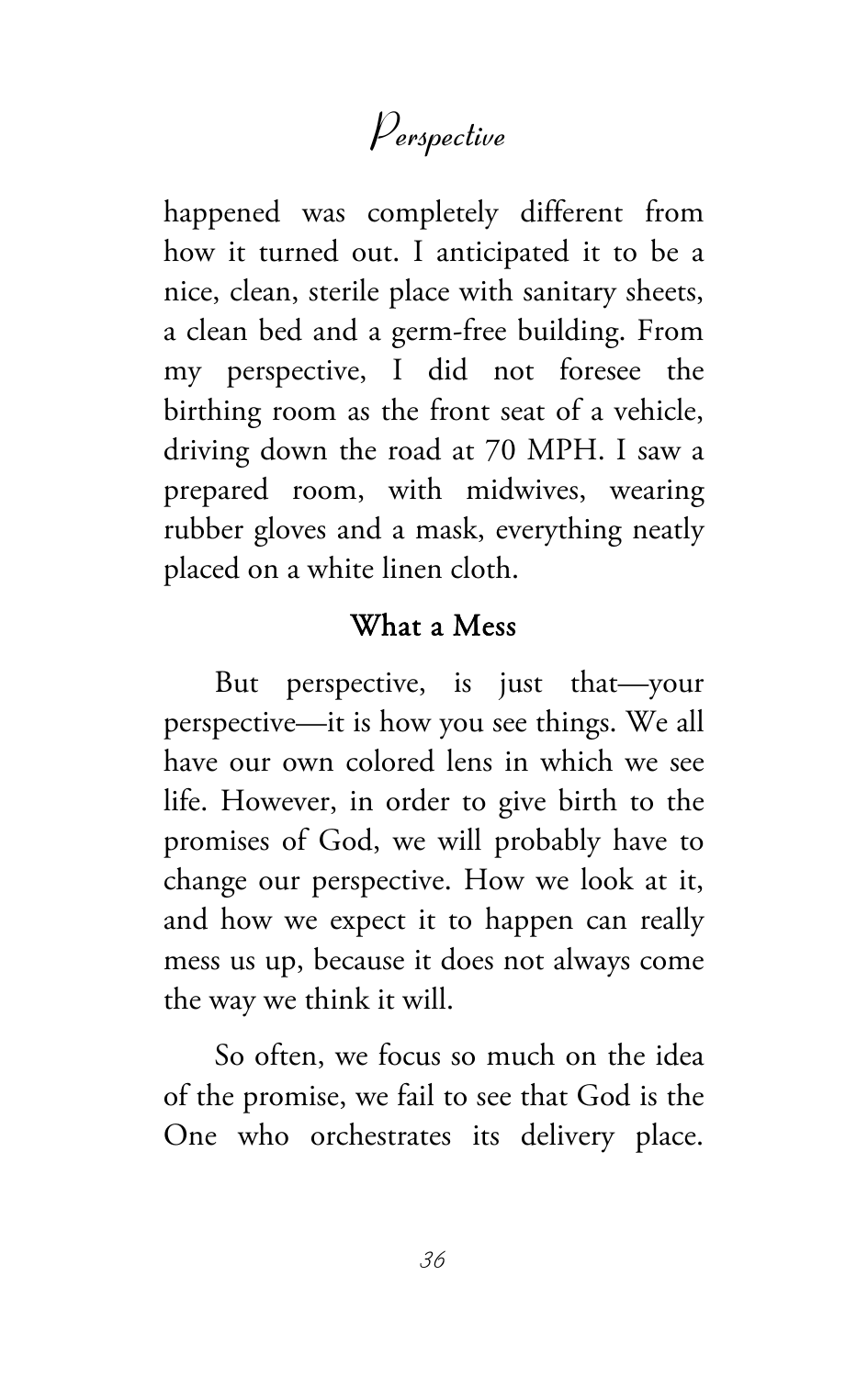Also, the method He chooses may be unusual, unconventional and sometimes uncomfortable. Many times, the delivery of our promise is messy, unusual and irregular.

For instance, let's look at the promise in the book of Genesis. Here's the setting: Adam and Eve are living in the Garden of Eden in perfect harmony until the serpent tempted Eve. She ate of the forbidden fruit, the tree of knowledge of good and evil, and then she gave it to Adam, and he ate, as well, and the curse of sin came into their life. And with sin, there always comes consequents. Nevertheless, in the midst of chaos and the curse, God gave a promise!

It is a wonderful thing to understand that even if you feel like everything around you is collapsing, because of the decisions you made and actions you have taken—you do not have to lose hope because God is looking for an opportunity to give you a promise for your future. No matter how difficult the situation, if you can change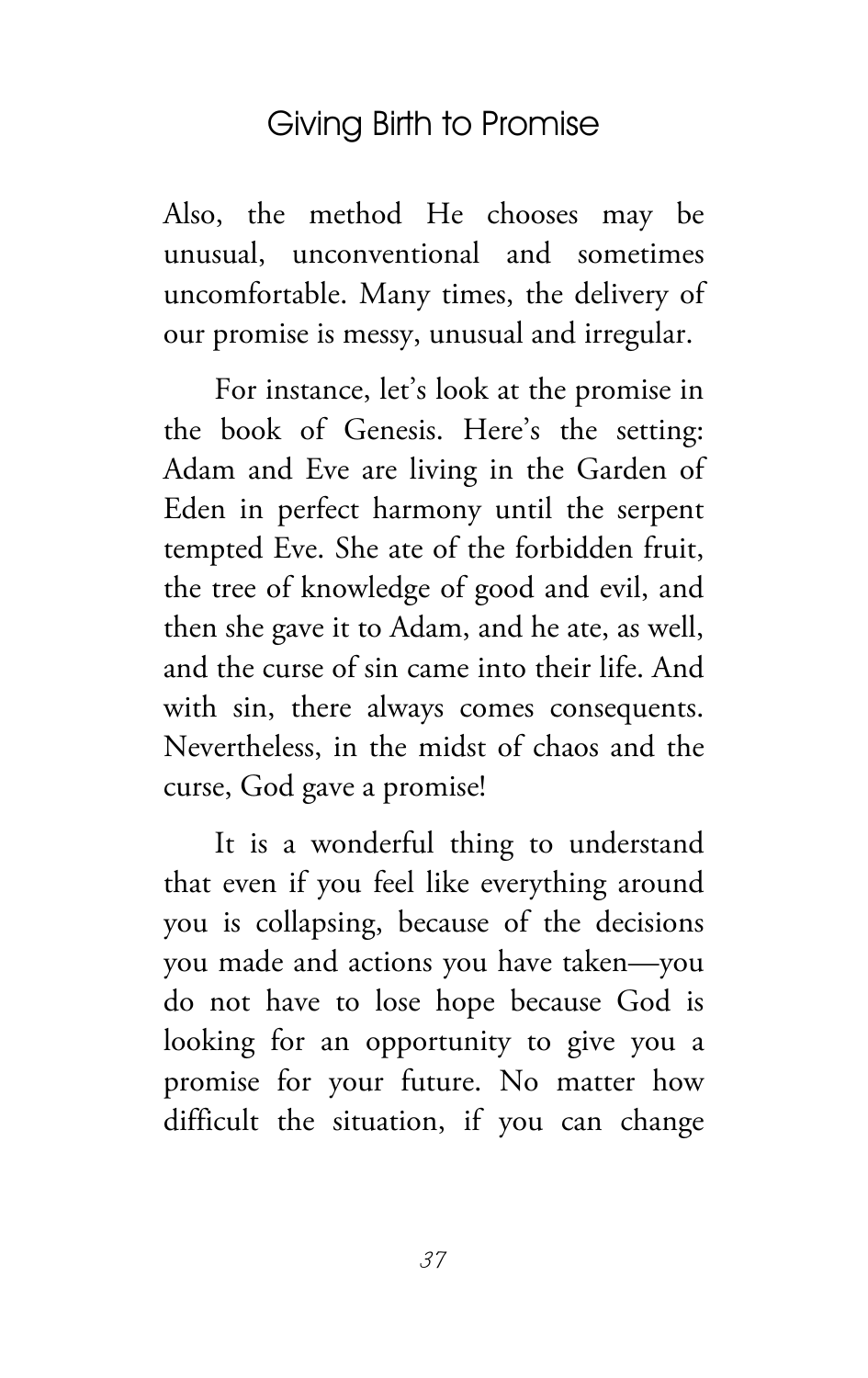# Perspective

your perspective you can see beyond the circumstances you face.

In the midst of their temptation and fall, a promise was given to Adam and Eve, and the promise was that the seed of the woman was going to bruise the serpent's head, and that serpent was going to bruise his heel. That was a promise of what would happen when Jesus came. Without any details, it sounds like an easy, clean, sterile thing—if you may. There was going to be a heel that would come down, and crush the serpent's head. It just sounds like a nice, neat, little package—not so.

In reality, the fulfillment of that promise was anything but a clean, sterile environment. There was nothing sterile about Jesus being grabbed in the middle of the night, and yanked around from one kangaroo court to another, people lying about Him, His own men denying Him and others despising Him.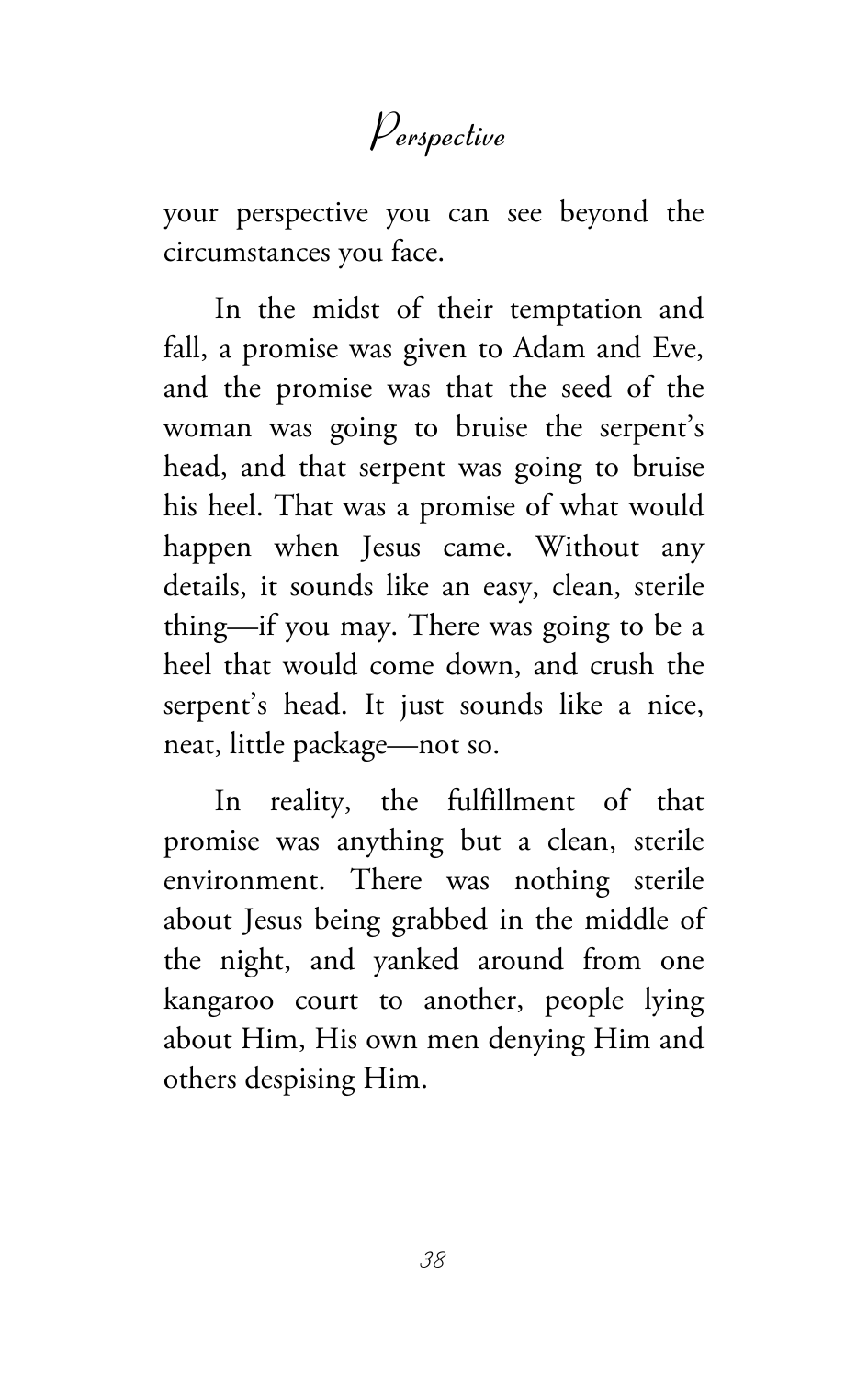There was nothing clean or sterile about when Herod mocked Him and wanted a miracle performed, as if He was some kind of circus act. When He went to Pilate's hall again, and they said, "Give us Barabbas, and crucify Jesus."

There was nothing clean and sterile about the stripes that went on His back and His flesh being torn from His rib cage and the blood that streamed down His back. There was nothing clean and sterile about the crown of thorns thrust with great force on His head or the nails that pierced His hands and feet, nor the spear in His side or a cross beam against His back that ate into the raw skin.

There was nothing clean, nothing sterile about the sufferings of Christ. Nevertheless, the perspective you get at first glance, in the Garden of Eden, that promise simply said, "The heel is going to bruise his head." It sounded so nice, but in order for it to unfold and be fulfilled, it was going to be messy.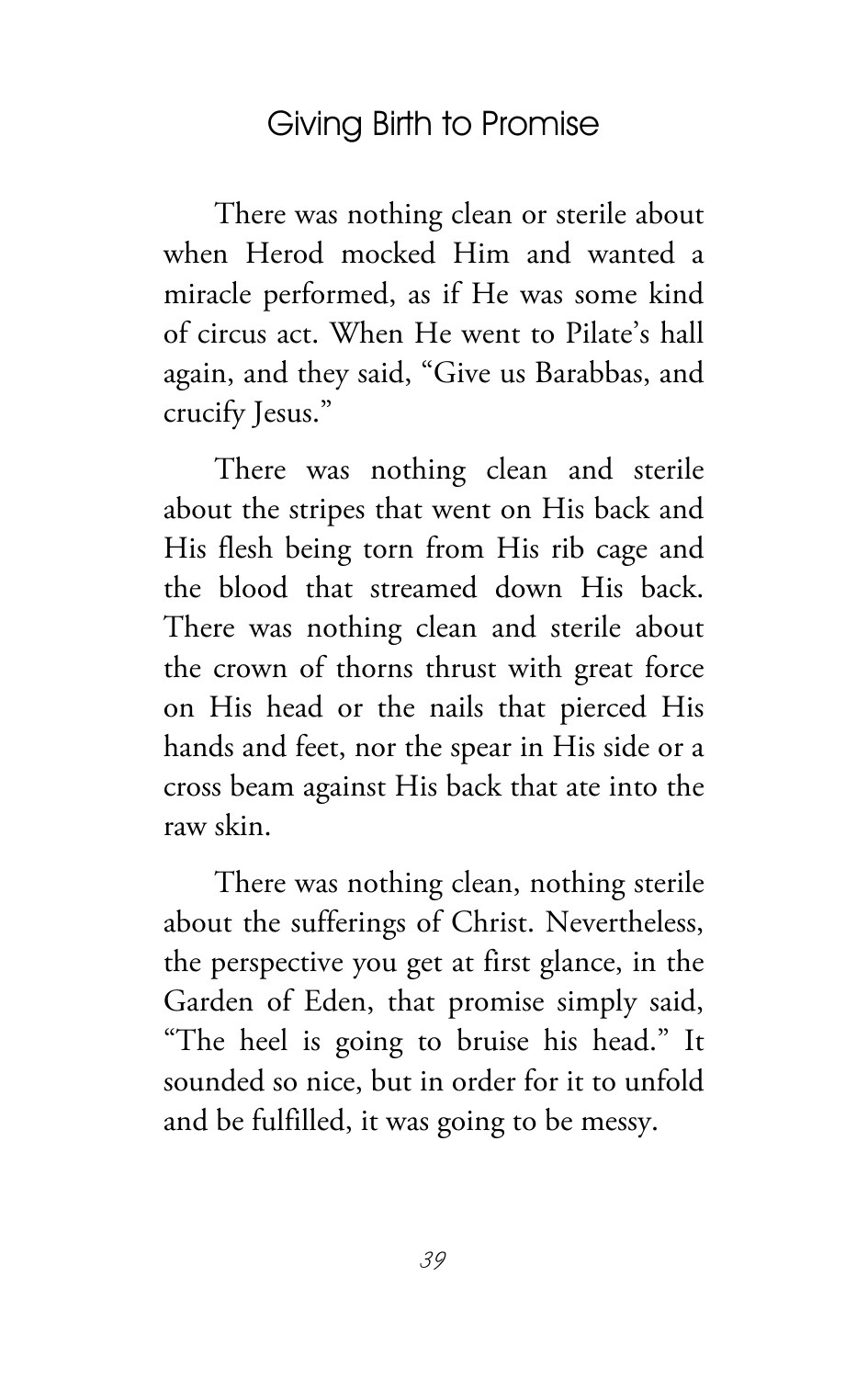# Perspective

Jesus had to go through the necessary process in order to deliver the promise of Genesis 3:15. So, I believe one of the most important things we've got to understand is that if God says it, it's going to happen. But it's not necessarily going to happen the way we think it will.

Don't give up or let go of the promises. Hold on to them, but be willing to change your perspective. If you are waiting for your promise to come in a certain way, and you have worked it all out in your mind, do not be shocked if God chooses a different method. I think one of the biggest things we wrestle with is trying to figure out everything before it happens. God has called us to "walk by faith and not by sight" (2 Cor. 5:7).

So, get a grip on God and say, "Lord, however you want to do it, that's how I want it done. Lord, whatever steps you want me to take, that's what I want to do."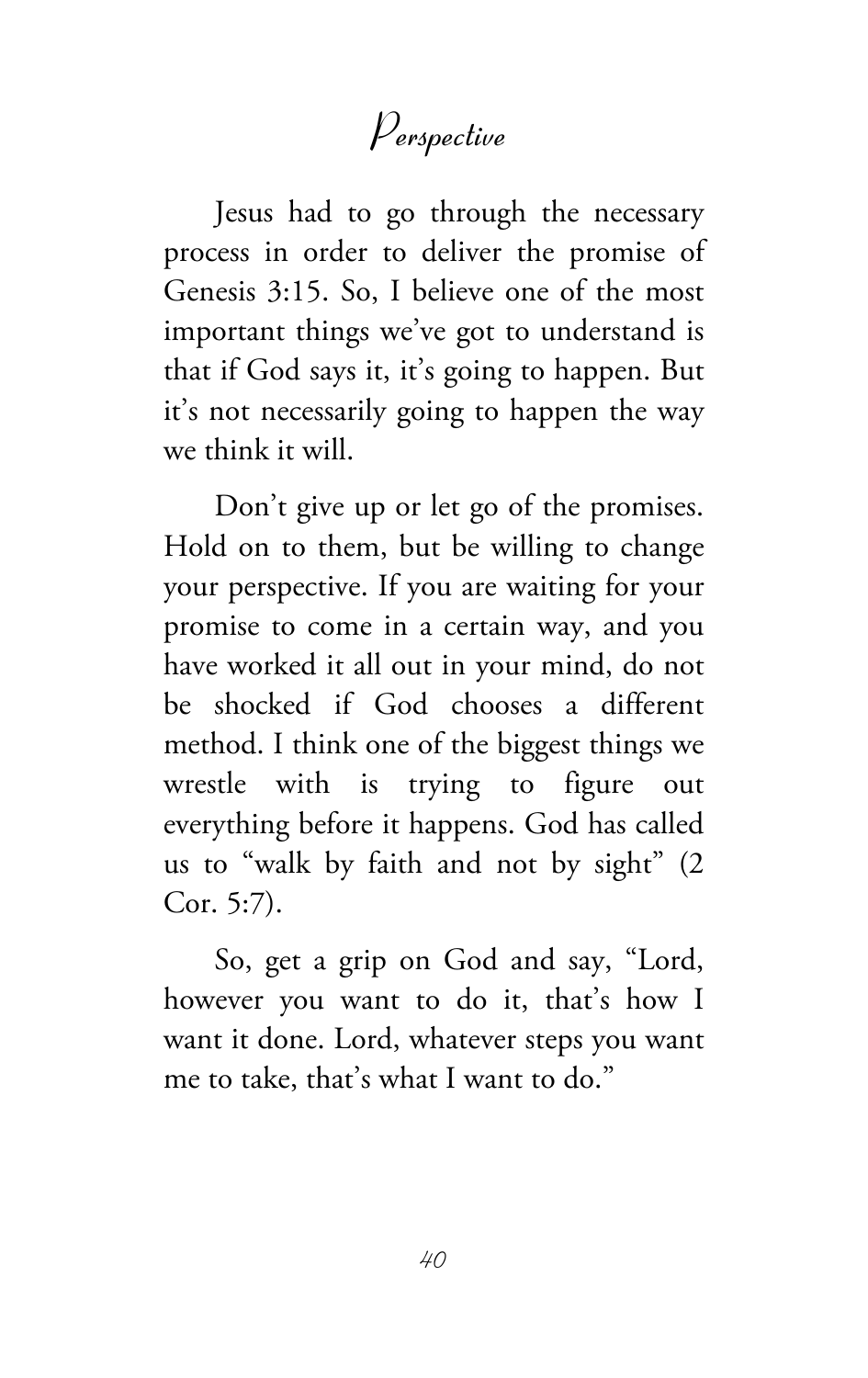That is what walking by faith is all about. The promises of God are given to us, but we must walk it out with faith. His ways are higher than our ways. His thoughts are higher than our thoughts. So, we've got to change our perspective and get a higher viewpoint.

When uncertainty enters the picture, many of us get scared, and rightly so, but what will help us, is to get a heavenly view, God's view on it.

Here are three principles for changing your perspective:

1. Prayer. I know I covered the topic of prayer in the last chapter, but it is very important to understand - sometimes prayer changes the situation, other times prayer changes your perspective on the situation. Both are God-given.

Dealing with natural disasters, FEMA has learned a lot about how to help people deal with their fear and anxiety. Using technology, satellite images increase the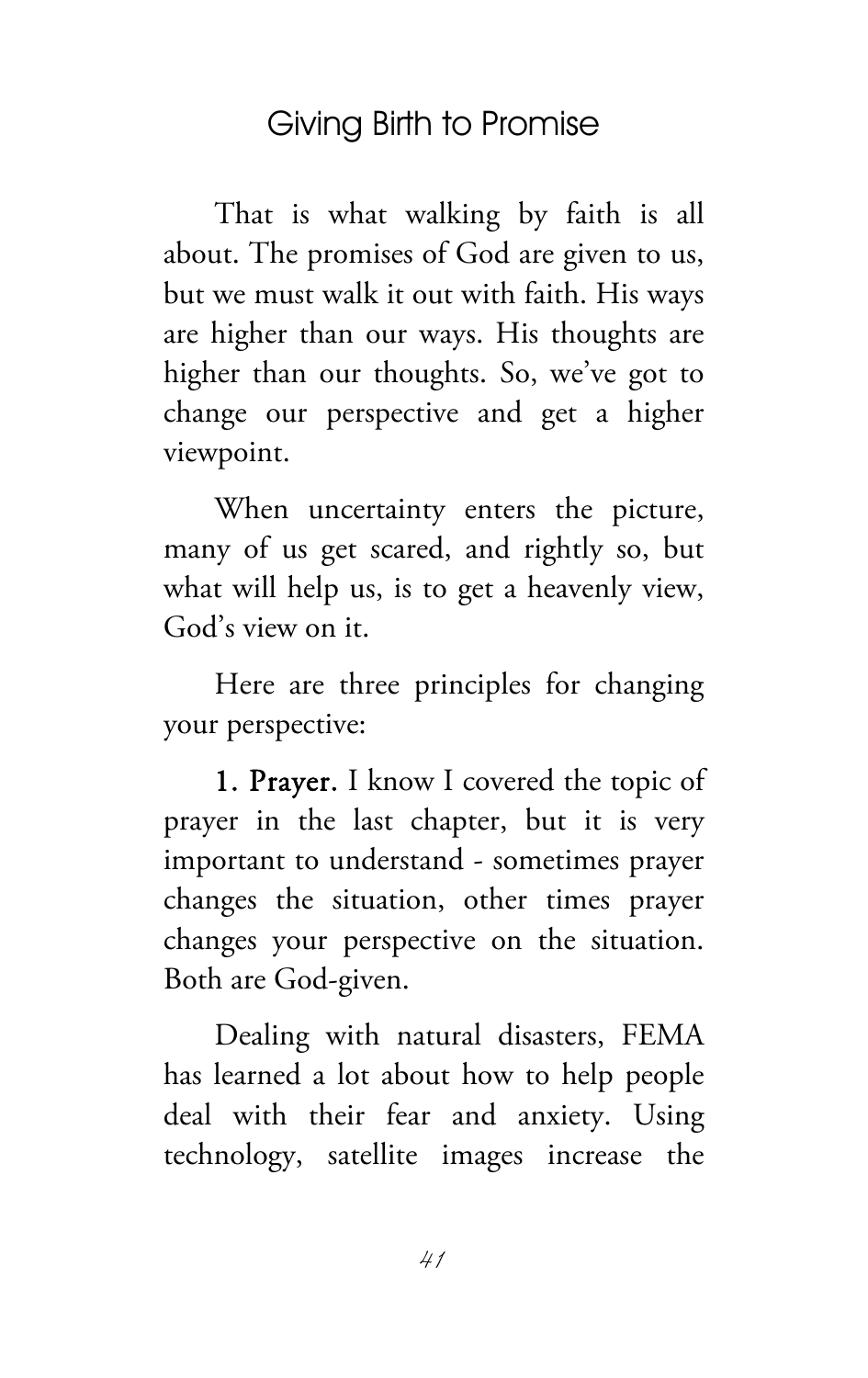# Perspective

accuracy of weather reports and predictions. Tracking the storms from satellites, towering above the earth, allowed meteorologists the opportunity to view the storm from a higher perspective. From that perspective, it gave them greater understanding and knowledge. With that knowledge, the safety and opportunity for escaping the path of a storm increased greatly.

As soon as people get a higher perspective on the situation, all of a sudden, they are able to take action according to that new perspective. The perspective of a hurricane is constantly updated to determine how it will manifest. The same is true with the storms that come against our promises. We have to get a heavenly perspective of the promises of God. We have to look through the eyes of faith. We cannot look through our own eyes and our own desires. We have to get our eyes off of our way and get it on God's way.

2. Stick Around. Stick around a little while if you want to get the right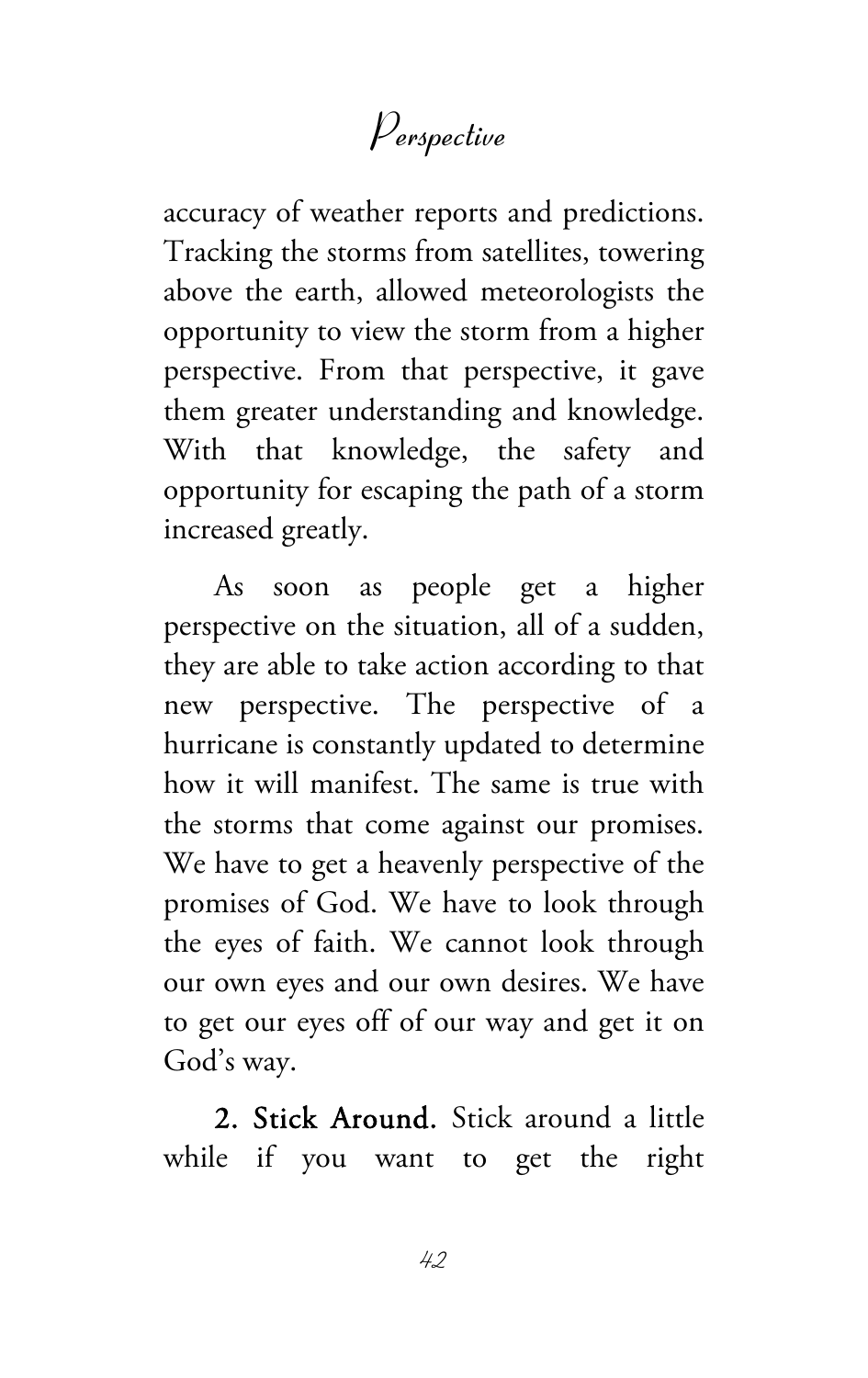perspective. You see many people jump in and out of so many different situations that they never give God enough time to change their perspective or the situation. Don't jump ship too early.

When the apostle Paul was shipwrecked as a prisoner, he was cast upon an island. They were gathering sticks and when he threw sticks on the fire, a viper came out of the fire and latched onto his hand. Paul merely shook the serpent off into the fire, but all the natives watched and waited for him to fall dead. All the people began to say he must be an evil man or cursed by God. Even though he escaped the sea, he was served vengeance by a viper. But when they saw that no harm came to him, the Bible says they changed their mind concerning Paul.

At first, it appeared Paul was being judged by God or even under a hex, but when the snakebite did not kill him, their perspective on God's servant changed.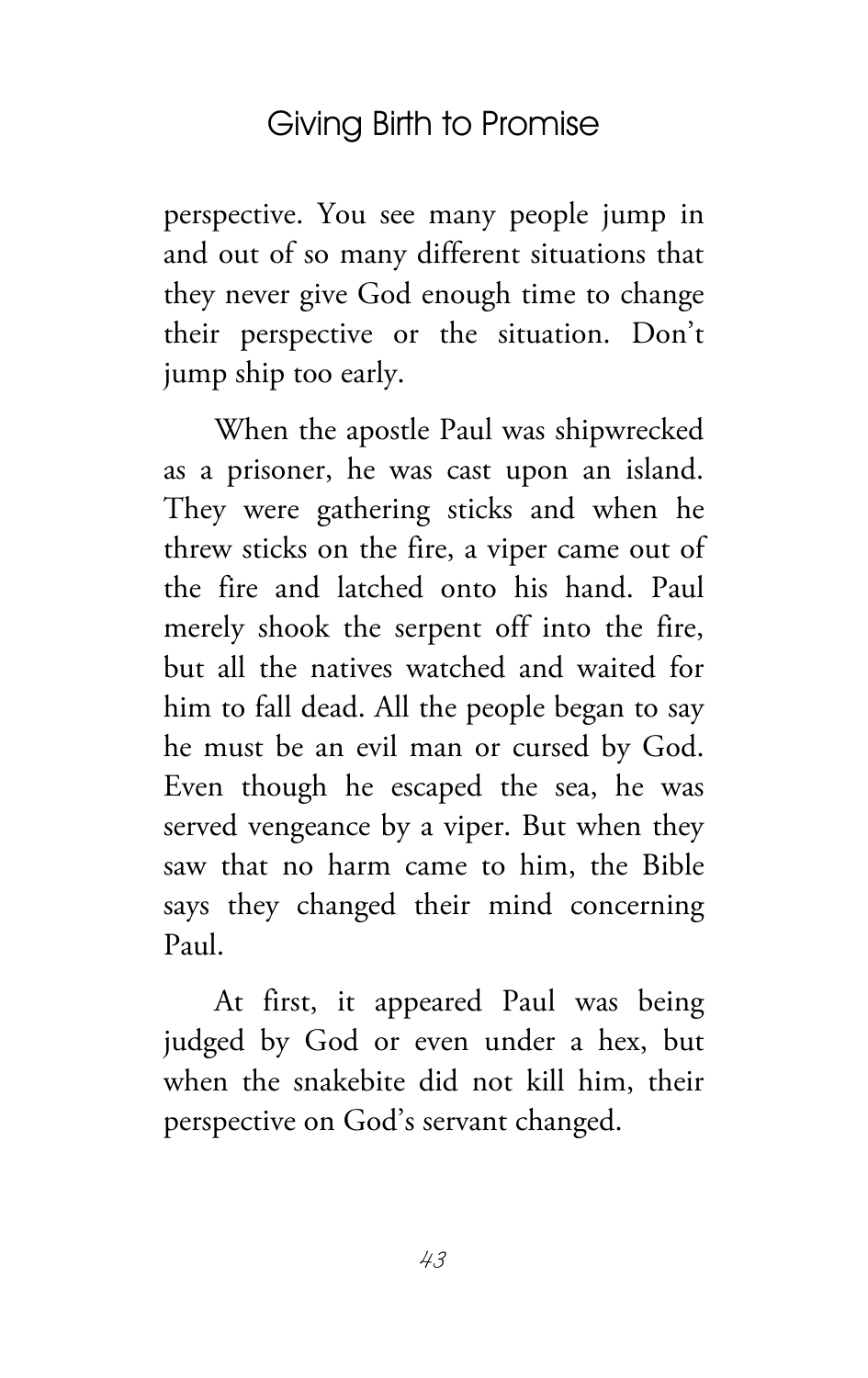# Perspective

You can be dead set on how a situation is going to pan out. You can have every step calculated in your mind, what is going to happen next, but one move by God can change everything. You have to stick around and not jump from one promise to another.

3. People. The third thing that can help you change your perspective is people. It is very important who you associate with. Either people will push you toward your promises, or they will hinder you. We will discuss this further in the next chapter.

Remember your promise may not come the way you want it, but God does all things well.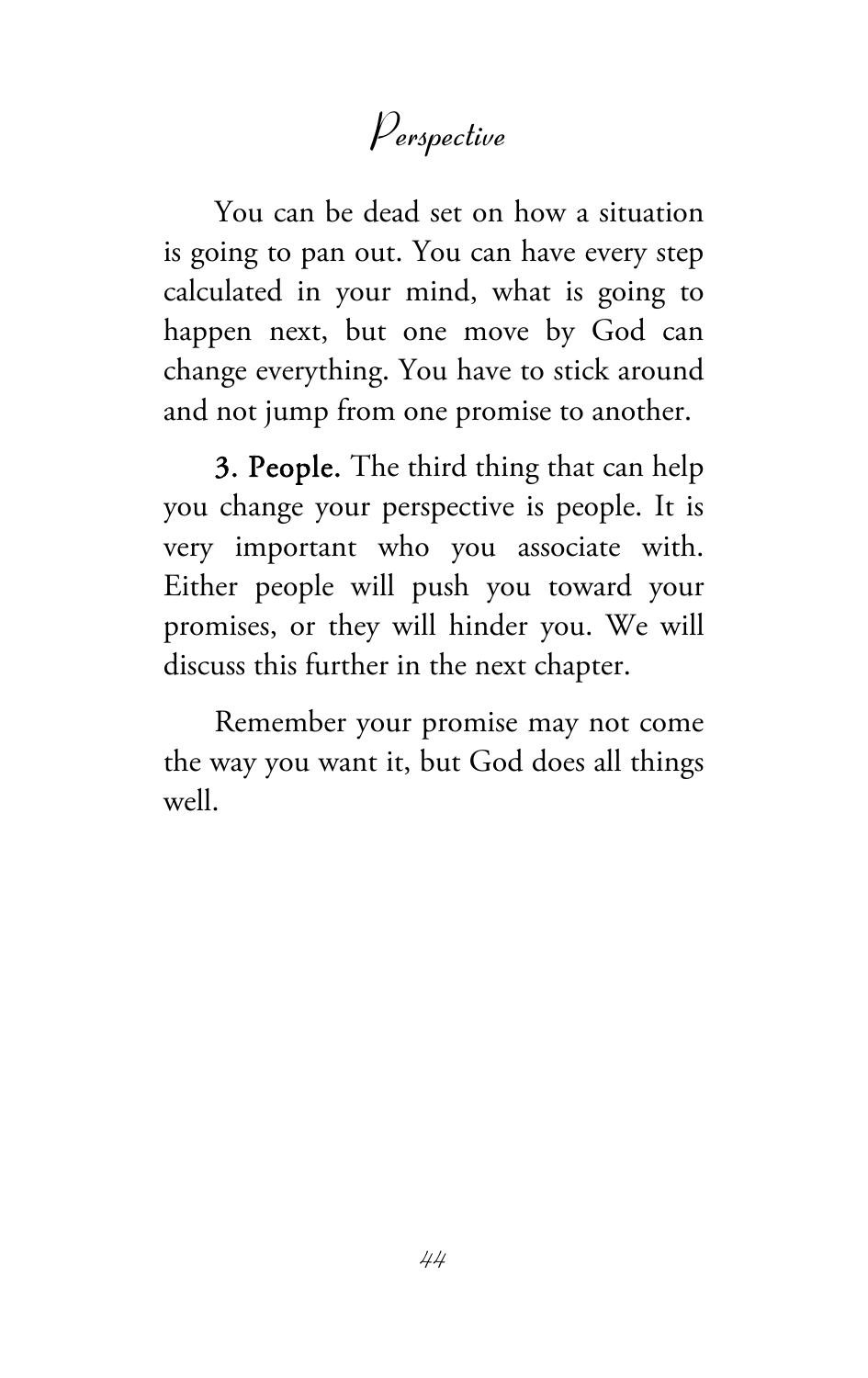# ACTION POINTS

### PERSPECTIVE:

1. Ask yourself how someone else sees it, someone that you respect.

2. Find a similar situation in the Word of God.

3. Be willing to look at it differently.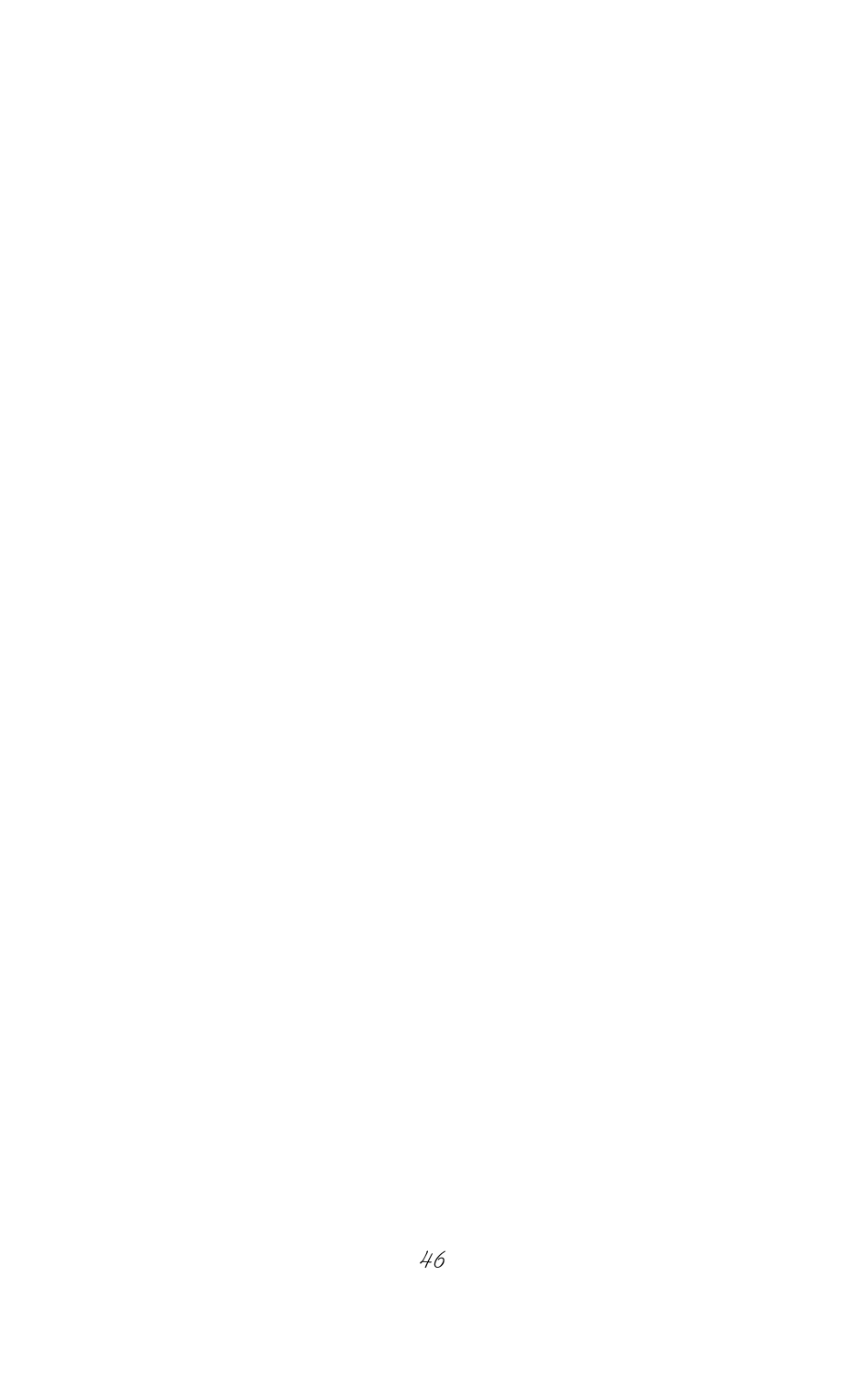$\cancel{+}$ 

People

hen Holly's water broke, driving down I-75, we pulled over on the side of the road. When I When Holly's water broke, driving<br>the side of the road. When I<br>jumped out of the car to run around to the passenger seat, I said something repeatedly to myself. I said, "If dad can do it, you can do it. . . If dad can do it, you can do it." You see, my dad delivered my younger sister, Lacey. My mom had three of her four children at home with a midwife, but when Lacey was born, the midwife did not make it in time, so my dad had to deliver my little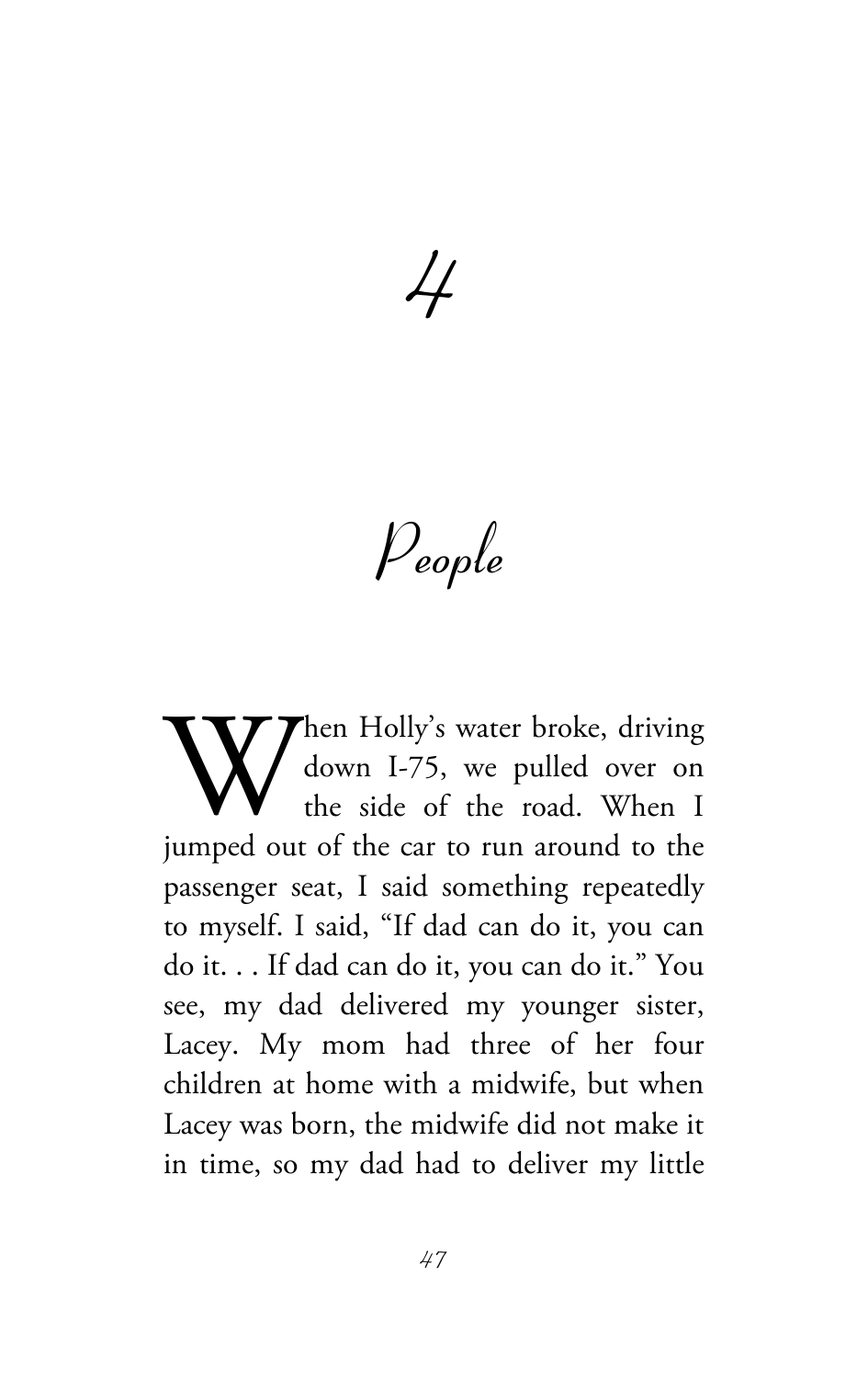People

sister. So, that was my thought all the way around that car. . . "If Dad can do it, you can do it."

It is so important for us to get a hold of this understanding, that the people we are around affect how we are going to react. This understanding directly affects giving birth to the promises of God in our life.

What if I were never exposed to the fact, that childbirth is a natural God-given thing? What if all I heard was, the only way to give birth to a child was in the hospital? If my wife or I had that concept, it would have been a completely different experience. The exposure to the people around you affects the way you think and the decisions you make in life.

## Who's Your Friend?

In most cases, the people who have the greatest influence in our lives are individuals that we have spent a considerable amount of time with. Unfortunately, some of the behavioral traits and ideas people take on are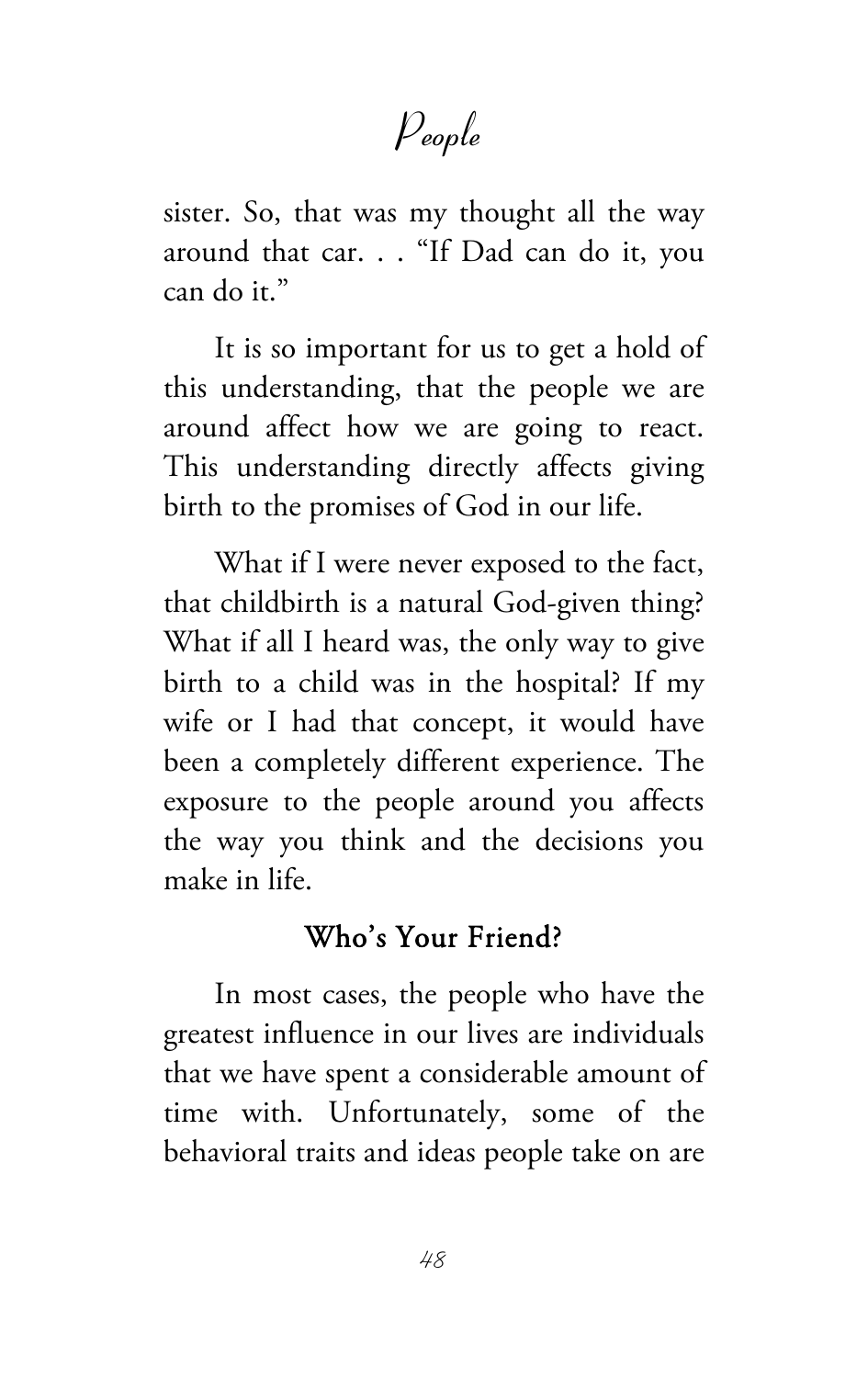not always positive ones. Colin Powell says, "The less you associate with some people, the more your life will improve."

Friends that don't help you climb will want you to crawl. Your friends will enlarge your vision or strangle your dream. Those that don't cause you to increase will eventually cause you to decrease. Never receive counsel from unproductive people. Never discuss your problems with someone incompetent of contributing to the solution. Those who never succeed themselves are always first to tell you how.

Although I have no desire to deliver another child in our car, I can truly say that it was an unbelievable God-given experience. It went incredibly smooth and I give credit in two areas: (1) God (2) the people we associate with.

The people that you are affiliated with will affect how you are going to be able to give birth to the promises of God. We have to make a decision that if we are going to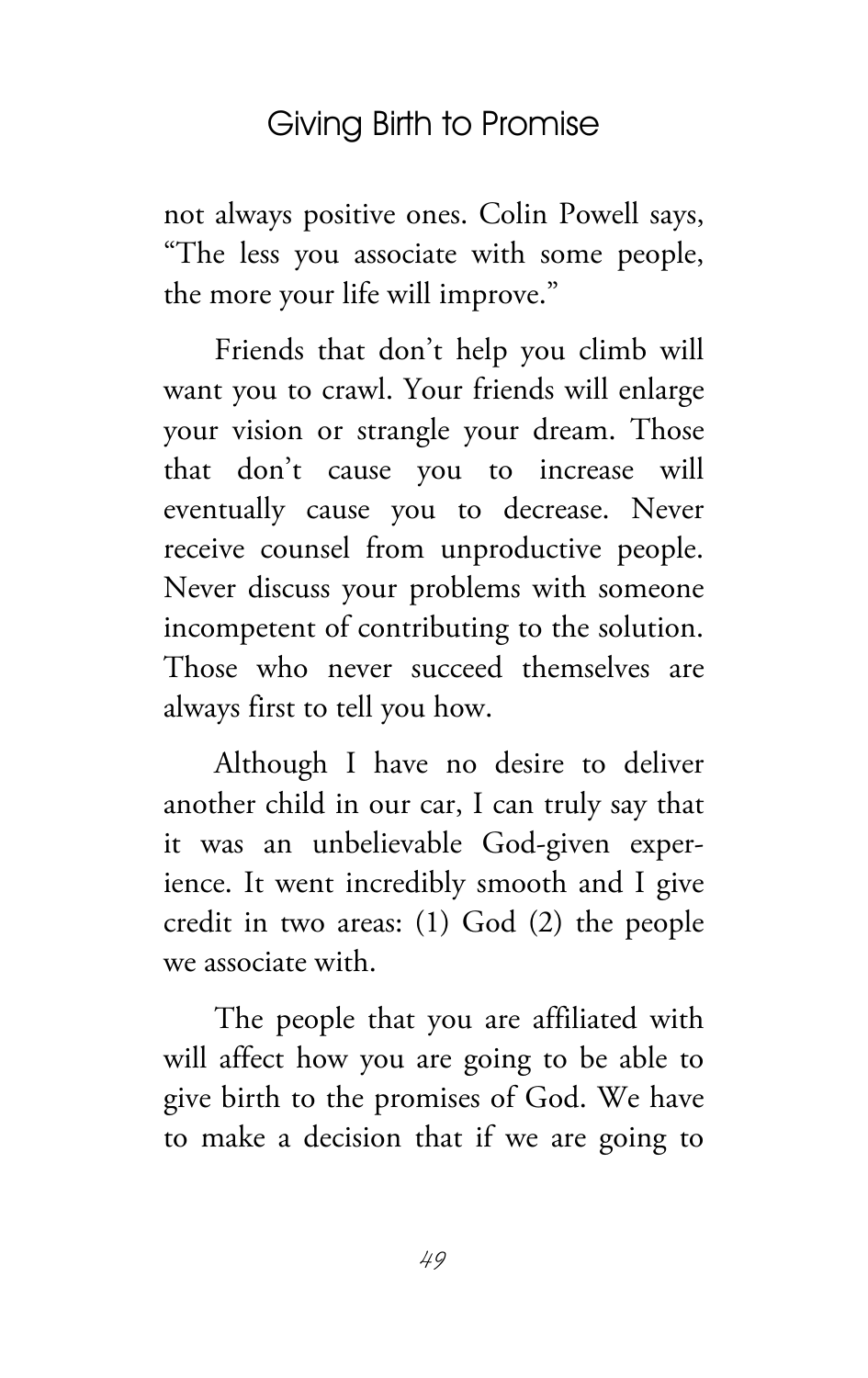# People

give birth to the promises and the right things are going to happen, there has to be a separation with those who hinder us and a connection with those who help.

John Donne, a Jacobean poet and preacher said, "No man is an island unto himself." How right he was. We all affect each other for good or for bad.

In Second Samuel 13, you find one of the saddest stories in the Bible. There was a young man named Amnon, one of David's sons. He loved a girl named Tamar, one of David's daughters, but from a different mother. Although Amnon wanted to be with her, he refrained himself. In verse three of that chapter, there is a simple statement, "but Amnon had a friend."

His friend was, Jonadab, and he convinced Amnon that because he was the king's son he could have anything he wanted, and he gave him a plan how to do it. When he had taken advantage of her,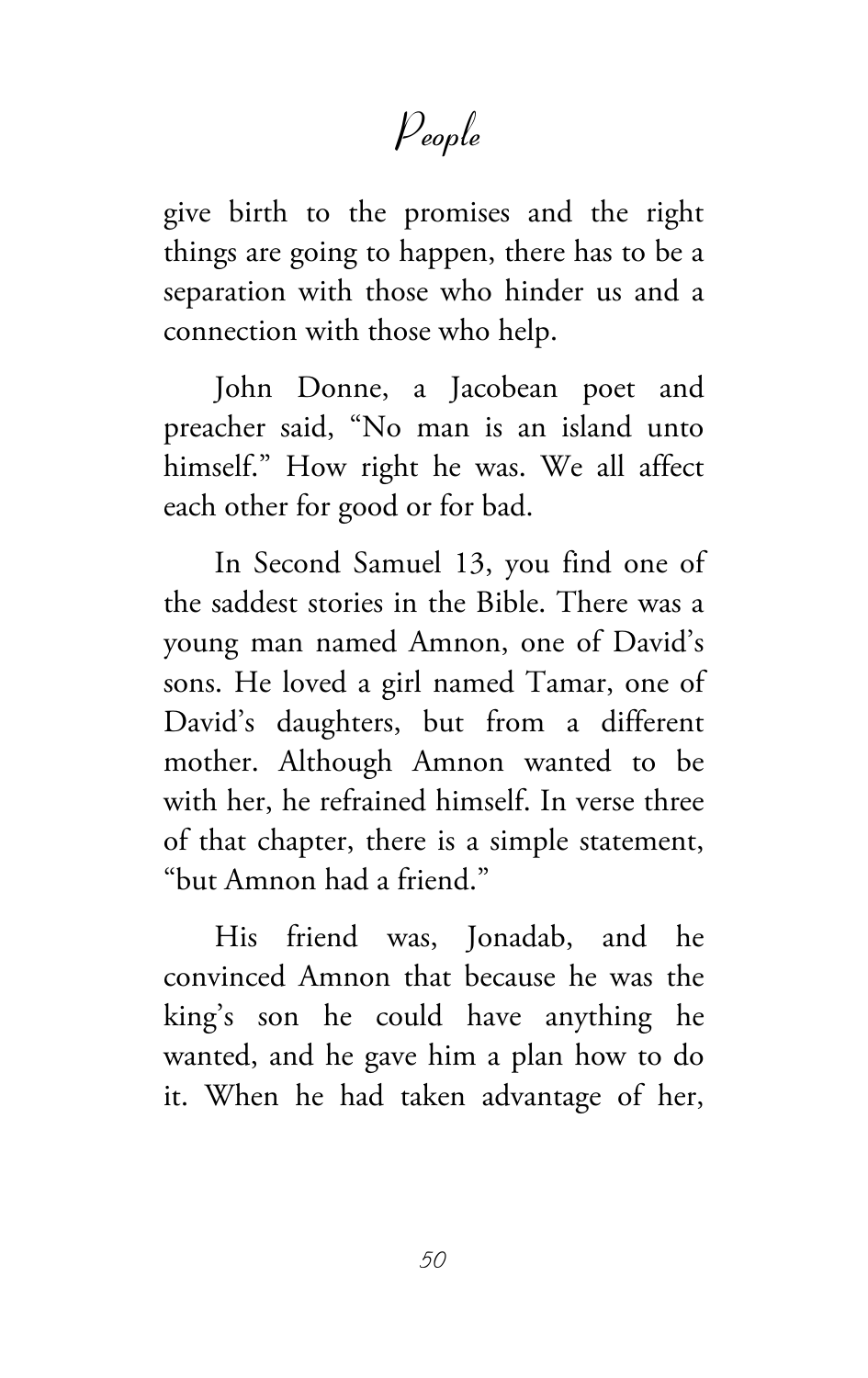Amnon despised her. It all took place because of the influences in his life.

It matters who we are around and what they are speaking into our lives. Not everyone has a right to speak into your life. You are certain to get the worst of the bargain when you exchange ideas with the wrong person. Don't follow anyone who's not going anywhere.

We have to be around the right people and have the right people speaking into our lives. You cannot fly with the eagles, if you are hanging out with chickens. You have to make that right decision and begin to examine your life. We need to be asking ourselves, "Who are we hanging around? Who is it that is influencing our lives? Who are we allowing to speak into our lives?"

We say we want the promises of God, and then so often we hang around people that don't believe in the promises, people who don't believe it can happen, that don't believe in us, that don't believe God can do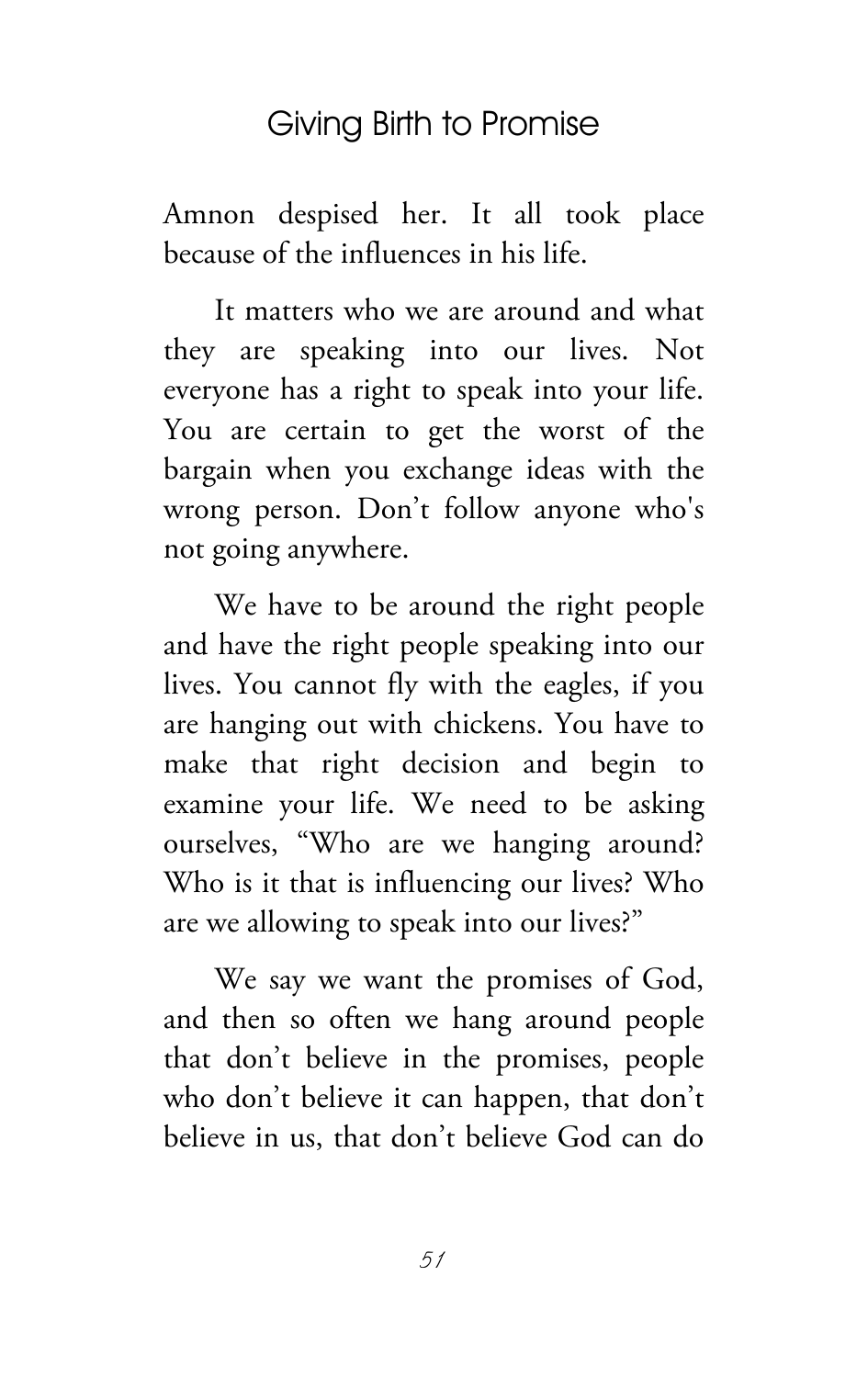# People

anything for us. Again, you will never see a chicken flying with an eagle. It is important to surround yourself with people that are going to lift you up and not put you down. Your friends affect you and often the decisions you make in life.

Let me share two principles on having the right people in your life.

1. Eliminate the Bad. Let's take the toughest one first. Eliminating certain people from your life appears cruel and it seems wrong. But the truth of the matter is, if you do not eliminate certain people - not only will you never achieve and give birth to the promises of God in your life - but you won't be able to help those people. Many of us don't want to leave certain people out of our lives, but sometimes it has to be done, maybe just for a season, there's a chance you can help them in the future.

When on a plane, before takeoff, an attendant goes through routine instructions, just in case you don't know how to put a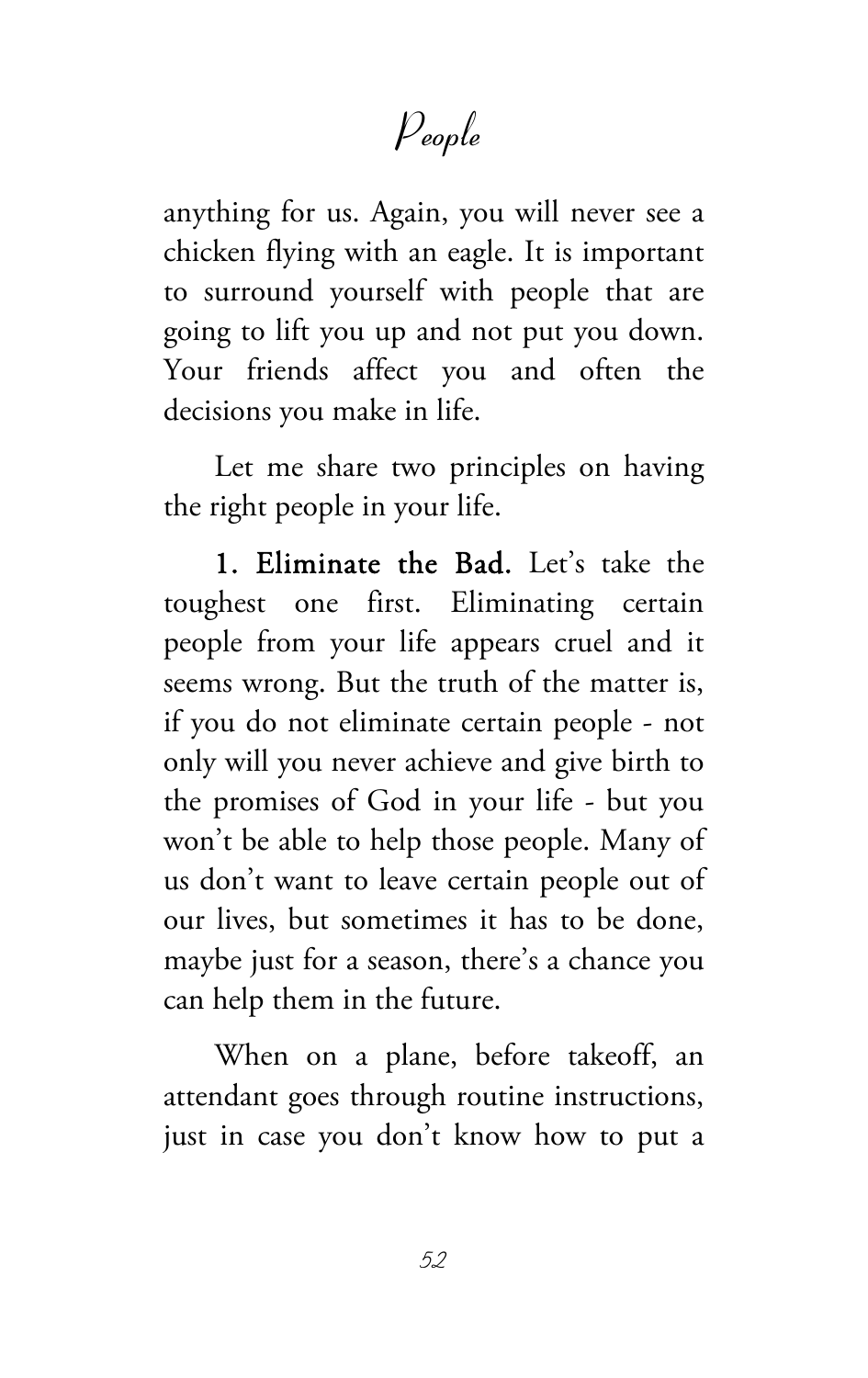seatbelt on. But in the middle of the instructions they always have this to say, "In case of a change in cabin pressure, an oxygen mask will drop from the ceiling. Assist yourself first - then assist your child." Now my first thought is, as a parent I'm going to make sure my child is taken care of first.

But the truth of the matter is, if you don't get oxygen on yourself, you're not going to be able to assist your child. The same is true with the friends in our lives. Sometimes, we have to do what is necessary for ourselves, before we can help someone else. That means we eliminate them for a while, so that we can get the oxygen and the promises of God flowing in our lives. Then we can go back to them and help them through the same process.

If we are around people, and entertain relationships with friends that are speaking negative or harmful things in our life, it can affect everything that we say and do. Don't be mean, don't be rude, but don't stay around them, either. We have to make sure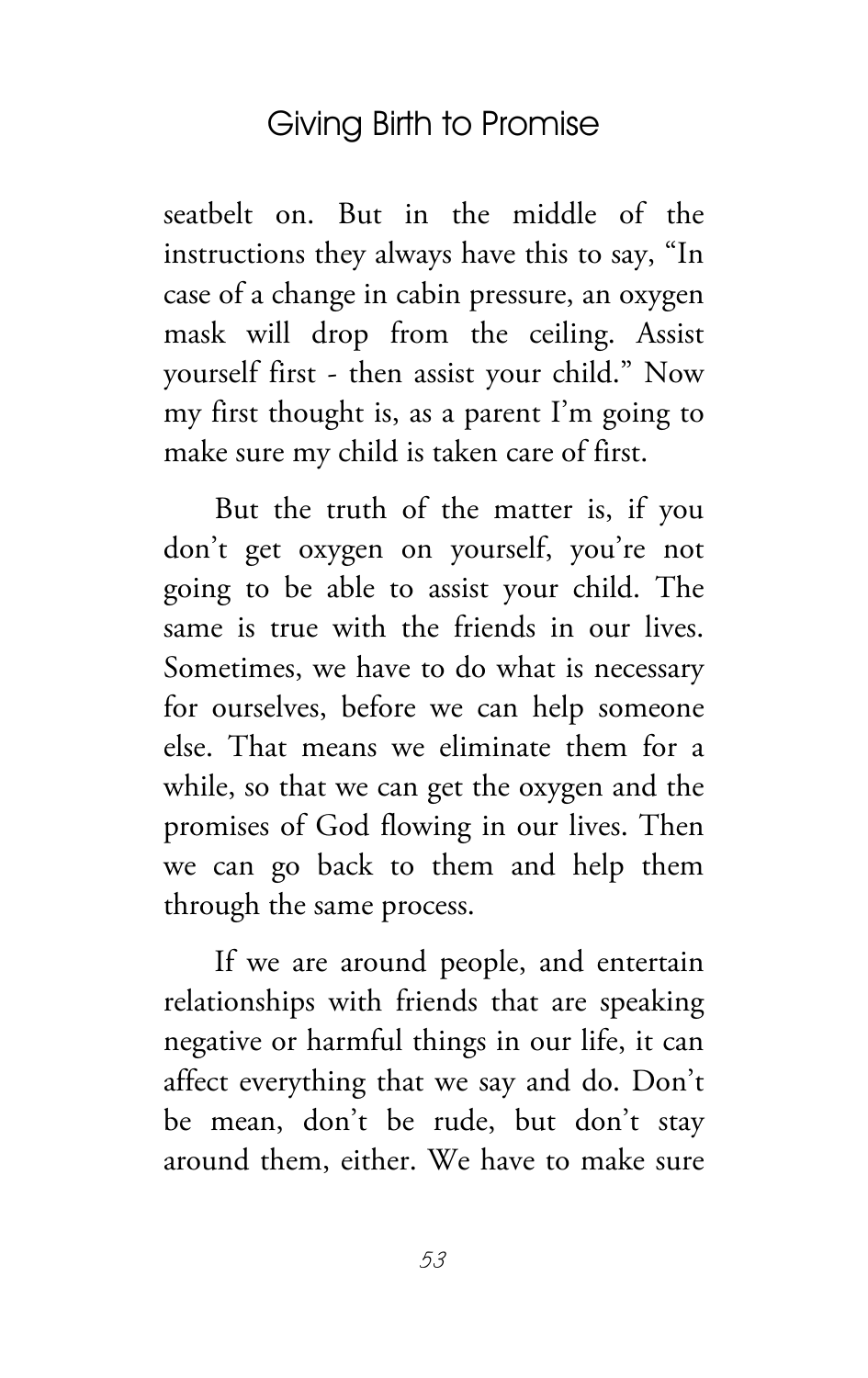# People

we are around people that are speaking and doing the right things.

2. Embrace the Good. You must put yourself in an environment where people that believe in the promises of God can speak into your life. For some that may mean beginning to attend church regularly again or start for the first time. Sadly, sometimes you must change churches. Simply put, you have to position yourself to be around the right people.

In addition, it is important to understand that if you are going to be around good, positive people, you have to have a different mindset yourself. Of course, if your perspective has begun to change in life, and you are praying, and you have these things happening in your life—that will cause you to want to be around people that are more positive—people that are accomplishing things and going somewhere with their life.

If it is in business, and you are trying to fulfill some promises in business, you need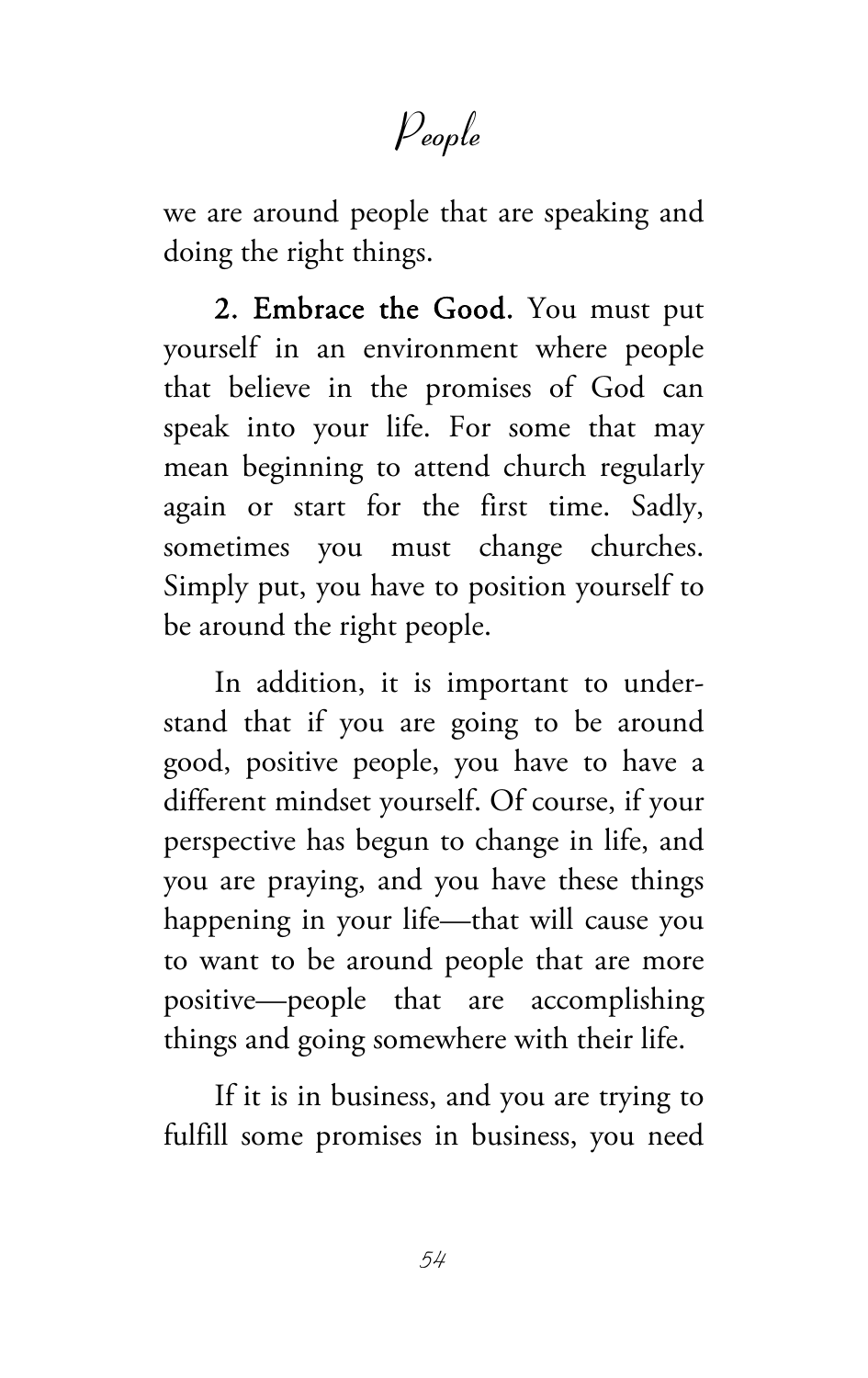to find successful people that are in that business and ask them to lunch. Have a pad of paper and a pen, and write down everything that you are hearing. Let them know you are serious. You have to make them feel good about wanting to be around you. You have to be a friendly person. The Bible says, "*A man that hath friends must show himself friendly*." (Prov. 18:24). If you are going to be around the right people, you have to work on it. You have to strive to be the kind of person that people who are accomplishing things want to be around.

Also, if you are negative, and you are always talking about how things cannot be done, there's no way it's going to happen. People will not respect you, nor want you to be around them. Your attitude affects your altitude. So, be positive. That will help you be around positive people. The people you hang around will affect how you give birth to the promises of God in your life.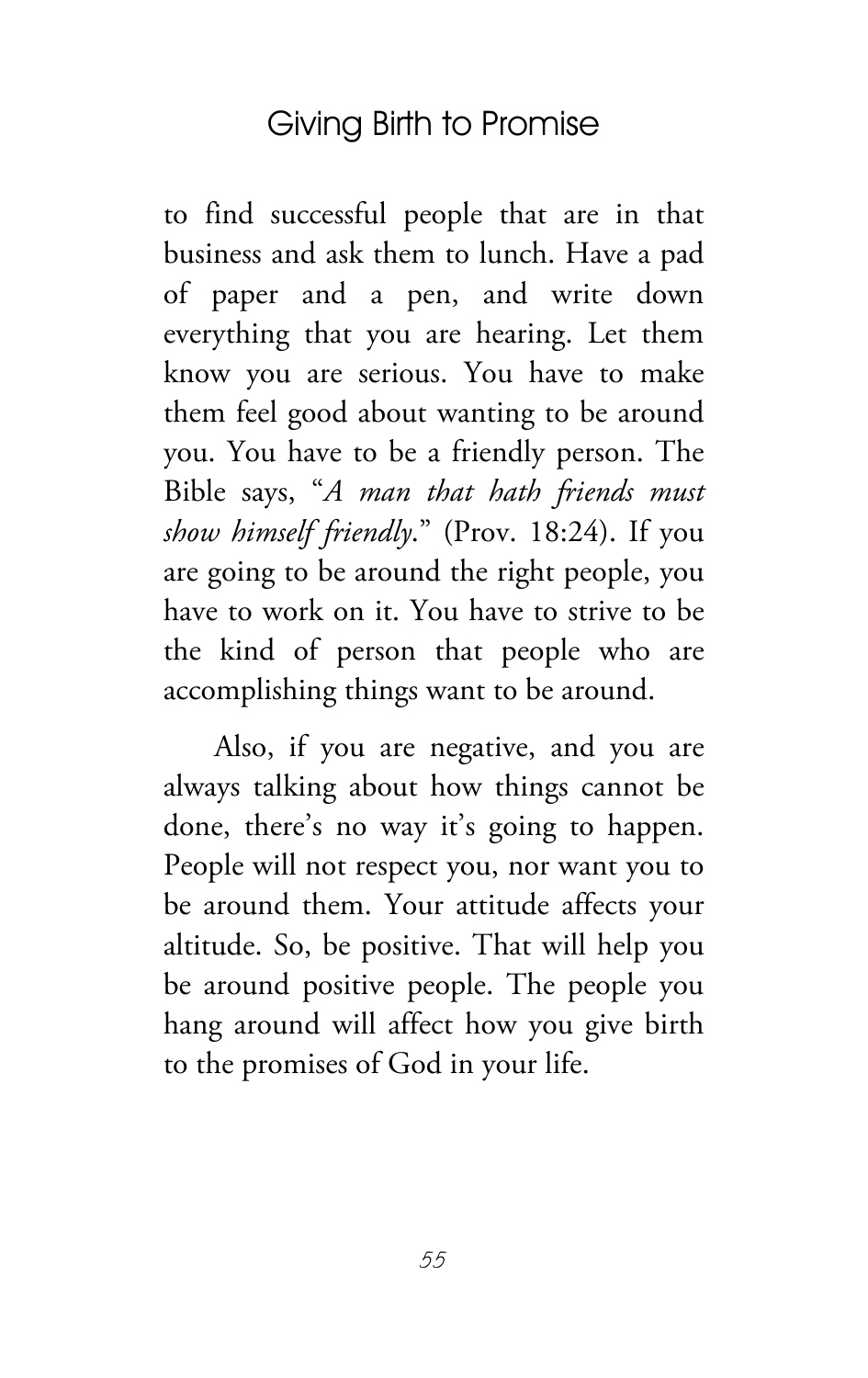# ACTION POINTS

PEOPLE:

1. Think about how you and your friends affect each other.

2. Take time and search out people that are now where you want to be.

3. Think about what draws you to other people. Make a list of those things. Strive to become a person that draws others to you.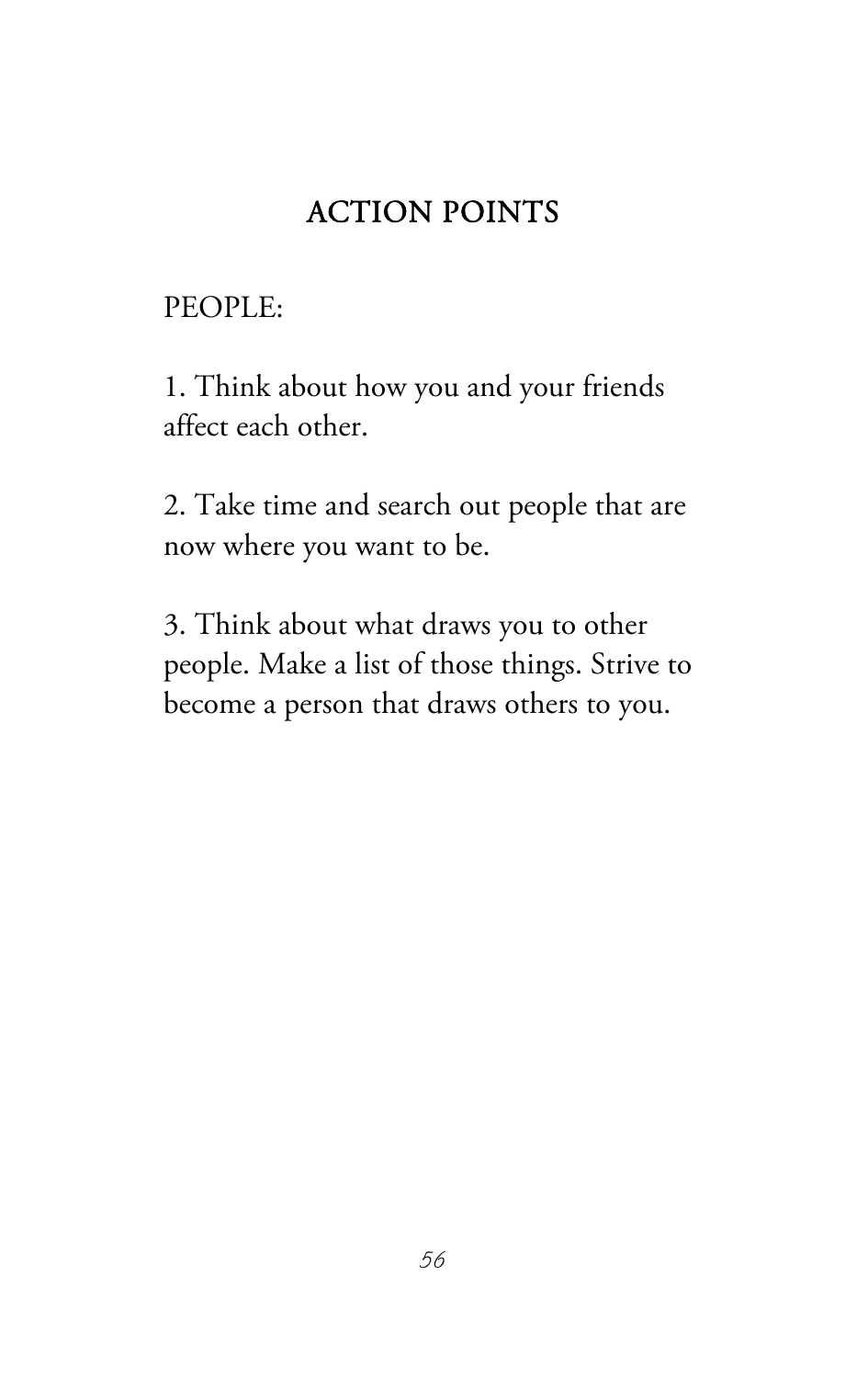# 5

Position

s I was driving slightly above the speed limit and suddenly realized we were about to give birth in our car, I S I was driving slightly above the speed limit and suddenly realized we were about to give birth in our car, I began to pray—pray hard. Something happened and my perspective began to change. All of a sudden, it hit me, I'm out of position! Now, I consider myself a fairly good driver. However, there was no way I could help deliver this baby if I continued driving. I needed to change my position. Changing position is sometimes a humbling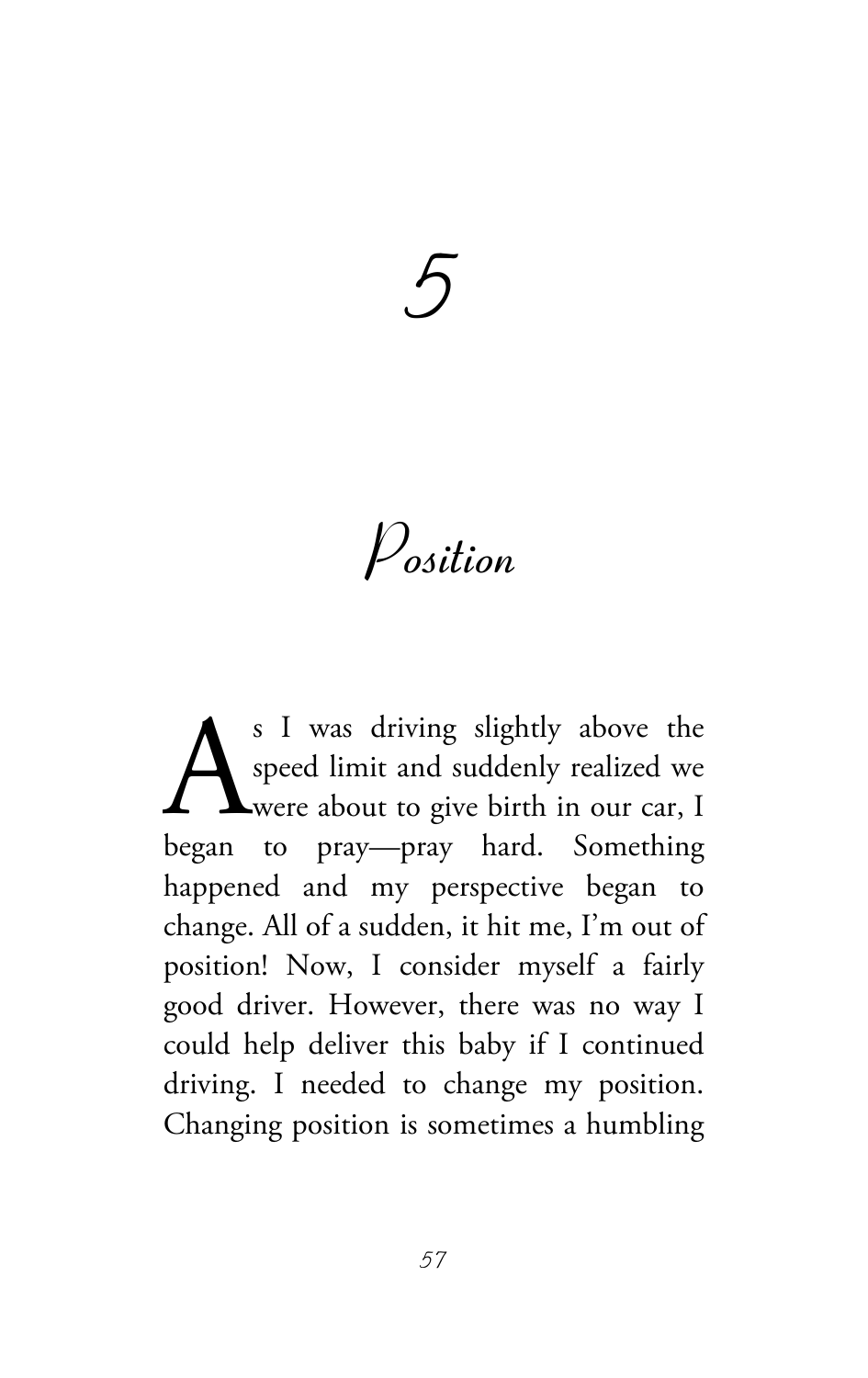# Position

experience, but it is often necessary to do if you want to see your promise.

## What's Your Position?

Whether you are looking for the blessings of God, a promotion at work, trying to get a rebound in basketball or deliver a baby in a car, you will find that positioning is extremely crucial.

The truth of the matter is if we do not position ourselves correctly, we are not going to be effective at anything and most certainly, you will not be able to give birth to the promises of God in your life. You have to get in the right position.

You have to position yourself to be helped by God. Jesus said, "*Come unto me all you that labor and are heavy laden and I will give you rest*." (Matt. 11:28). We have to come forward and position ourselves correctly. But if we position ourselves in the wrong place, the consequences can be devastating. For example, Eve positioned herself by the Tree of the Knowledge of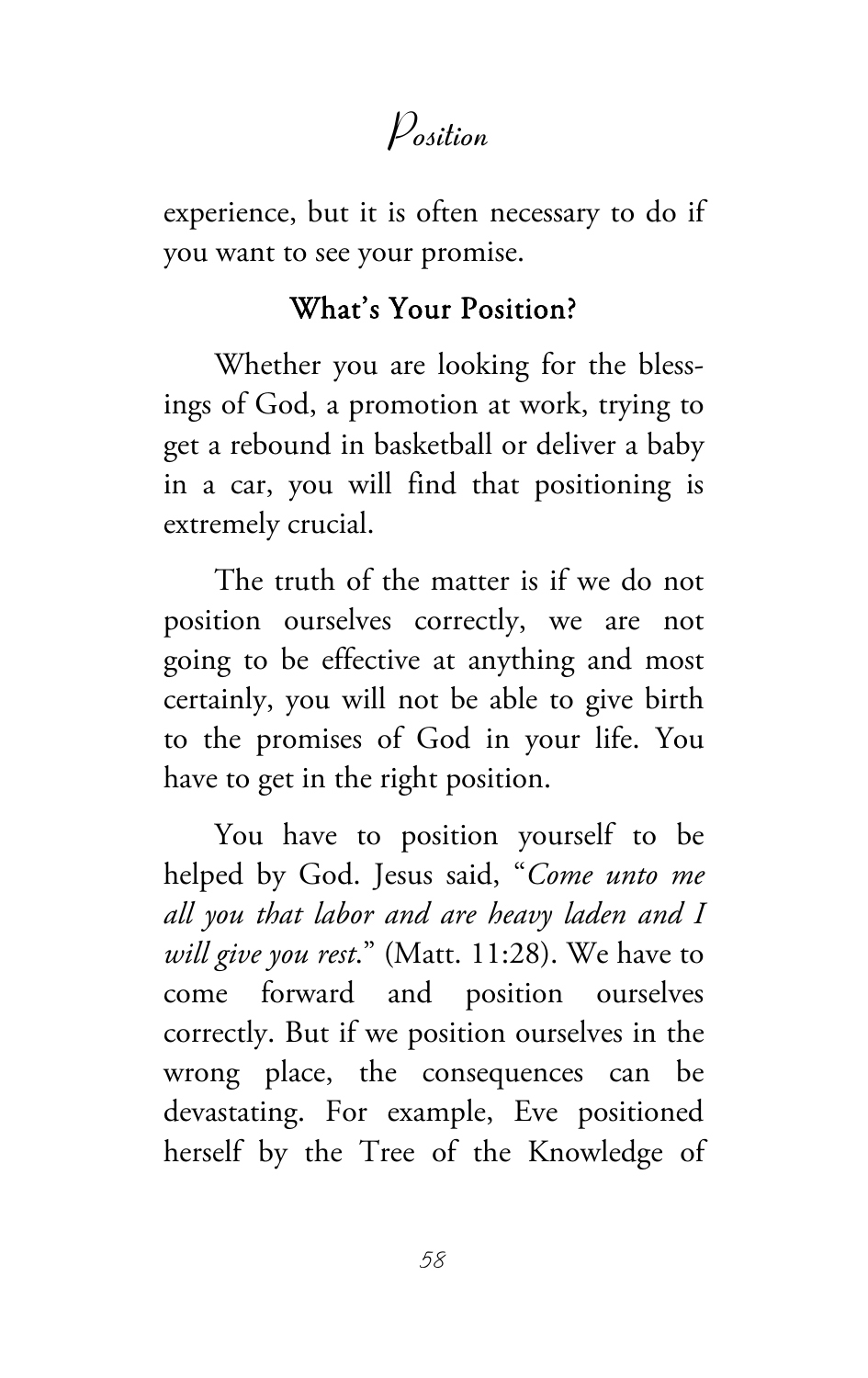Good and Evil. That is the very tree that God forbade Adam and his wife from eating. What a coincidence.

Every time I read this story, I ask myself, "What was she doing by the tree"? I cannot tell you how important it is to be in the right place at the right time. That doesn't happen by happenstance, it's a choice. Obedience or disobedience; are both choices. The one you choose will determine the outcome. Position is important.

Position can bring you closer to God or move you farther away from Him. You must position yourself properly if you are going to be used by God. Understand that God is looking for people that position themselves for His use. He looked for a man that would stand in the gap and make up the hedge. (Ezek. 22:30). He was looking for someone who would position themselves in a certain way, so that He could pour out blessings instead of His wrath.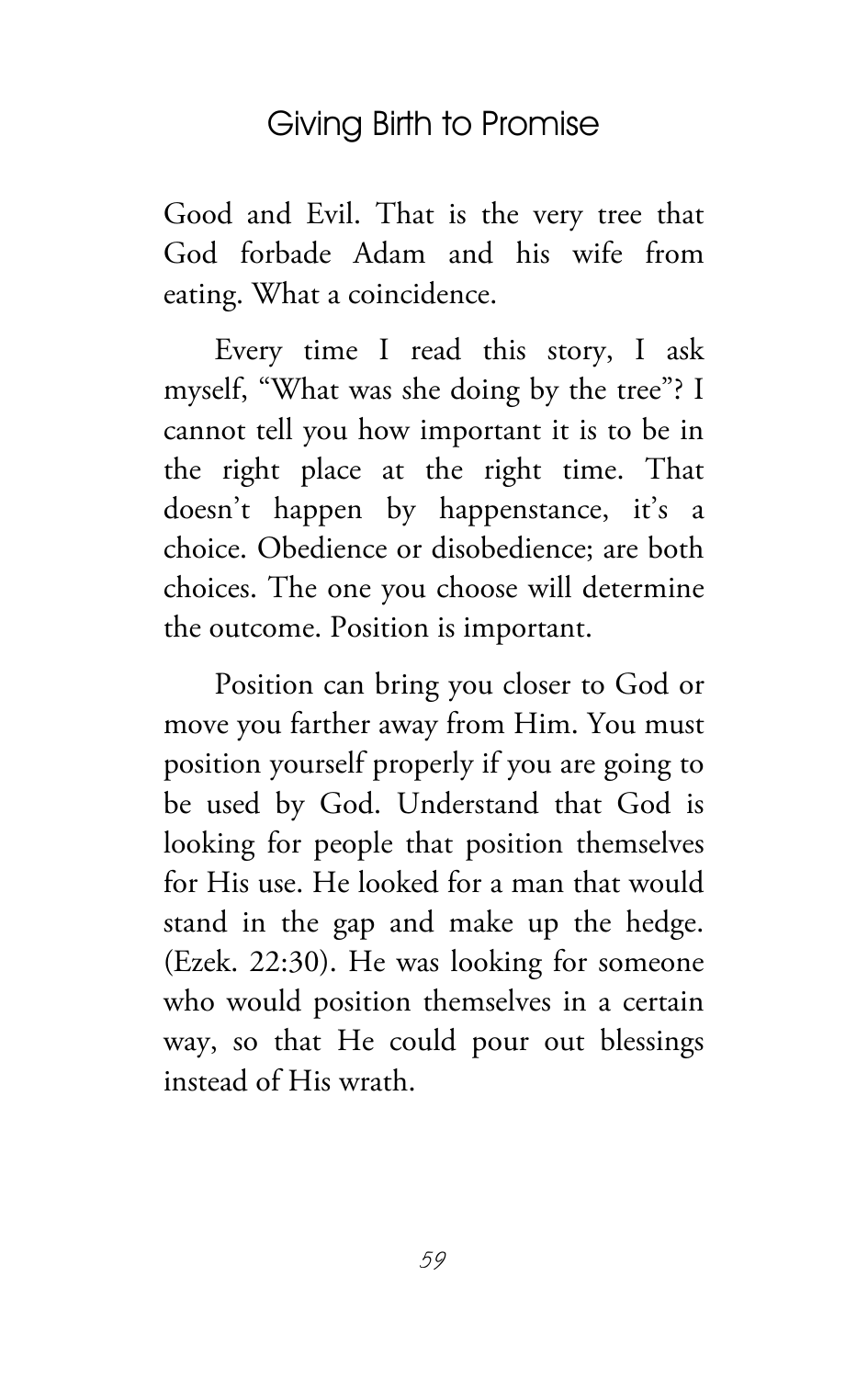# Position

Let me share three principles necessary to get in the right position.

1. Get Out of the Driver's Seat. To be in the right position and obtain the promises of God, the first thing you have to do is get out of the driver's seat. Letting go of the steering wheel of life is difficult. It goes totally against our nature. We always want to be in control.

Until we learn to get out of the driver's seat, we are not going to be able to give birth to the promises God. You cannot control it. You cannot just grab it and make everything work the way you want it to work. This is exactly what happened to Abraham. As I mentioned in the introduction, he wanted to be in control. "I'm going to work this thing out by myself," we say, and what a mess we make.

When you are walking by faith, the Lord is not to ride shotgun, He is to be in the driver's seat. Only when you are in the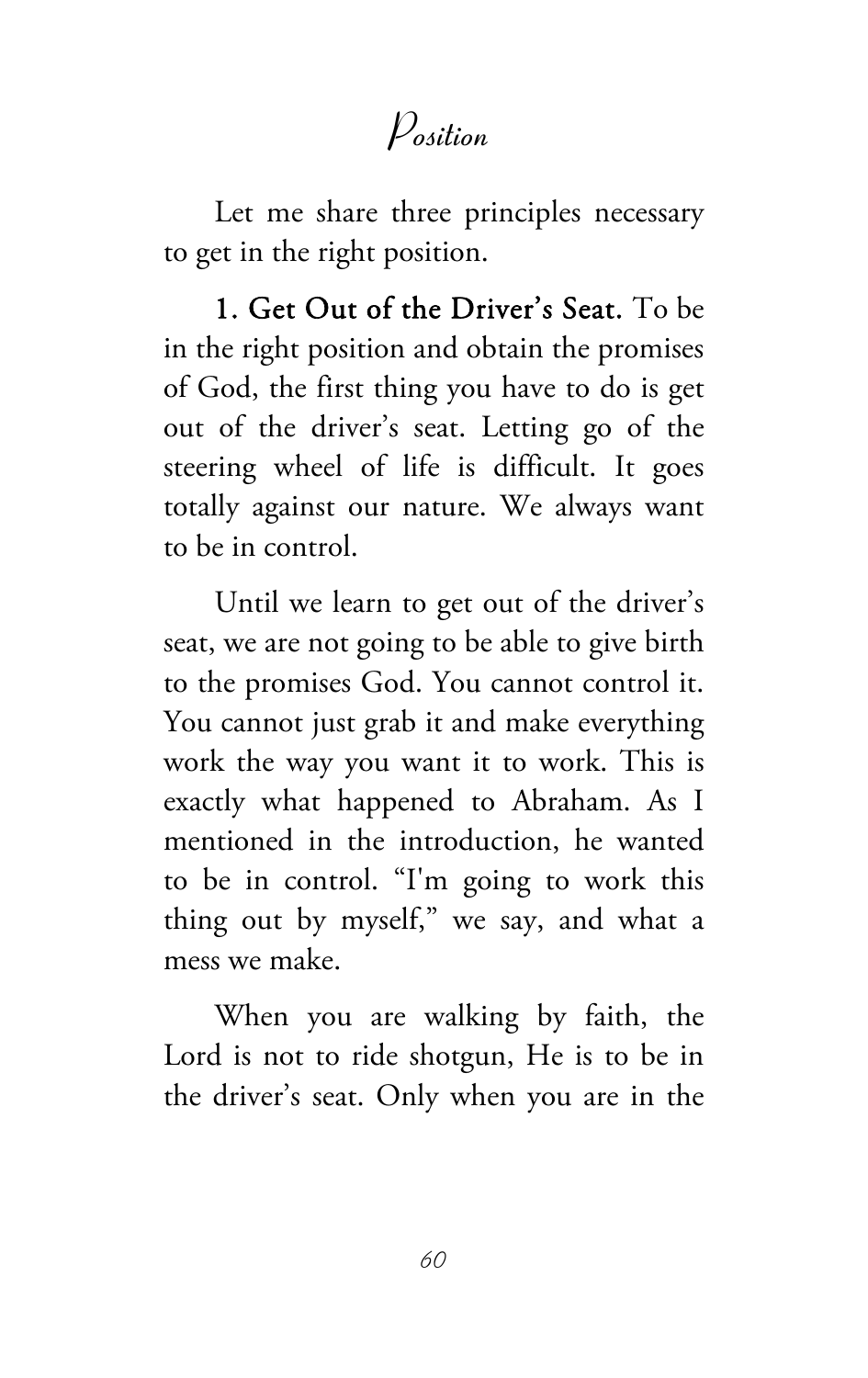right position and you let God do the driving will you obtain the promises.

2. Uncomfortable Places. You have to get out of the driver's seat and then position yourself in such a way that you can be effective. Many times, getting into position means you will end up in uncomfortable places. Whether that is a place of prayer, whether it is a certain mindset, whether it is a lifestyle change, what kind of books you read, a change of jobs, or in my case, the floorboard of the passenger seat. Whatever it may be, you have to position yourself if you are going to be effective.

God is looking for people that will position themselves so they can receive the promise. Naaman the leper was not going to get a miracle until he went into the River Jordan and dipped seven times (2 Kings 5). Joshua could never see the walls come down until he positioned himself for battle (Joshua 6:20; Hebrews 11:30).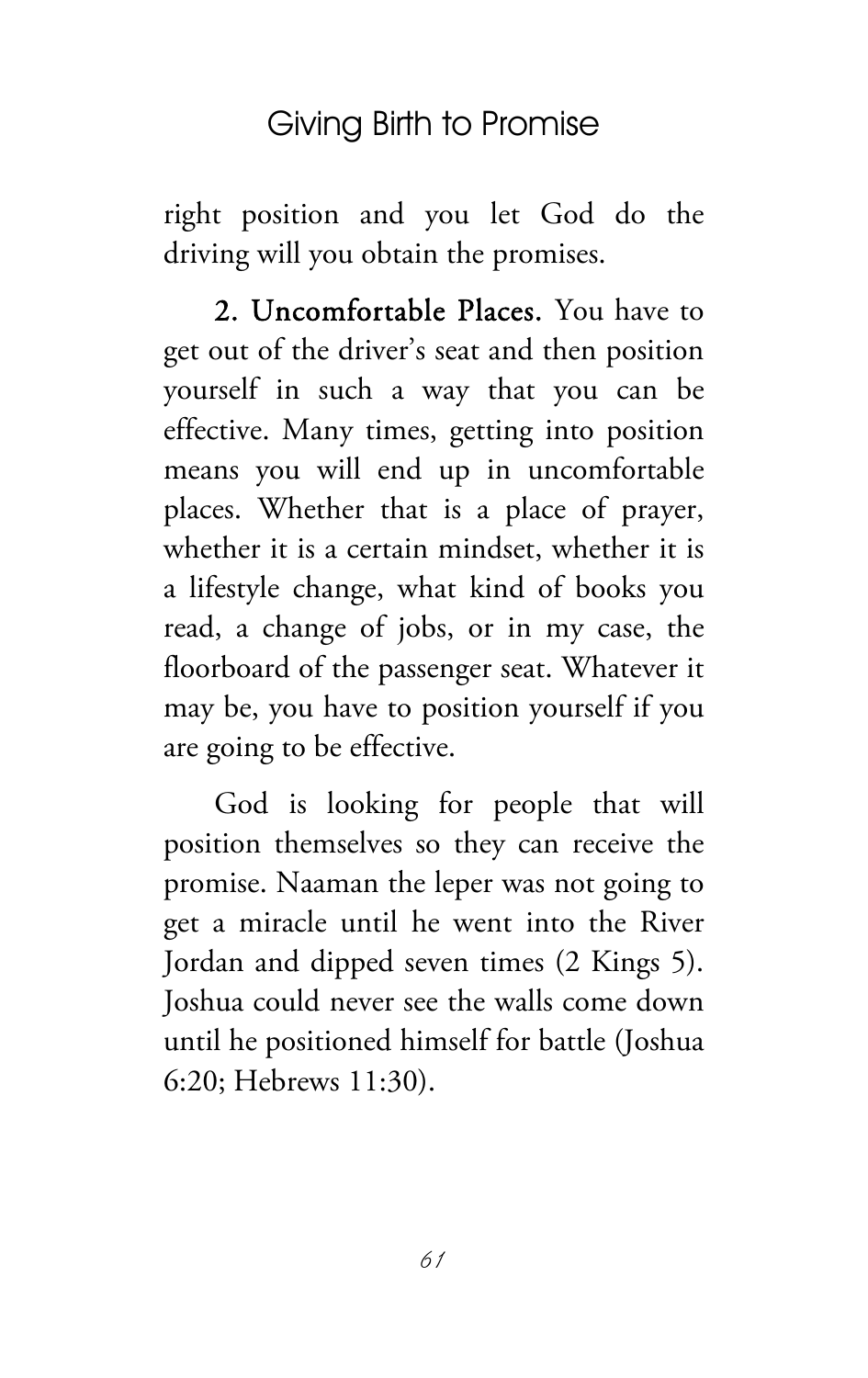# Position

Right before Jesus began His ministry; the Bible says He was led by the Spirit into the wilderness to be tempted of the devil for 40 days. This was a very uncomfortable place for Jesus to be. However, when He came out of the wilderness He came with power and anointing and His ministry was launched.

3. Make Preparation. When you position yourself, you are preparing yourself for what is to come. That is what position is all about—it is *preparation*. It is getting you in the right place. The story of the five wise and the five foolish virgins was not just about oil (Matthew 25:1-13). They had oil. They knew where to get oil. They were not, however, in the right position when the oil was needed. They knew the right place to be, but they were out of position, because of this, when the bridegroom came, they could not go in.

This is what God did when He created the world.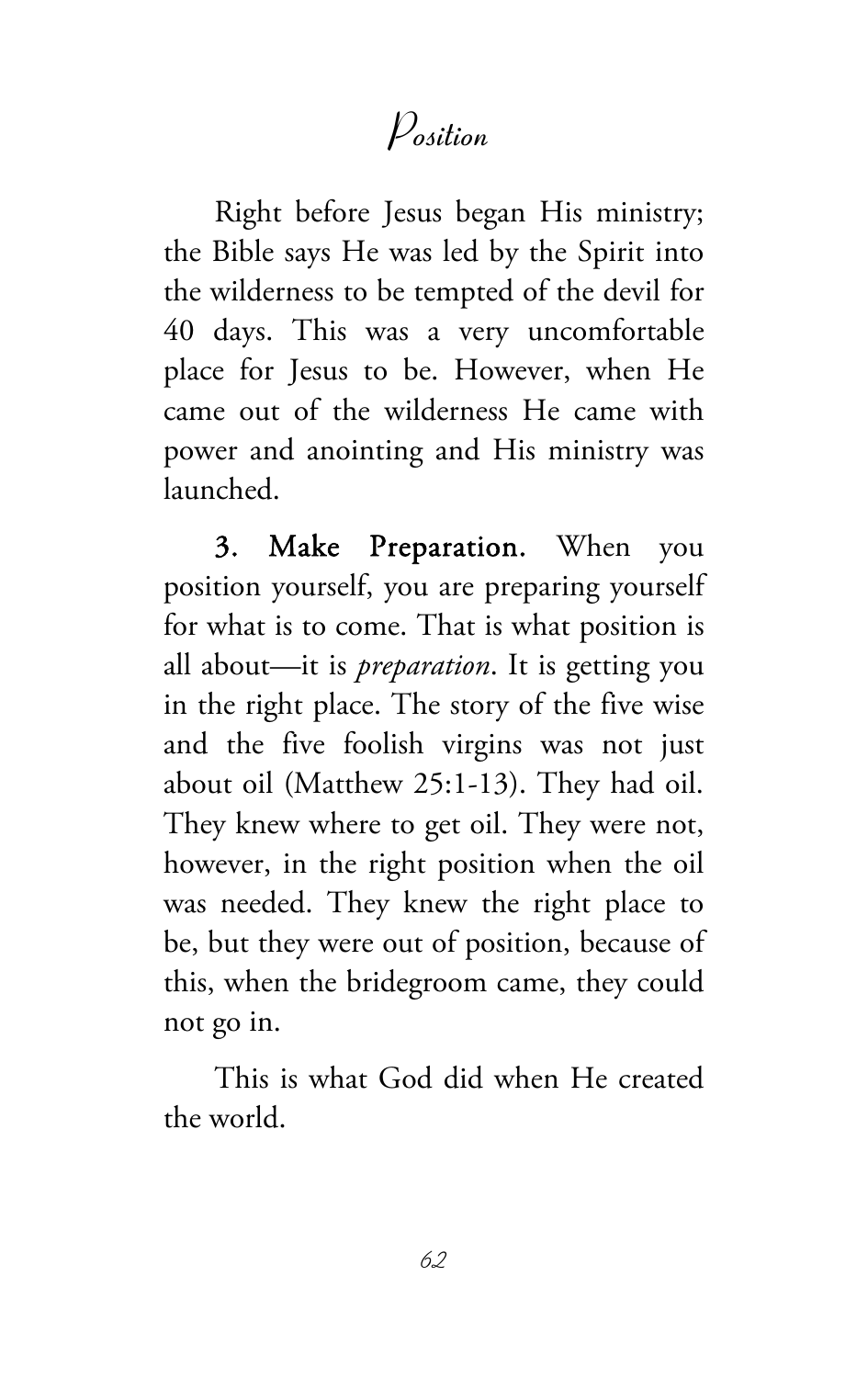Day one, He said, "Let there be light." He divided the light from the darkness.

Day two, He began to separate the waters beneath from the waters above. So, God began to create the water and divide the waters.

Day three, He made the dry land appear with the mountains and valleys and trees.

The first three days were days of preparation. So, what did He do the next three days?

The first day, He said, "Let there be light," but there was no sun, moon, and stars. Day four, He created the sun, moon, and stars, and gave the light a source that it could work through.

Day two, He created the water. On day five, He created all the sea creatures and the fowl of the air, the water beneath and the water above. So, it was preparation, and then He filled what He prepared.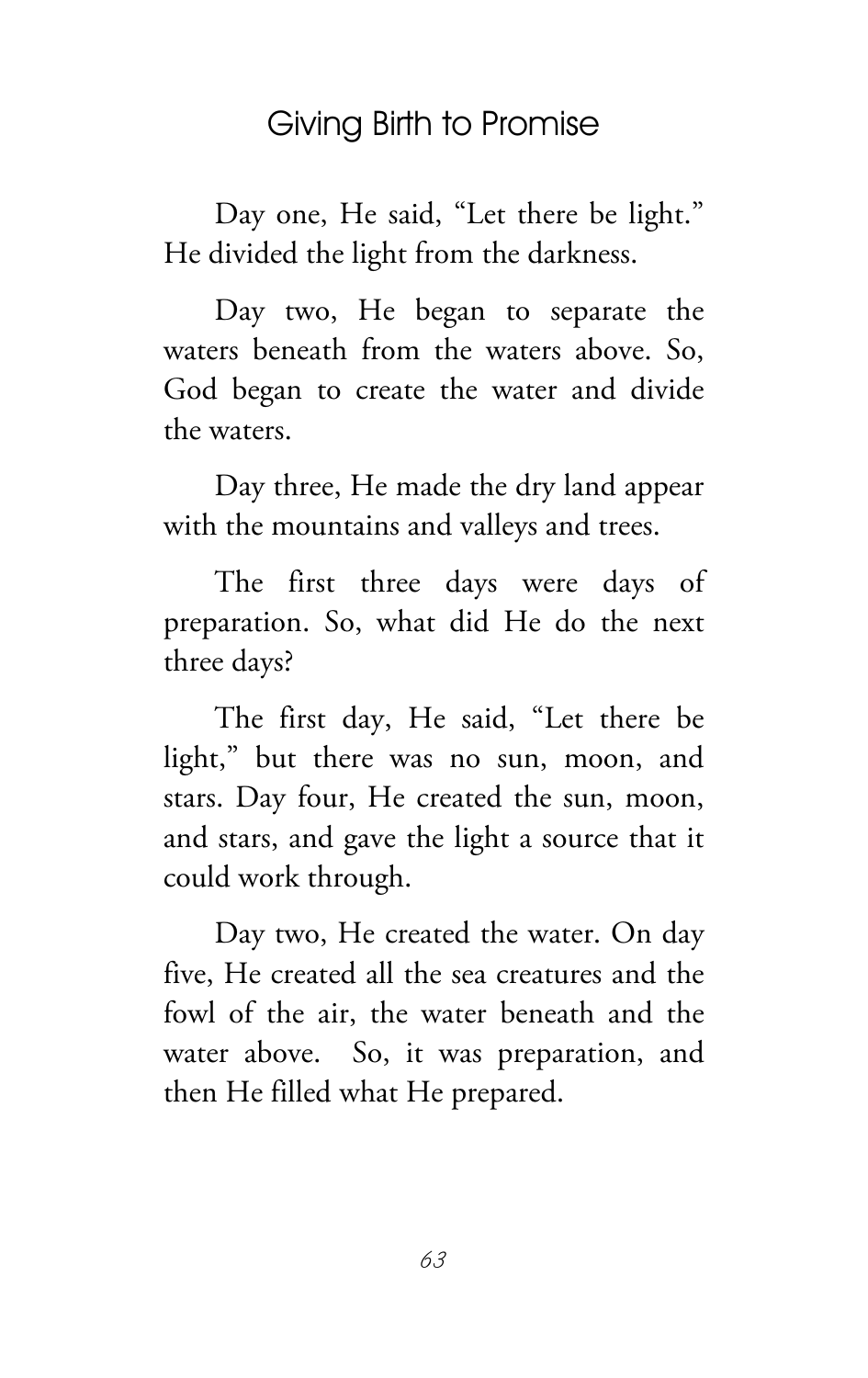# Position

Day three, the dry land appeared. If you go to day six, that is when He made all the cattle, creeping things and He created man that lives on the earth.

So, the first three days were days of preparation, and then God filled what He prepared.

That is what happens when we position ourselves. We are preparing ourselves to be filled with the promises of God.

Getting out of the driver's seat and being cramped in the passenger floorboard is not an ideal situation, but if you're willing to go the distance there's a promise waiting to be delivered.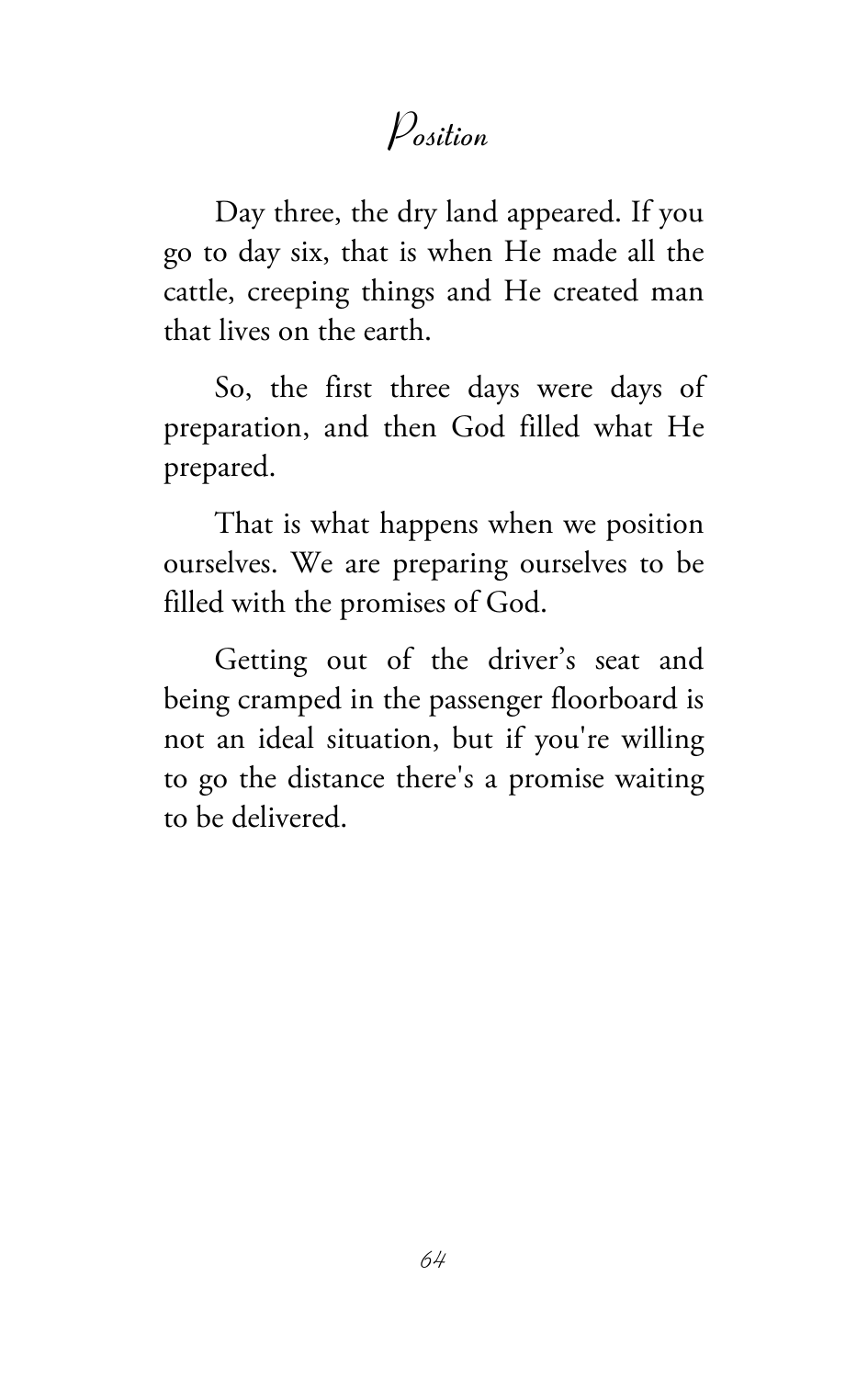# ACTION POINTS

# POSITION:

1. Ask yourself honestly, how hard is it for you to get out of the driver's seat?

2. How could you position yourself in the right place to obtain what God has for you?

3. How does preparation help you position yourself?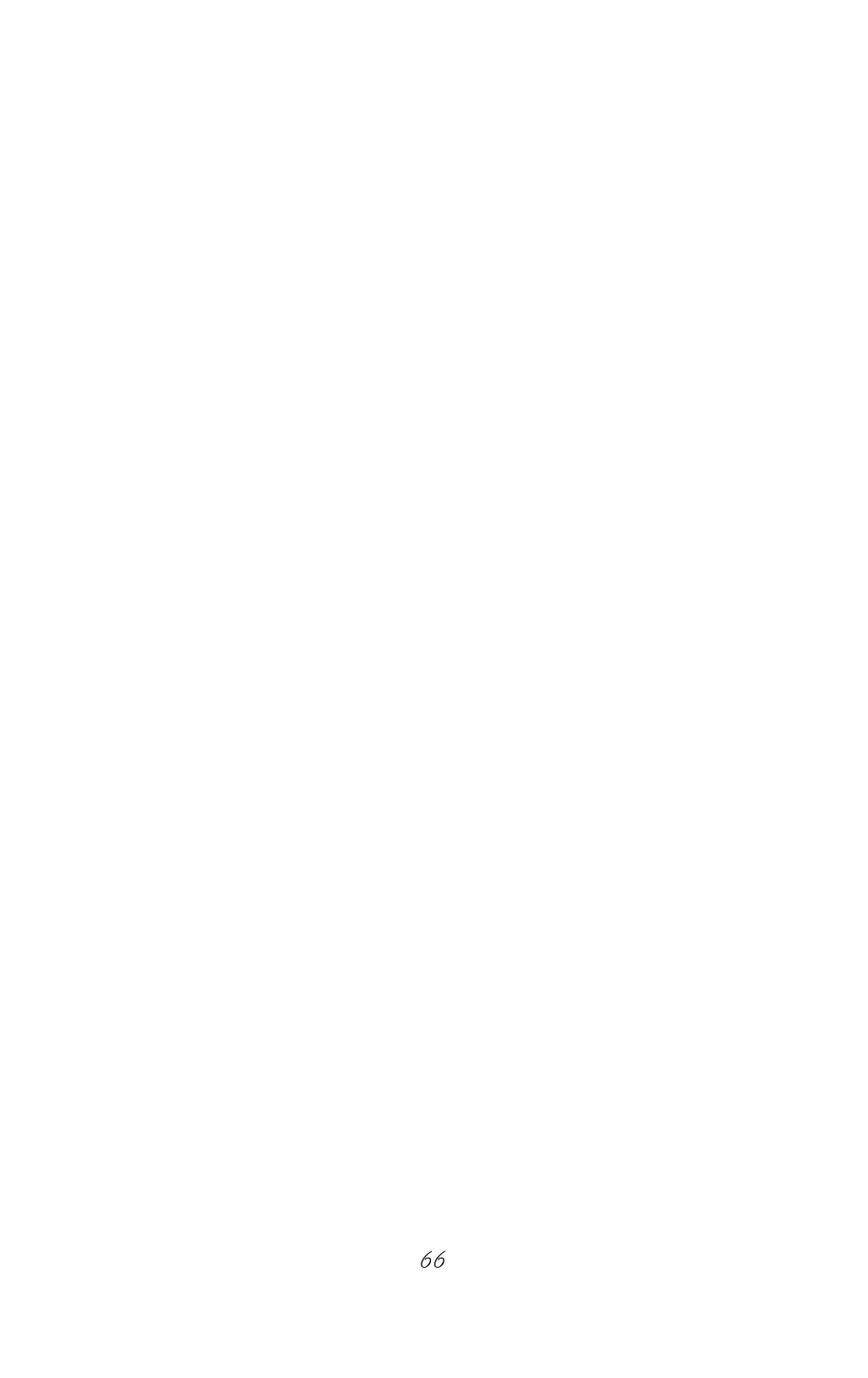

Pivotal Points

fter my mother-in-law and I had switched places, we got off the exit, and went through two red lights. fter my mother-in-law and I had<br>switched places, we got off the exit,<br>God was watching over us, keeping traffic away. Right after the second red light, Lydia was born.

Now on that day, as we sped down the road my back was turned the opposite direction so I did not see the name of the last road we passed.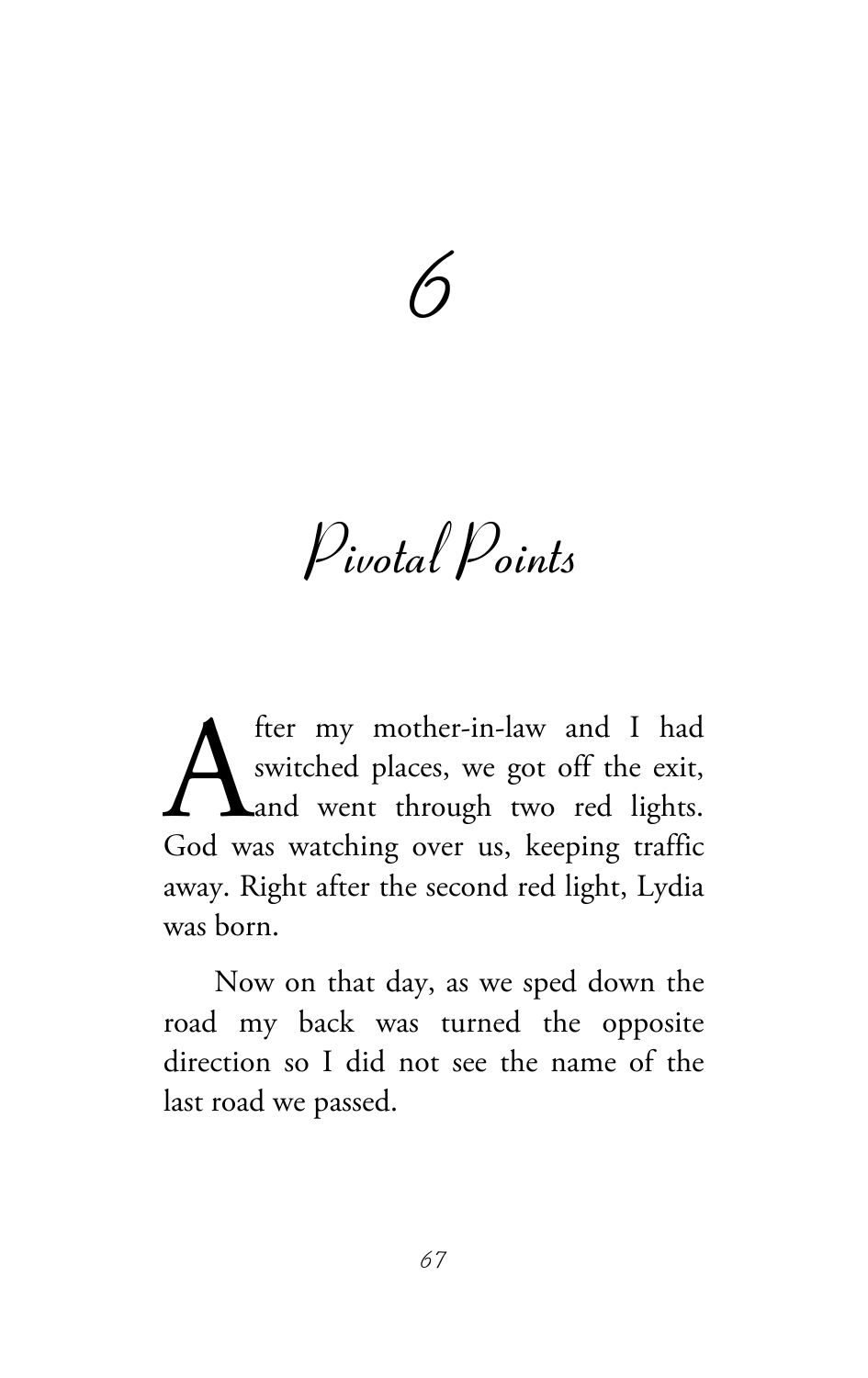# Pivotal Points

## Rocky Point Road

When Holly and I went back for a baby appointment, I noticed the name of that road, the road with the second red light. And the name of the road was Rocky Point Road. It was prophetic. It came to me that, so many times we give birth to the promises of God in our lives right after a rocky point in the road.

Once you change your position, the road you travel on will get bumpy. It may be one of the roughest things that you have ever gone through, and just on the other side of it, you will give birth to the promises of God in your life.

There are pivotal points in our lives, high points, low points, smooth points and rocky points that will either *make us* or *break us*. Truthfully, we rarely recognize these points at the time, just as I didn't recognize the Rocky Point Road until I looked back later. We can look back over our lives, and now that we're on this side, we can say,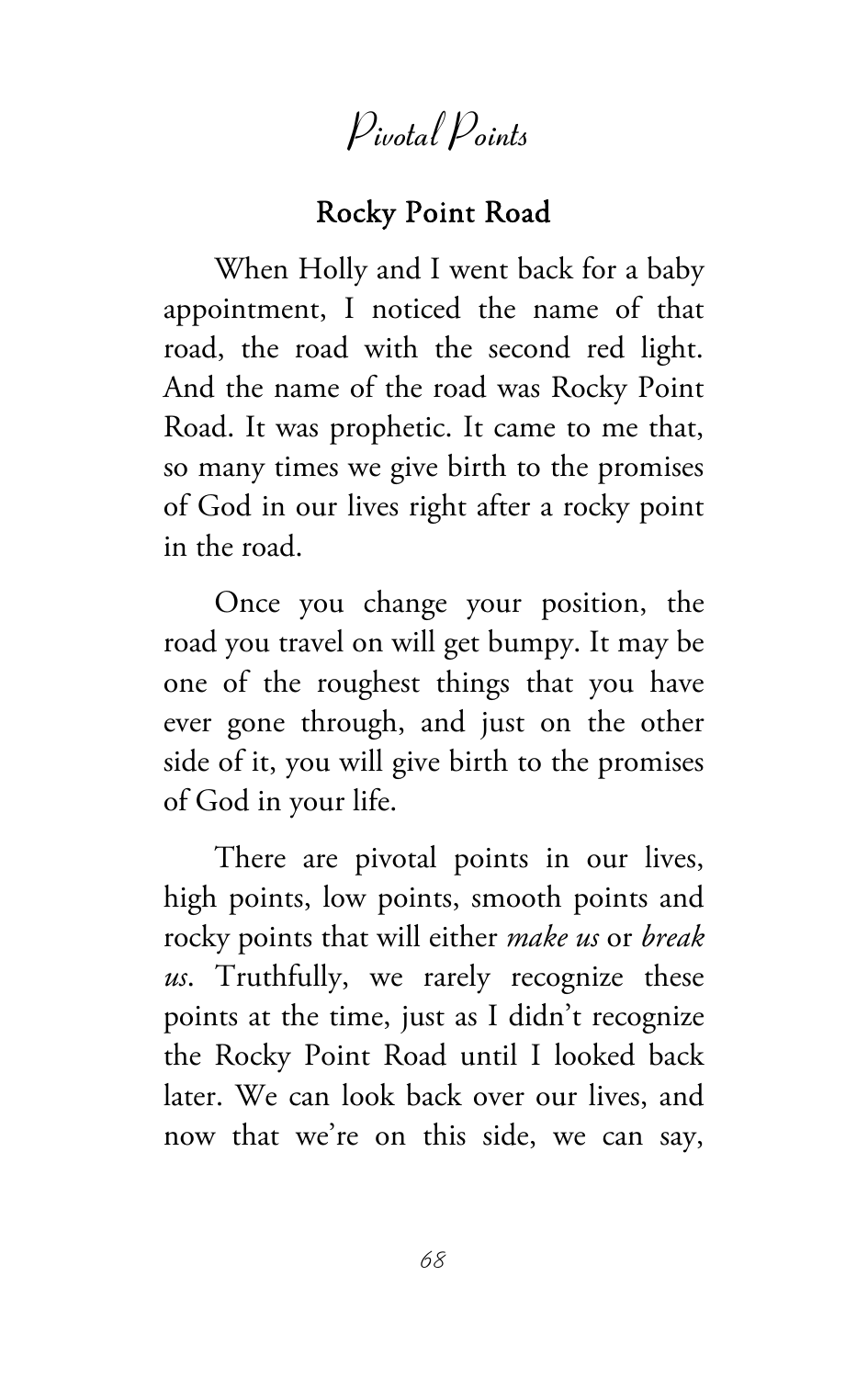"That right there, at that point, I could've gone this way or that way." When the path gets rocky, we often stop or go back. This is when it is imperative to press on.

Moments matter. It is very important that we realize that our life is not a series of random events, but each moment matters and it is crucial how we handle them. We have to continue to walk with God, stay on course during the rocky points in our lives.

There is no greater example of a rocky point than Job himself. Job lost everything. He lost his family. He lost all of his wealth. He even lost his health, but he refused to allow himself to leave the path that God had him on.

You want to talk about a rocky point, Job was going through all kinds of things, but he stayed the course, stayed focused and moved forward. Just on the other side of that rocky point, God gave him double of everything he had lost. He got double of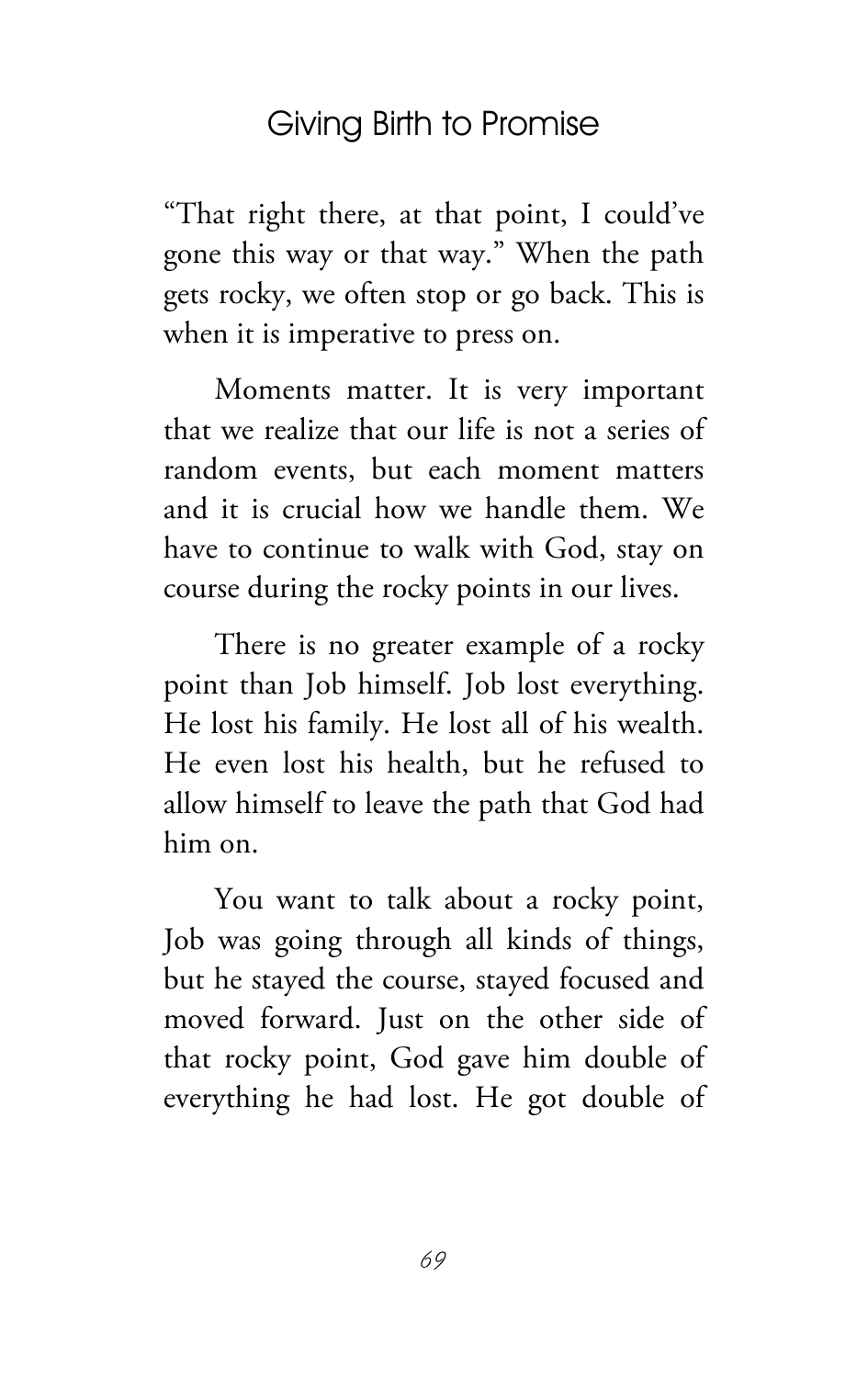# Pivotal Points

everything, when he was willing just to stay with it and keep moving forward.

Moments matter. The pivotal points in your life will determine whether you are going to give birth to promise, or you are going to end up off course. If, somehow, you have gotten off point you can get back.

#### Focus

They say that an airplane, 90% of the time, is pointed in the wrong direction, because winds push it this way and that, and they have to keep adjusting to go to the right destination. Don't allow winds and storms to push you off course. Just stay focused. If you will stay focused, pursuing after God, you will see the promises in your life.

Sometimes you will be tempted to stop right where you are, but if it is a rocky point in your life, it is not a good place to set up camp. David said, "*Yea, though I walk through the valley of the shadow of death I will fear no evil, for thou art with me*;" (Ps. 23:4).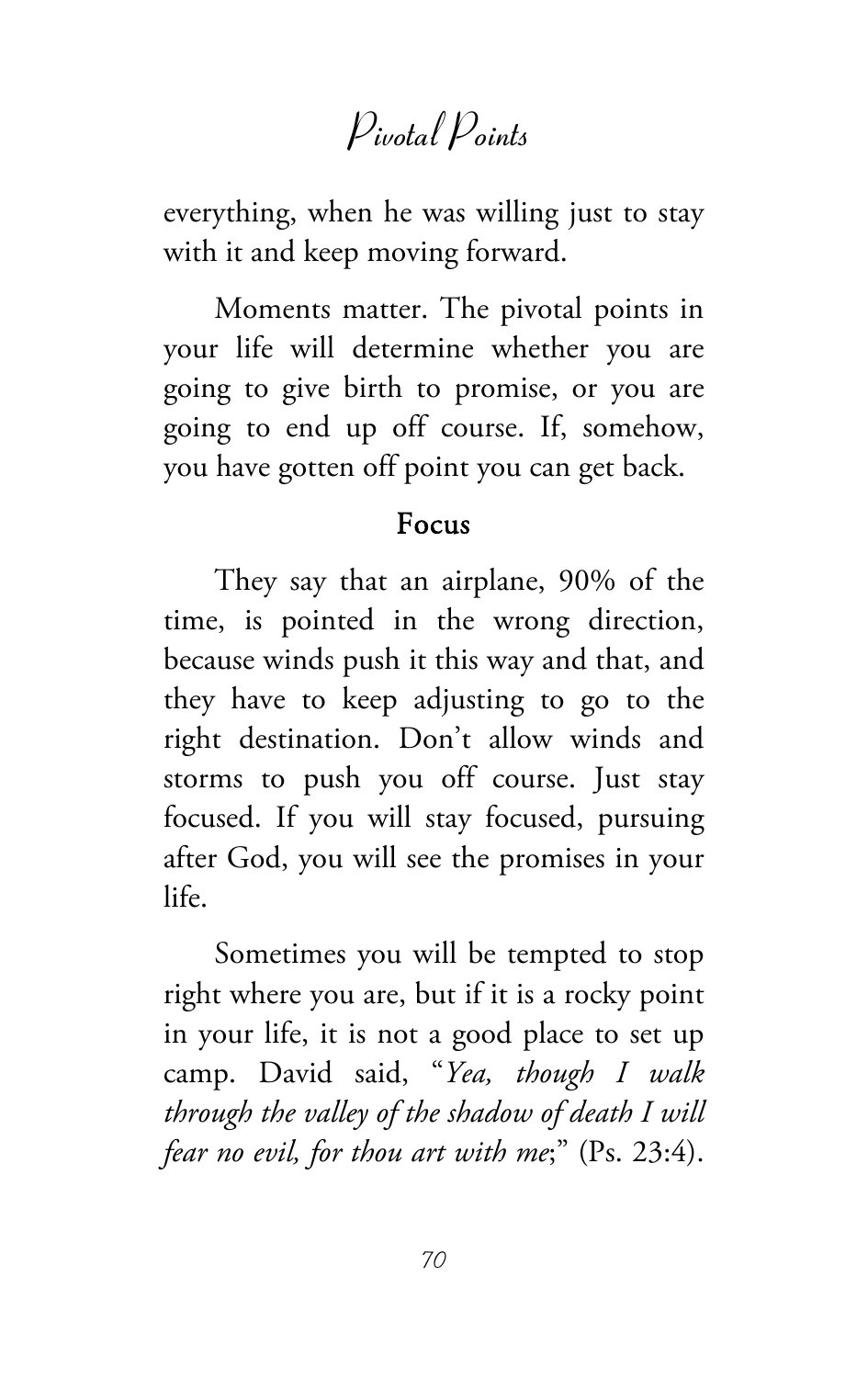There are times we will feel like we are in the shadow of death, at a pivotal point, but the instruction is to keep on walking. The bumps in the road are a sign that you are almost there. Just don't quit. You can make it. Your promise is waiting.

A few years ago in "Leadership Journal," Lynn Anderson described what happens when a people lose their vision and passion to go forward. A group of pilgrims landed on the shores of America about 350 years ago. With great vision and courage, they had come to settle in the new land. In the first year, they established a town.

In the second, they elected a town council.

In the third, the government proposed building a road five miles westward into the wilderness. But in the fourth year, the people tried to impeach the town council because they thought such a road into the forest was a waste of public funds. Somehow, these forward-looking people had lost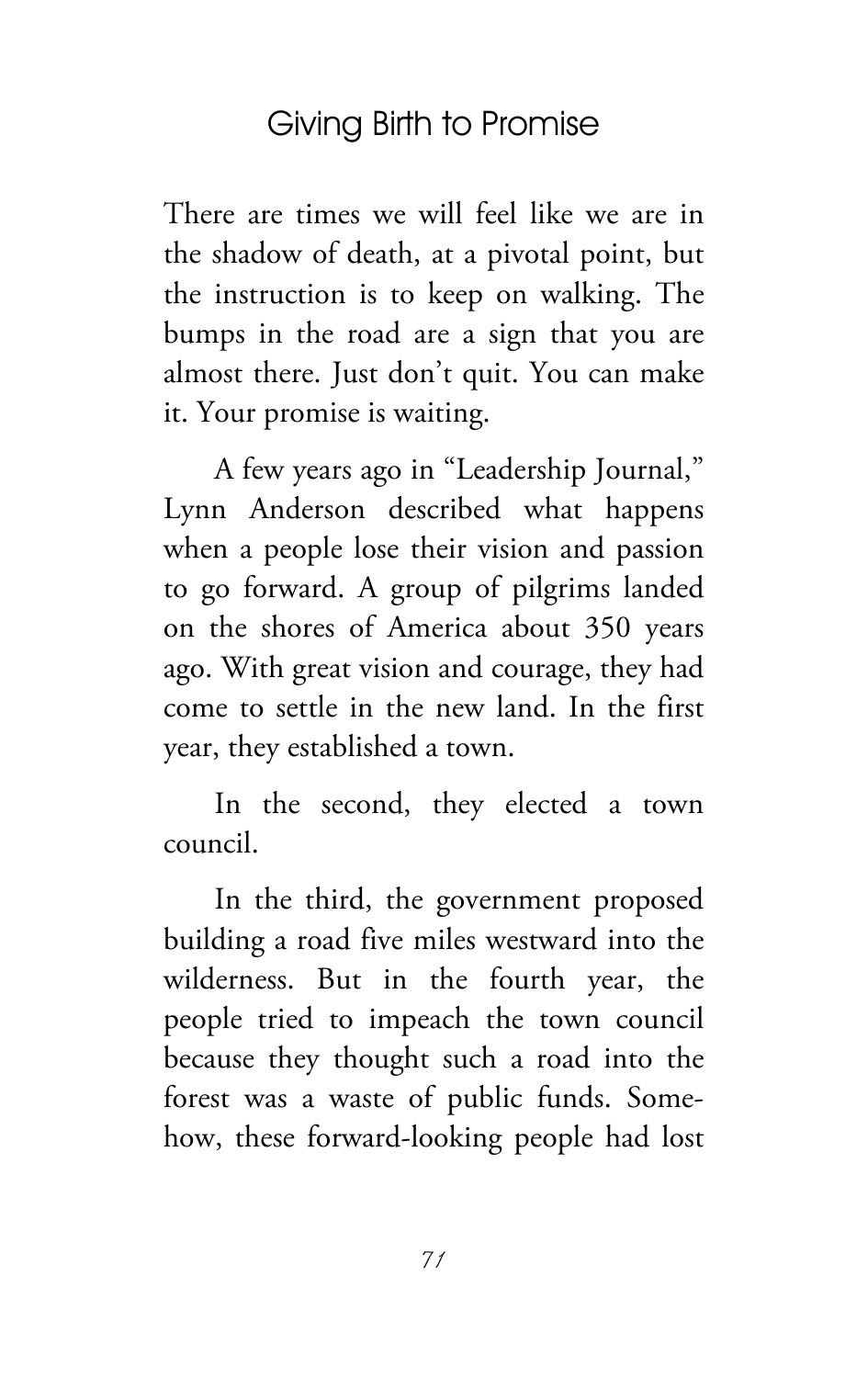# Pivotal Points

their vision and their passion for their promise land. The crazy thing is, these are people once able to see across oceans, they now could not look five miles into the wilderness. They went through storms, weathered all kinds of difficulties, and they made it to their "promised land." This was what they wanted. This was what they looked for. This was their destination - their promise. But when they got there, they settled just on the edge of it and decided this was good enough. Why stop short of possessing all there is for you? Press on. Press through. Press for your promise.

You have come this far by faith. Keep moving all the way into the promises of God. It's not too good to be true, and it's not so hard that you can't make it. The pivotal points will come but just on the other side, you can give birth to the promises of God.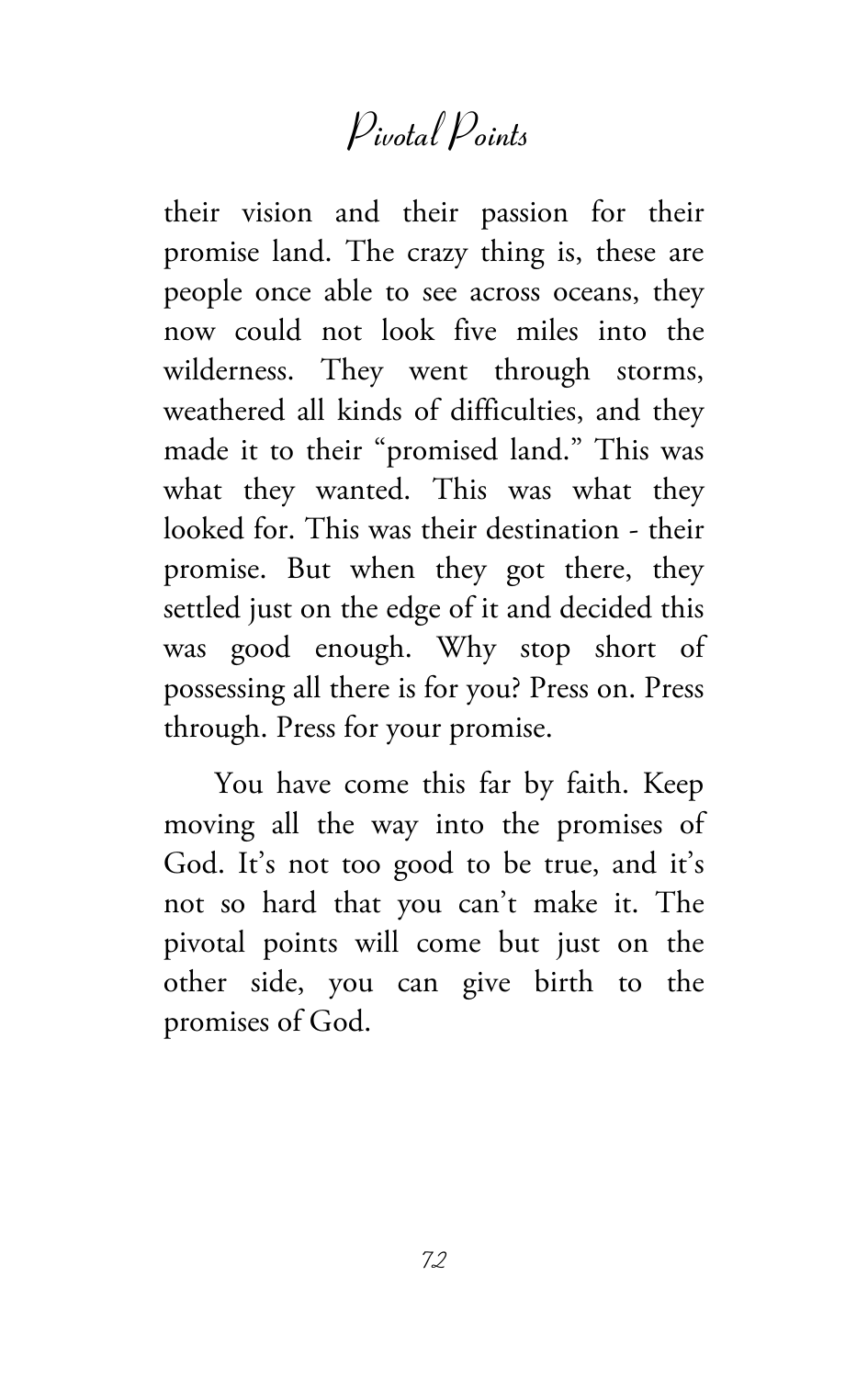### ACTION POINTS

#### PIVOTAL POINTS:

1. Can you name a few pivotal points in your life that sent you in one direction or another?

2. Are you at a pivotal point in your life right now?

3. Find some Bible stories as well as true life stories where people obtained what they were looking for right after a rocky point in their life.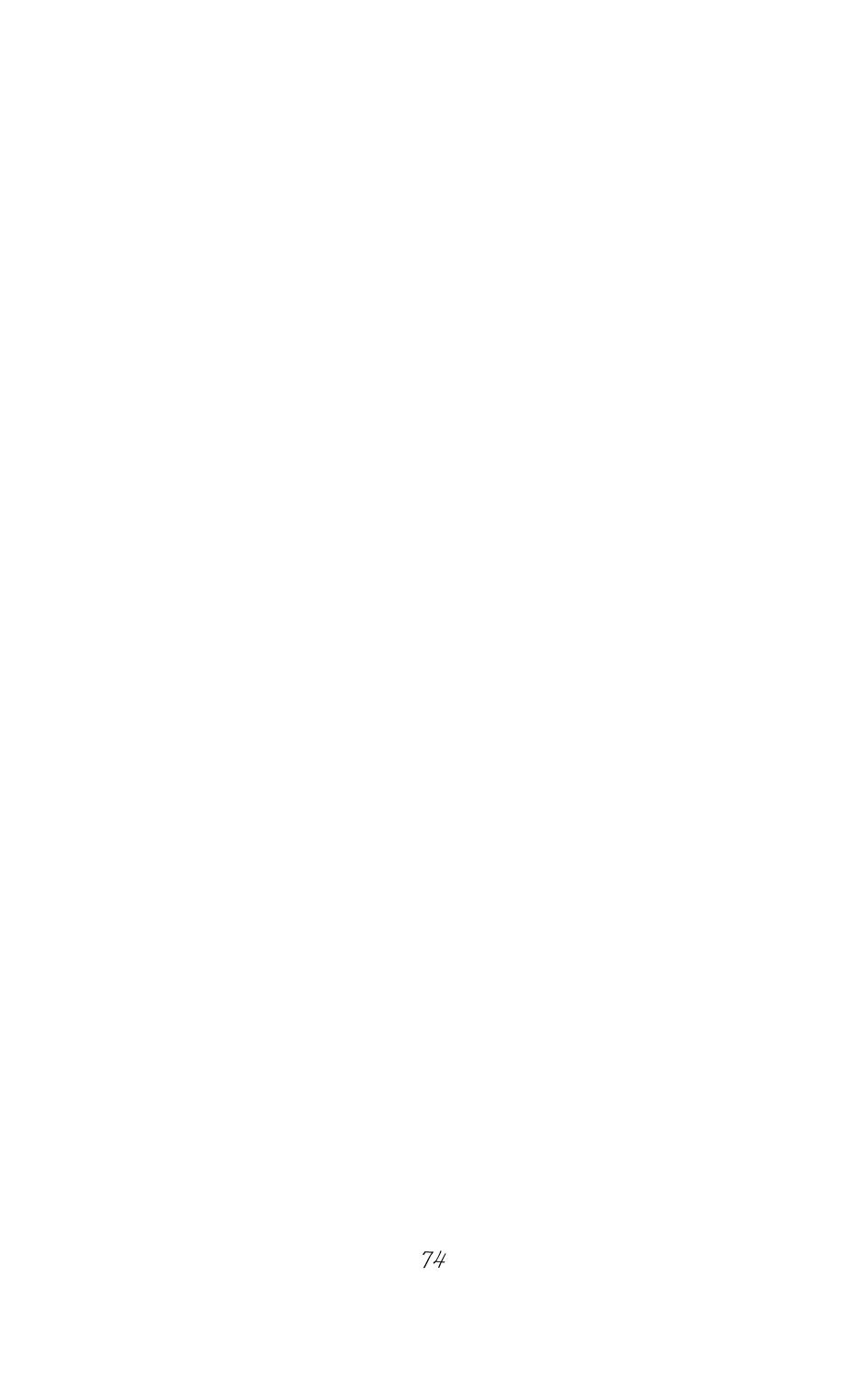# 7

# The Ultimate Promise

od is not a man that He should lie (Num. 23:19). If God promised something, it's going to happen. When God made the promise to Eve that the seed of the woman was going to bruise the head of the serpent, that promise was absolutely fulfilled. It happened when Jesus Christ came to earth. G<br>When G

There are many promises of God that are beyond anything we could ever imagine: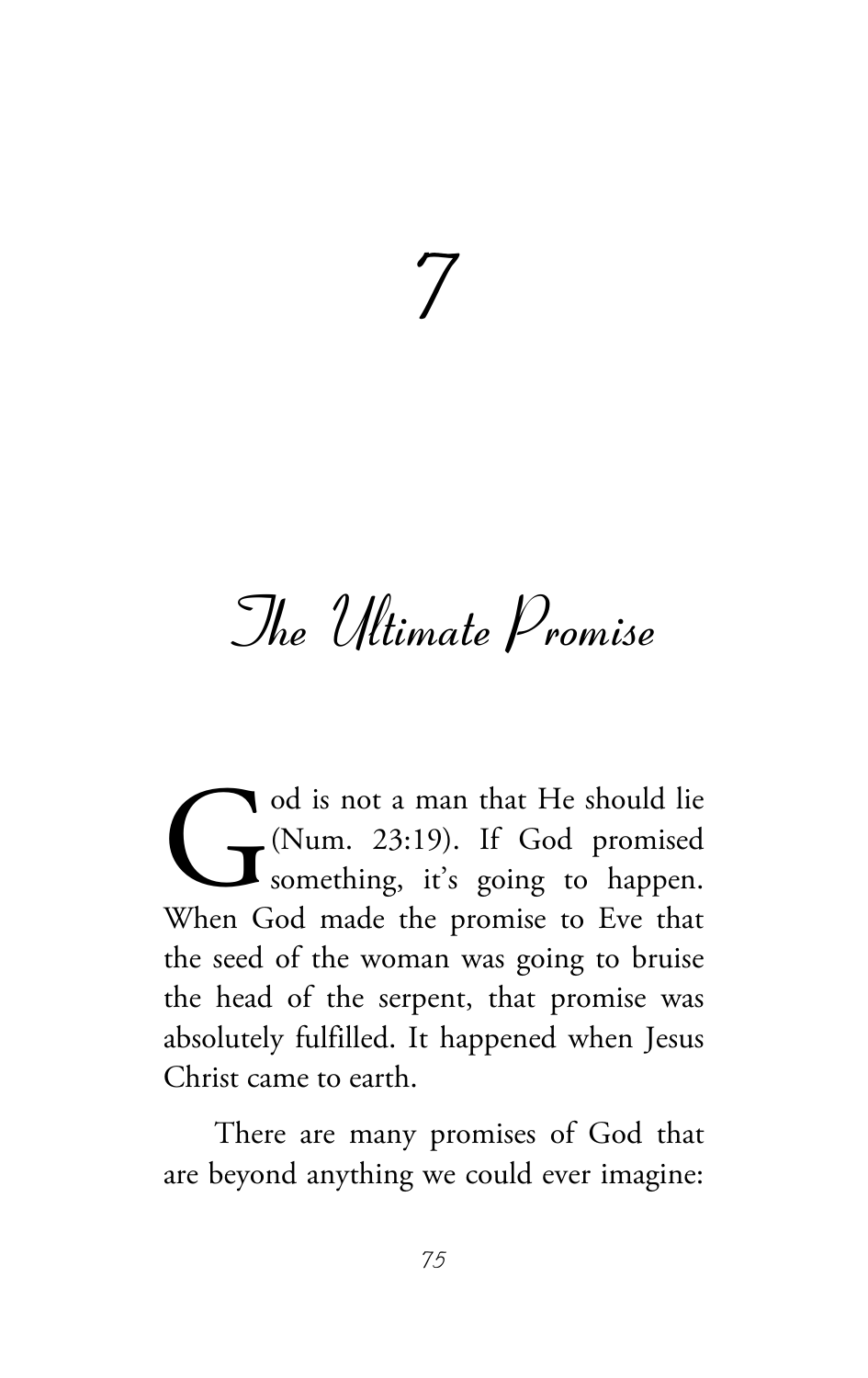promises of healing, promises of deliverance, financial promises, promises of peace, and promises of a strong family unit.

#### No Profit

All these promises are put in perspective with one statement. The Word of God says, "*What would it profit a man if he gained the whole world*," he received every promise there was, he had all these promises active in his life, everything was going his way. "*What would it profit a man if he gained the world, but lost his soul? What would a man give in exchange for his soul?*" (Mark 8:36).

All the promises that we could receive in this life, everything that God has for us - we should get a hold of all of them. But if we lose our soul, they would all be worthless!

There is an ultimate promise of God. It is the promise of salvation, and that *promise* came together when the heel came down on the serpent's head.

Jesus Christ was the Lamb slain from the foundation of the world. That promise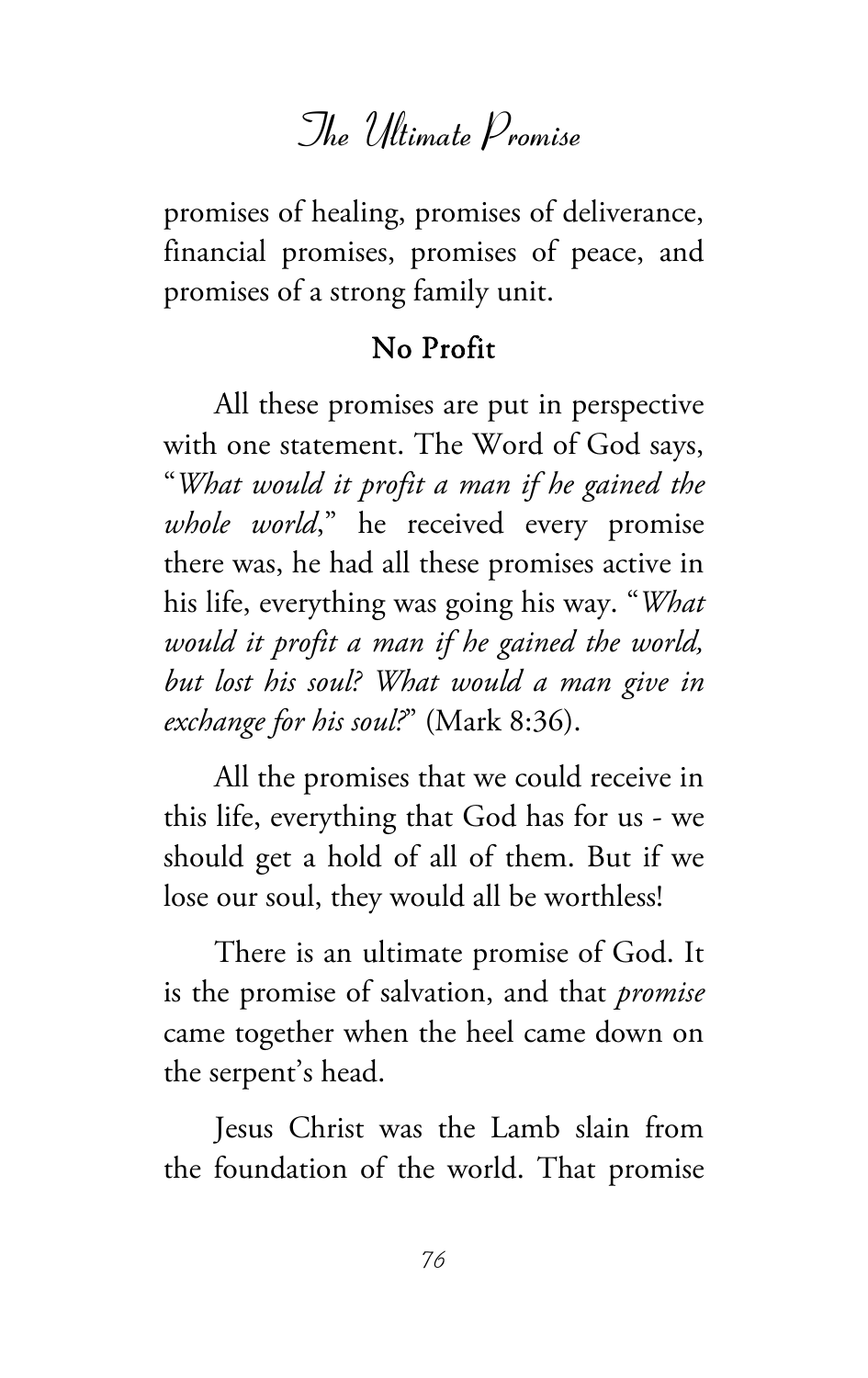was in the mind of God from the very beginning, when it came to fruition that was the greatest thing that could ever happen to us.

Jesus told us, "*For this purpose have I come*." (John 18:37). There was a promise that He was going to take out a heart of stone and put in a heart of flesh. He was going to write these laws, not on tables of stone, but on our heart (Jer. 31:31).

How is this promise fulfilled? It was fulfilled by what is known as the Gospel. Paul said, "*I am not ashamed of the Gospel of Christ. For it,"* referring to the Gospel*, "is the power of God unto salvation to everyone that believeth; to the Jew first and also to the Greek*." (Rom. 1:16).

The Gospel fulfills that promise of salvation for our soul. Since the Gospel fulfills that promise, we should make sure we understand what the Gospel is.

Paul said, "*I declare unto you the Gospel, which I have preached unto you, wherein you*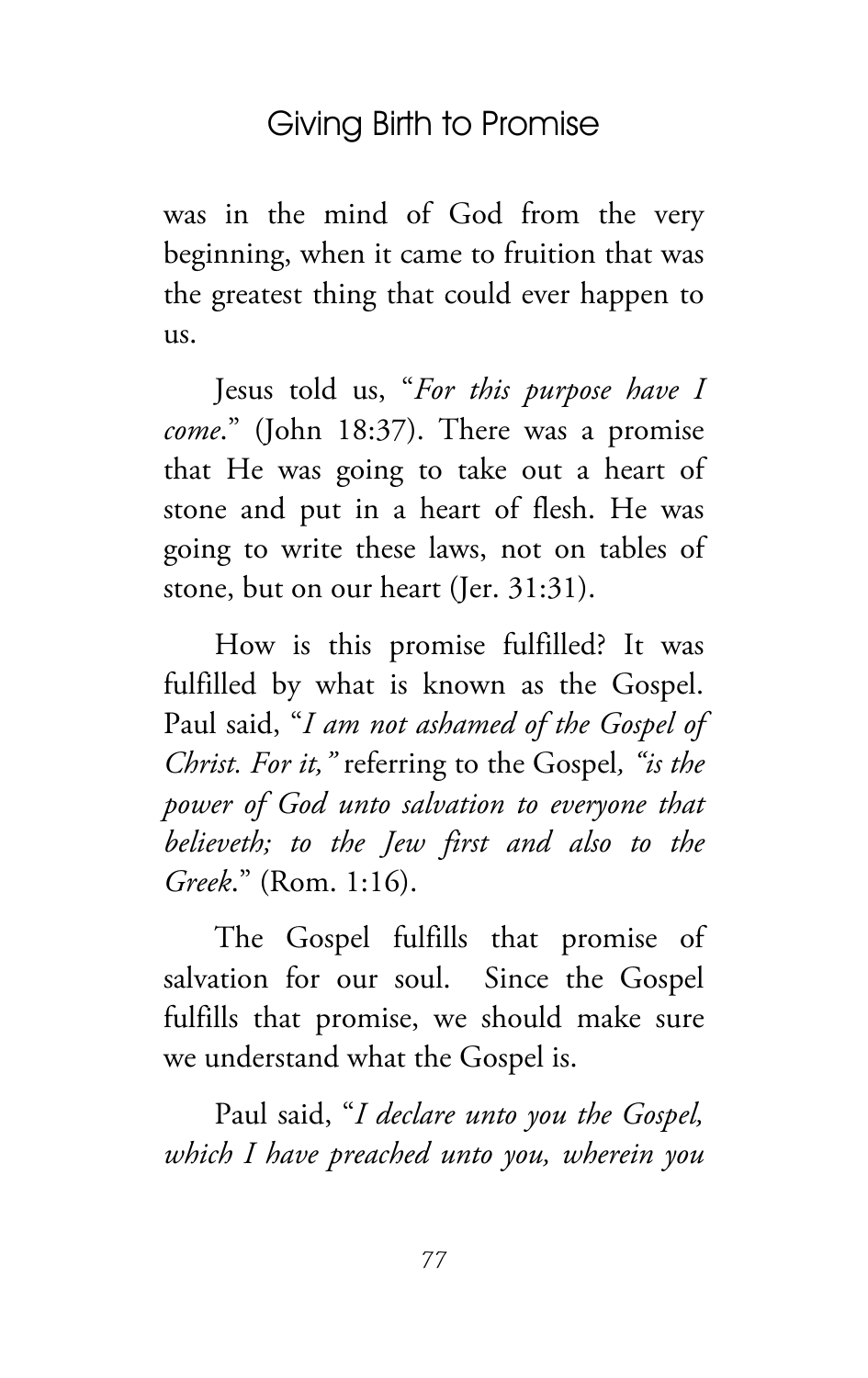*stand*." It also says, once again, "*by which ye are saved*." (1 Cor. 15:1-4).

Both in Romans 1:16 and in First Corinthians, it lets us know that we are saved by the Gospel. Paul goes on here to explain what the Gospel is. He said, "*Unless you have believed in vain*," (1 Cor. 15:2). I'm going to share it with you:

1. How that Christ died according to the Scriptures,

2. How that He was buried according to the Scriptures,

3. And that He rose again on the third day according to the Scriptures.

The Gospel (good news) is the death, burial, and resurrection of Jesus Christ. The good news is not only that we can be saved, but actually how to be saved. In Second Thessalonians 1:6-9, it talks about a flaming fire taking vengeance on those that know not God and obey not the Gospel of Jesus Christ.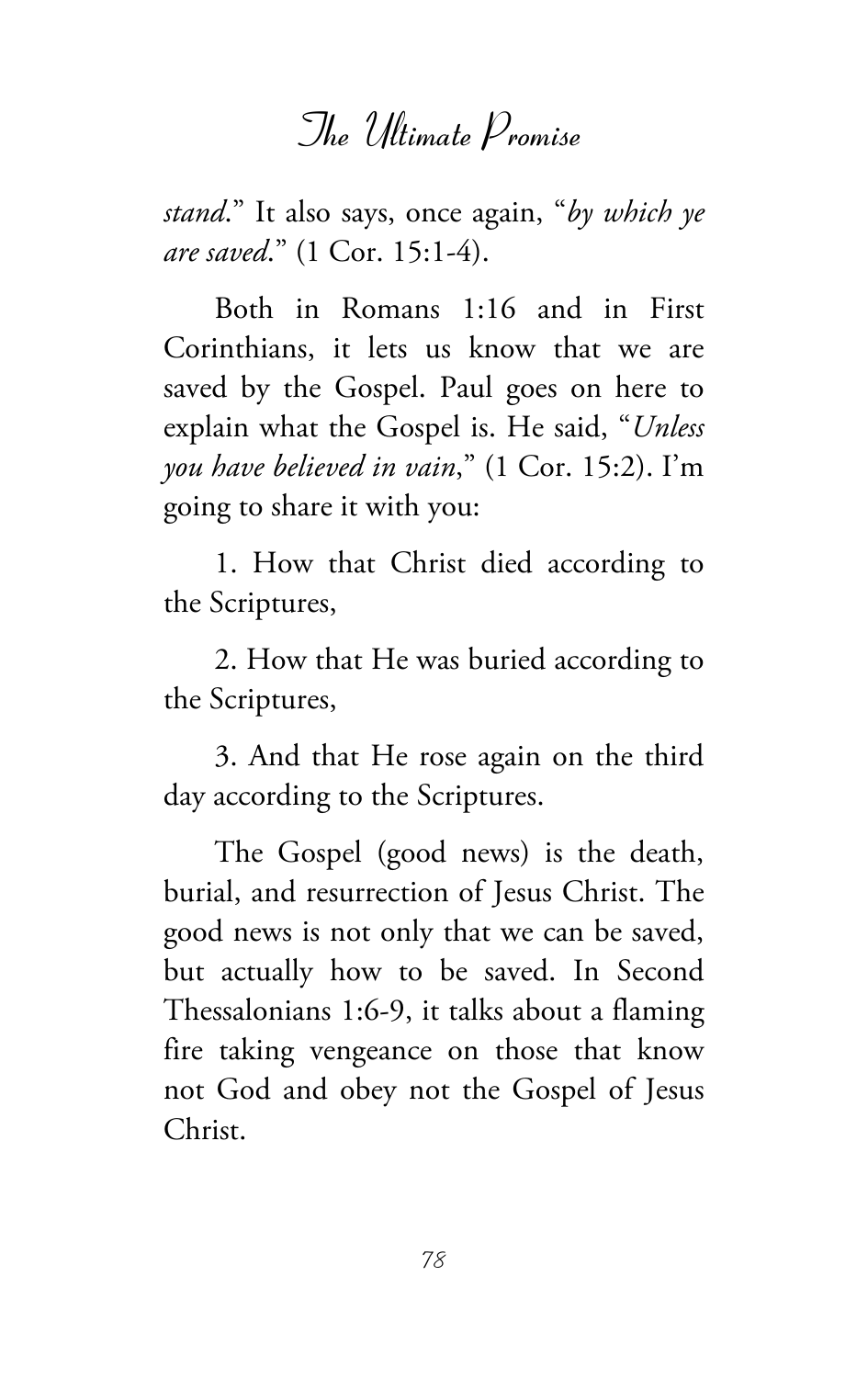Well, how do you obey the good news? The Gospel is the death, burial, and resurrection. So, how do you obey the death, burial, and resurrection of Jesus Christ? Keep in mind, the Scripture proclaims that we must obey it. Those are certain actions. If you are going to tell your child or anyone they must obey a certain thing, there are certain actions they need to take.

#### Death

How do we obey His *death*? Does that mean that we kill ourselves or go be a martyr or something? No, it's not talking about a physical death, but we obey His death spiritually. Romans 6:1-2 says, "*What shall we say then? Shall we continue in sin, that grace may abound? God forbid. How shall we that are dead to sin live any longer therein?"*

So, we die out to ourselves when we are dead to sin, and that is called *repentance*. When we repent of our sins, we are dead to sin. That means a turning away from sin. Repentance means a change of direction.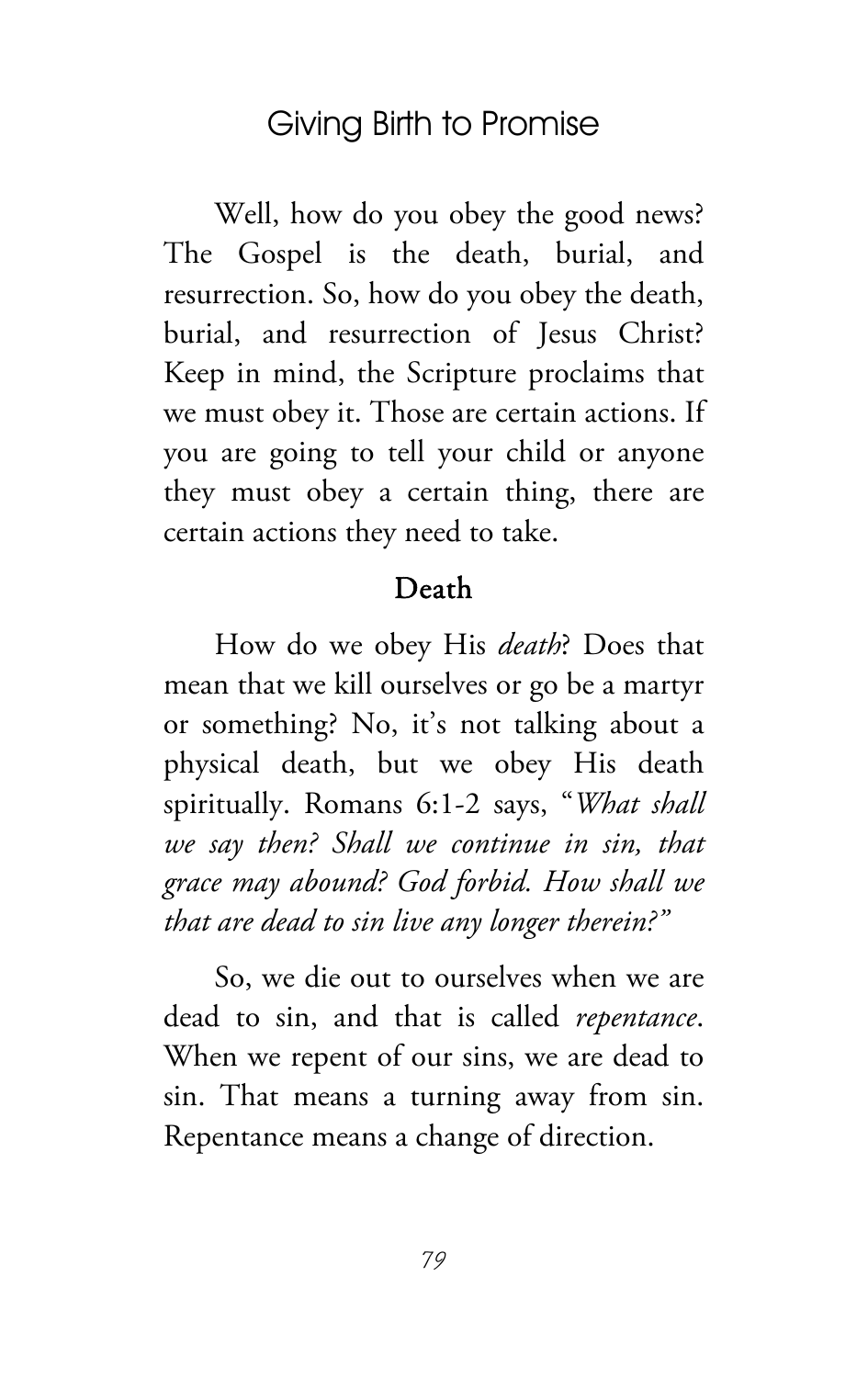For example, if I were going south on 75, I would be going the wrong direction, if I intended to get to the birth center. The only way I would arrive at my desired destination would be a complete change of direction. I had to go north. In the same way, if we are living by our own fleshly desires and for ourselves we are going in the wrong direction. Repentance is turning from our desires to God's desires. If true repentance is what we want, we must decide to turn from our own ways and seek to do the things that please the Lord.

#### Burial

How do we obey *His burial*? Romans 6:3 declares, "*Know ye not that so many of us as were baptized into Jesus Christ were baptized into His death? Therefore we are buried with Him by baptism into death*."

How do we obey His burial? It's by baptism. We are buried with Him by baptism. Who was it that was buried? It was Jesus. That's why you find every time in the Word of God, where people were actually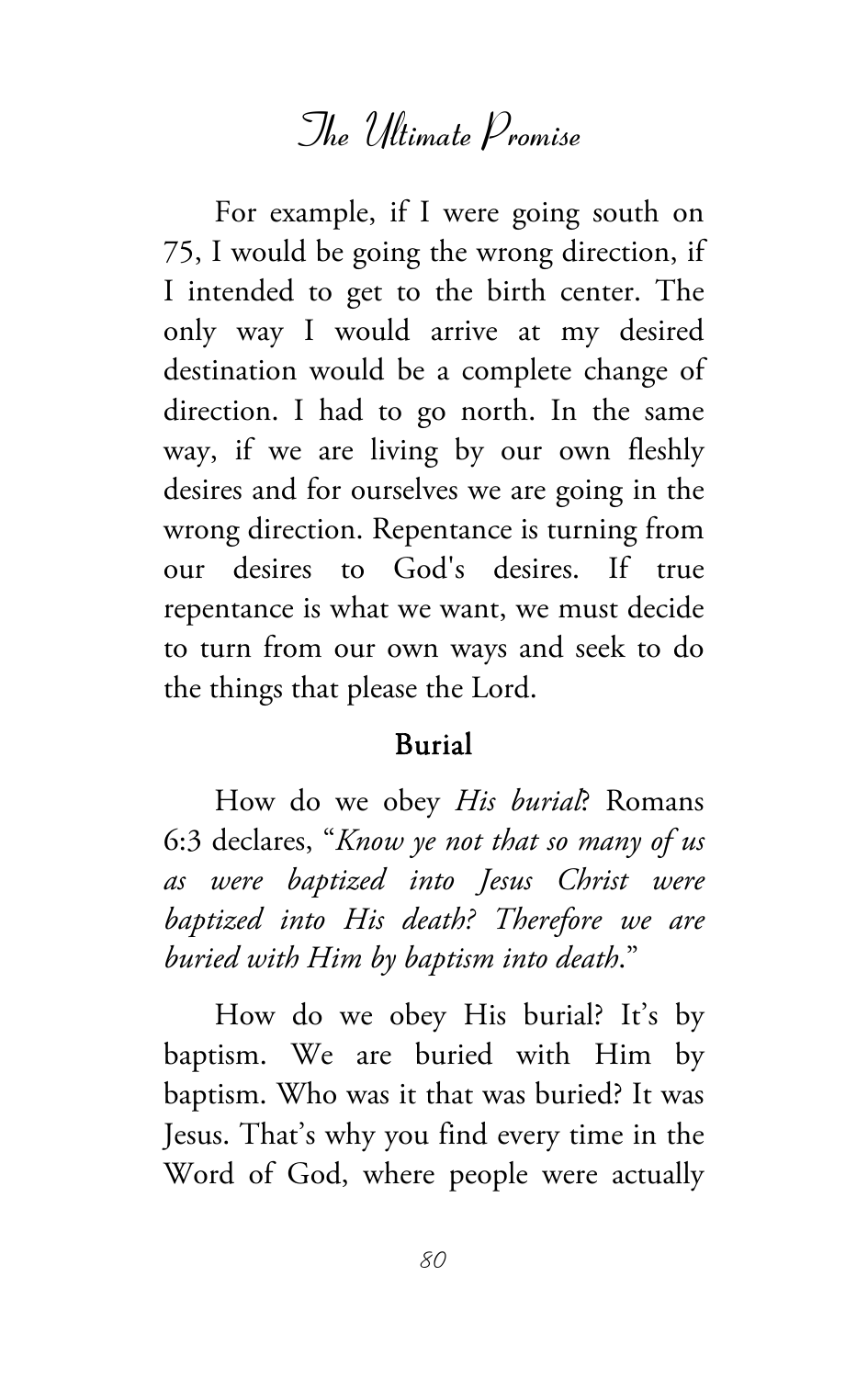baptized, they always used the name of Jesus, because Jesus is the one that was buried. Acts 4:12 says that salvation is in that name.

We obey His death by repentance and His burial by baptism. Many Scriptures talk about His resurrection. Second Corinthians 3:6 says, "*Who also hath made us able ministers of the new testament, not of the letter, but of the spirit: for the letter killeth, but the spirit giveth life*."

#### Resurrection

The resurrection is speaking of the infilling of the Spirit of God which is the Holy Ghost. Therefore, the Gospel, which brings the ultimate promise of salvation, is the death, burial, and resurrection, and that is repentance, baptism, and receiving the Holy Ghost.

Now, you would think that with something so important for our salvation, it would all be in one place. If the Gospel is the death, burial, and resurrection—and it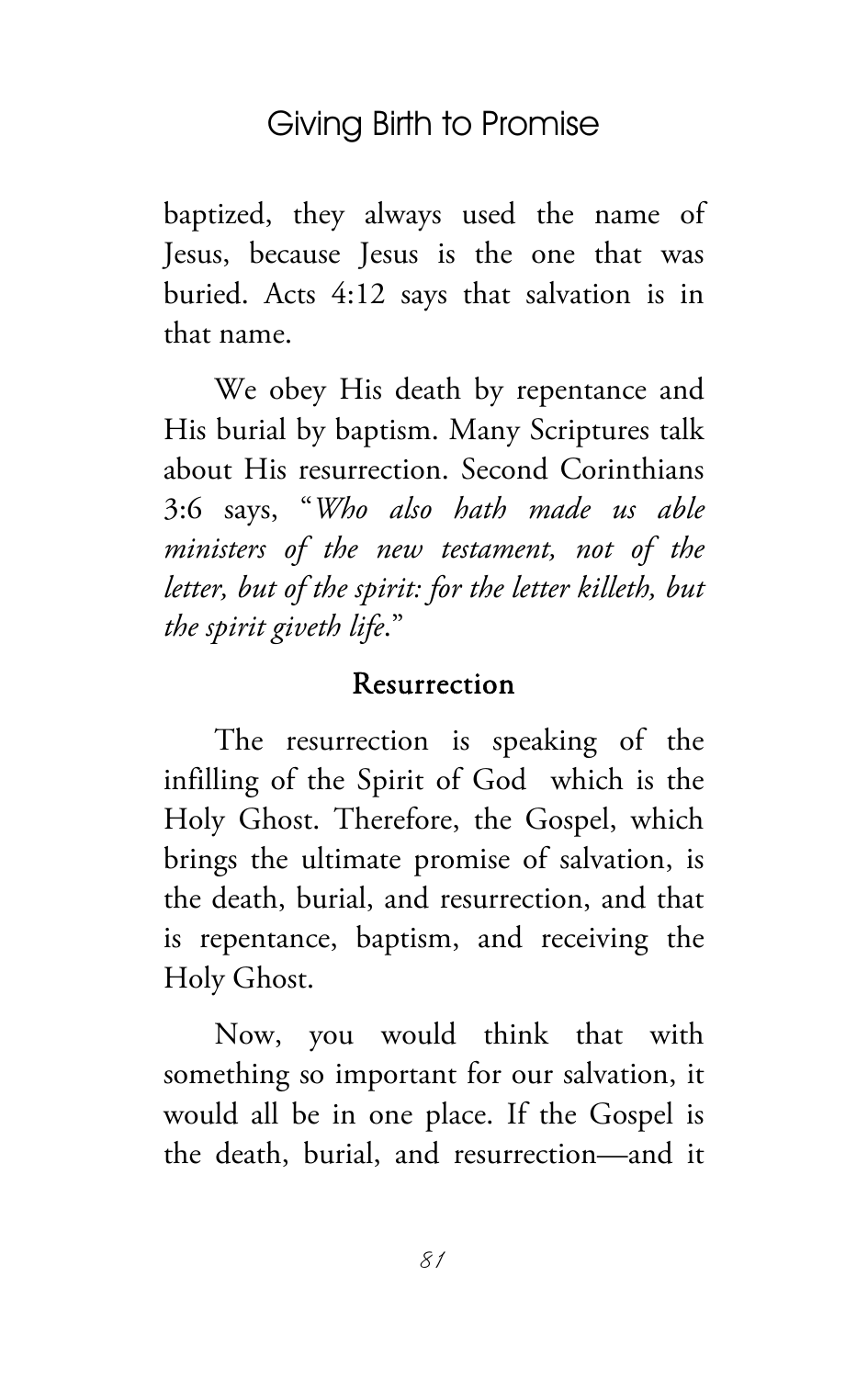is—Jesus told them to go to Jerusalem and wait for the promise of the Father.

He said that it's coming, and so they went to Jerusalem. They were all filled with the Holy Ghost Acts 2:1-4, Peter got up, began to preach to them, and conviction fell, as the Holy Ghost was being poured out.

And they asked, "*Men and brethren, what shall we do? Then Peter said unto them*, *Repent*…" That's the death. "…*and be baptized, every one of you in the name of Jesus Christ for the remission of sins*." That's the burial. "*And ye shall receive the gift of the Holy Ghost*." (Acts 2:37-39). That's the resurrection. "*For the promise*," this ultimate promise that God has for you, "the promise is unto you," and it's not just to you. The promise of God is "*Unto your children and to all them that are afar off, even as many as the Lord our God shall call*."

If you miss every other promise, don't miss *this* "promise," this great salvation, and it's through the Gospel of Jesus Christ.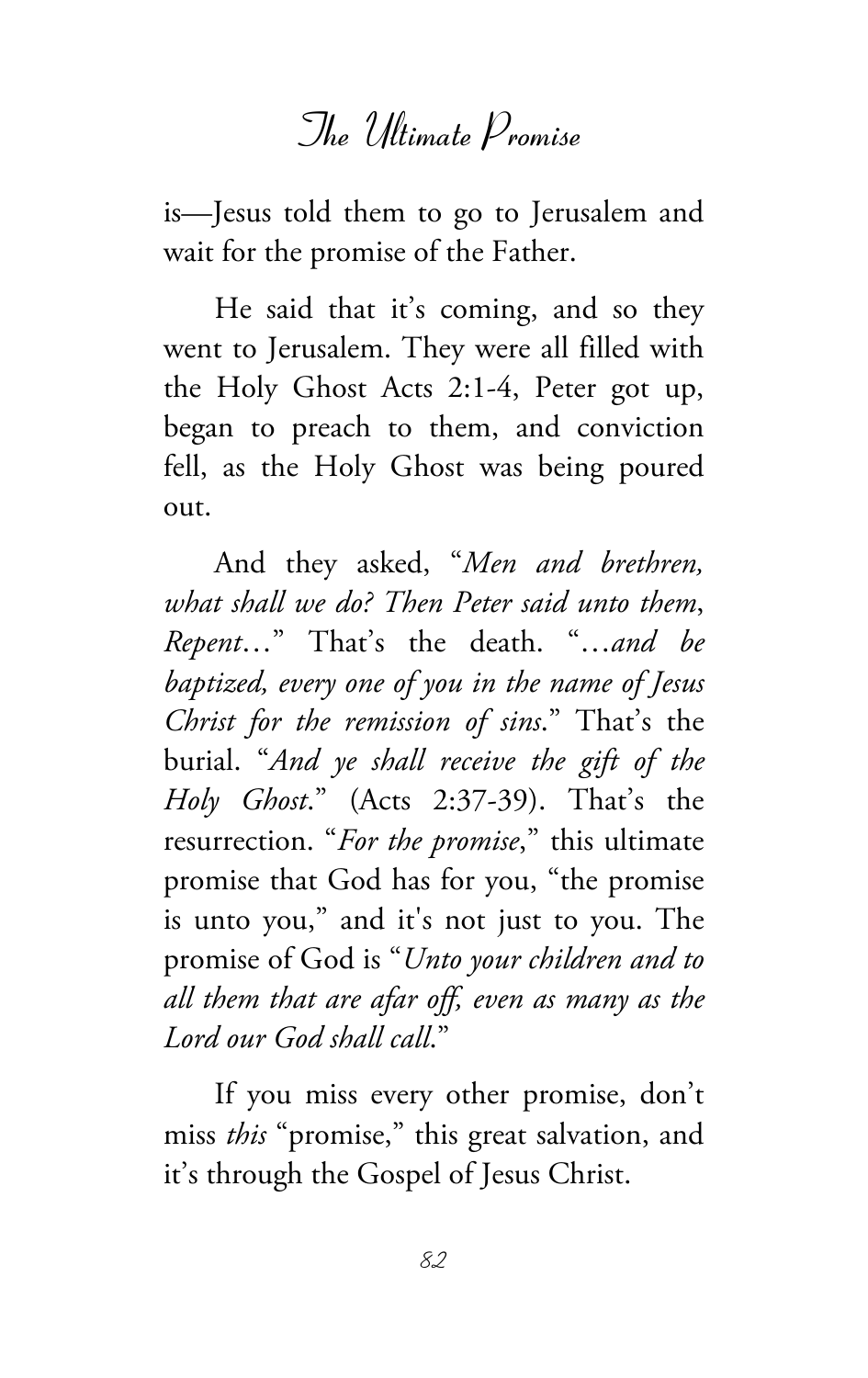Your future awaits you. It's time to realize your dreams, reach your goals and live in your potential. Go give birth to your promises!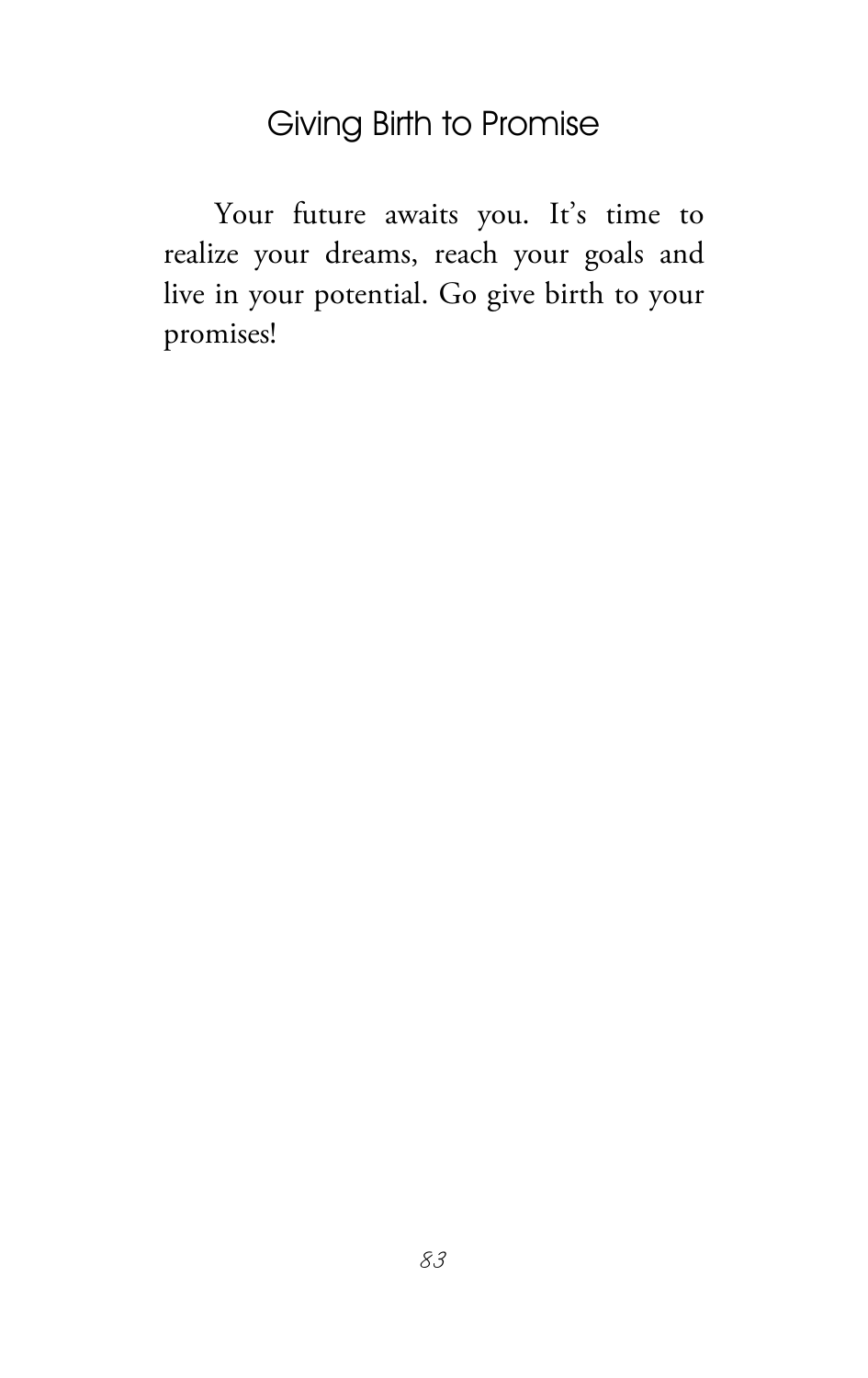### ACTION POINTS

#### THE ULTIMATE PROMISE:

1. True repentance is not just saying you're sorry, but it's a change outwardly and inwardly. Only God can truly help you repent. Ask Him and He will help you.

2. Baptism is an important part of salvation. Learn how they actually did it in the Bible. You will find it throughout the book of Acts.

3. The Holy Ghost is for everyone. In the Word of God, a sign always accompanied it. Read the book of Acts and ask God to give you the same experience they had in the Word of God.